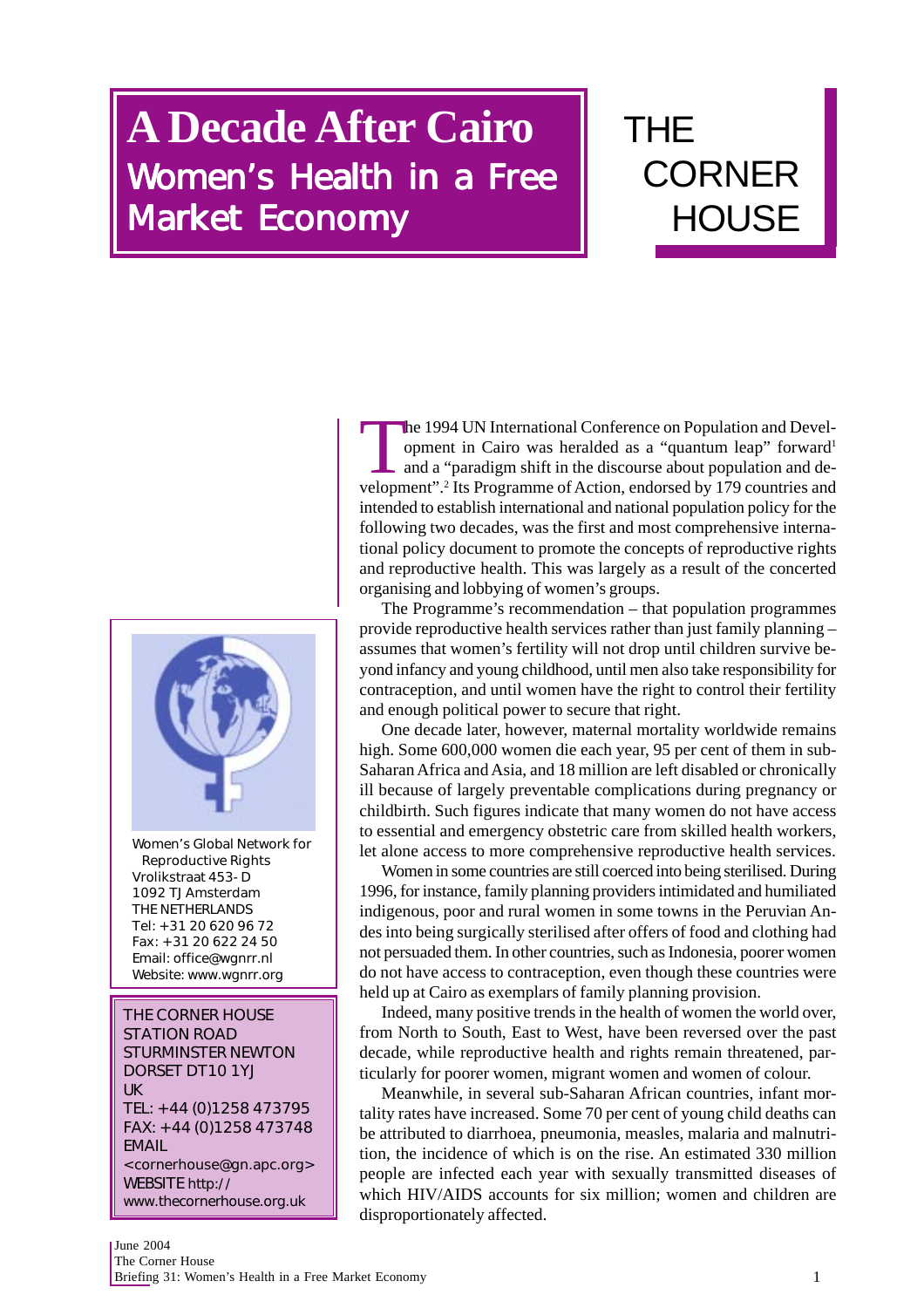*Many positive health trends all over the world have been reversed over the past decade.*

*The problem is largely neo-liberal economic and health policies.*

These negative health trends can be attributed in large part to the implementation of neo-liberal economic and health policies over the past two decades, first by means of structural adjustment programmes (SAPs) and more recently by international "free" trade agreements and national-level policies. A retrospective look at these trends suggests some lessons for the next decade of women's health organising and activism and avenues for more fruitful alliances with other social movements. It also suggests that the Programme of Action, together with the political organising that accompanied it, undermined itself by not challenging neo-liberalism sufficiently. In fact, it endorsed it in several respects.

This briefing first summarises the actions of several women's groups to influence the outcome of the 1994 UN International Conference on Population and Development and evaluates with hindsight some of the successes and failures of the Programme of Action. It goes on to assess four processes that affect women's reproductive and sexual rights and health:

- The decline and collapse in health services in many countries and their consequences for women's access to reproductive health services;
- The negative impacts of neo-liberal economic policies on women's health generally;
- The restriction of women's rights due to such policies in combination with religious fundamentalisms; and
- The assault on women's reproductive and sexual health due to development policies underpinned by neo-Malthusianism.

### **An Opportunity Presents Itself**

The United Nations' International Conference on Population and Development (ICPD), held in Cairo, Egypt, in 1994 was the third population conference organised by the United Nations Fund for Population Activities (UNFPA).3

For the past 50 years and more, Western-educated or -influenced elites, governments, institutions and aid agencies have variously attributed a range of major social problems – poverty, environmental degradation, slow economic growth, hunger, war and conflict, threats to Northern security, unemployment or international migration – to the increasing number of people in the world, particularly those who are darkerskinned, poorer or from the countries of the South.<sup>4</sup> Reducing population growth by reducing the number of babies women give birth to has been their chosen solution.<sup>5</sup> Of all the development, economic, environment or social policies devised by think tanks, implemented by governments and funded by multilateral agencies, population policies tend to be the only ones that primarily focus on women from the outset rather than subsequently tacking on gender-oriented amendments under pressure from women's movements. By 1991, 69 countries had officiallyendorsed, comprehensive population policies providing contraception and sterilisation.<sup>6</sup>

Some had gone further than just providing contraception to those who wanted it, however. They had introduced quantitative targets of numbers of women to be sterilised each month or fitted with an intrauterine device (IUD). Some had brought in financial incentives or disincentives for family planning providers and potential contraceptive users,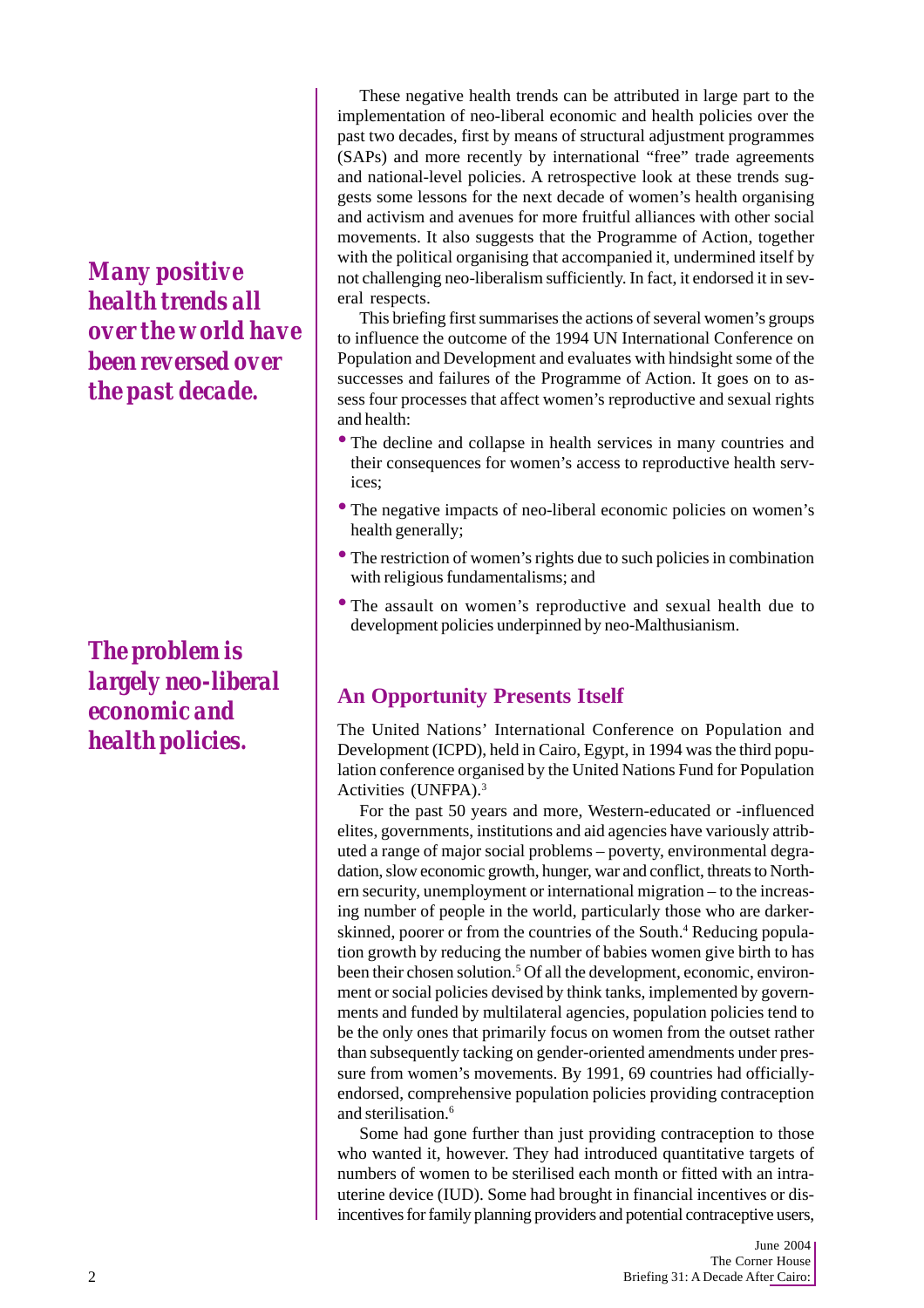while some had employed outright coercion. Forced vasectomies in India in the 1970s, a one-child policy in China in the 1980s that pressured some women to have late-term abortions, and implantation of women in Indonesia with five-year contraceptive doses in "safaris" organised by the military forces were some of the more extreme measures that resulted.

Criticism was not slow in coming from women's health groups. Many of them supported contraception that contributed to human health, welfare and self-determination by enabling women and men to have greater influence over the timing and spacing of births, but opposed contraception which harmed women's health and welfare, especially when devised and provided without sufficient safety considerations. Betsy Hartmann, women's activist and critical US academic, pointed out that:

"Married to population control, family planning has been divorced from the concern for women's health and well-being that inspired the first feminist crusaders for birth control."<sup>7</sup>

and, indeed, from the concerns that motivate many feminists today. While "women do want fertility control" concluded one study of Muslim women and childbearing in Hyderabad, South India, "what they object to is coercion, the lack of information and the poor quality of services offered," as well as unexplained and untreated side effects.<sup>8</sup>

Some women's health groups believed that working more closely with governments, international donor agencies or UNFPA might ensure better reproductive health and counter abuses. They decided to try to influence the direction and outcome of the ICPD so as to get governments to change their population policies to encompass women's reproductive rights and gender equity.<sup>9</sup>

They also hoped to enlist help in reducing the influence of religious fundamentalists,<sup>10</sup> some of who were striving to undermine women's safe and legal access to abortion and contraception obtained in some countries during the 1970s and 1980s. Others wanted to counter a trend among environmentalists to attribute environmental problems to population growth. And some groups hoped that talking about "population" would get them additional funding for women's health programmes. The President of the International Women's Health Coalition, Joan Dunlop, for instance, in an interview in 1993 called attention to "money moving along a stream that is called 'population' . . . Women need to get access to that money."11 She had long held that:

"The threat of AIDS, which is renewing interest in barrier [contraceptive] methods [such as the condom and diaphragm], and the right-wing attack on family planning, which is encouraging liberal elements in the population establishment to seek allies among the feminist community, make this a historic opening for those of us who want to make reproductive rights the new cornerstone of population policy."12

### **A Feminist Population Policy**

To influence the ICPD process, some women's groups sought to look for "common ground" with population organisations, governments and donor agencies.13 This meant that if they could not countenance straightforward attempts to lower women's fertility, neither could they dismiss "the population problem".

In the early 1990s, several women outlined the resulting "feminist population policy",14 drawing on a reproductive/human rights agenda

*Unlike other policies, population programmes focus mainly on women.*

*Contraception can contribute to health, welfare and selfdetermination . . . but can also harm women's health and welfare when devised and provided without concern for safety.*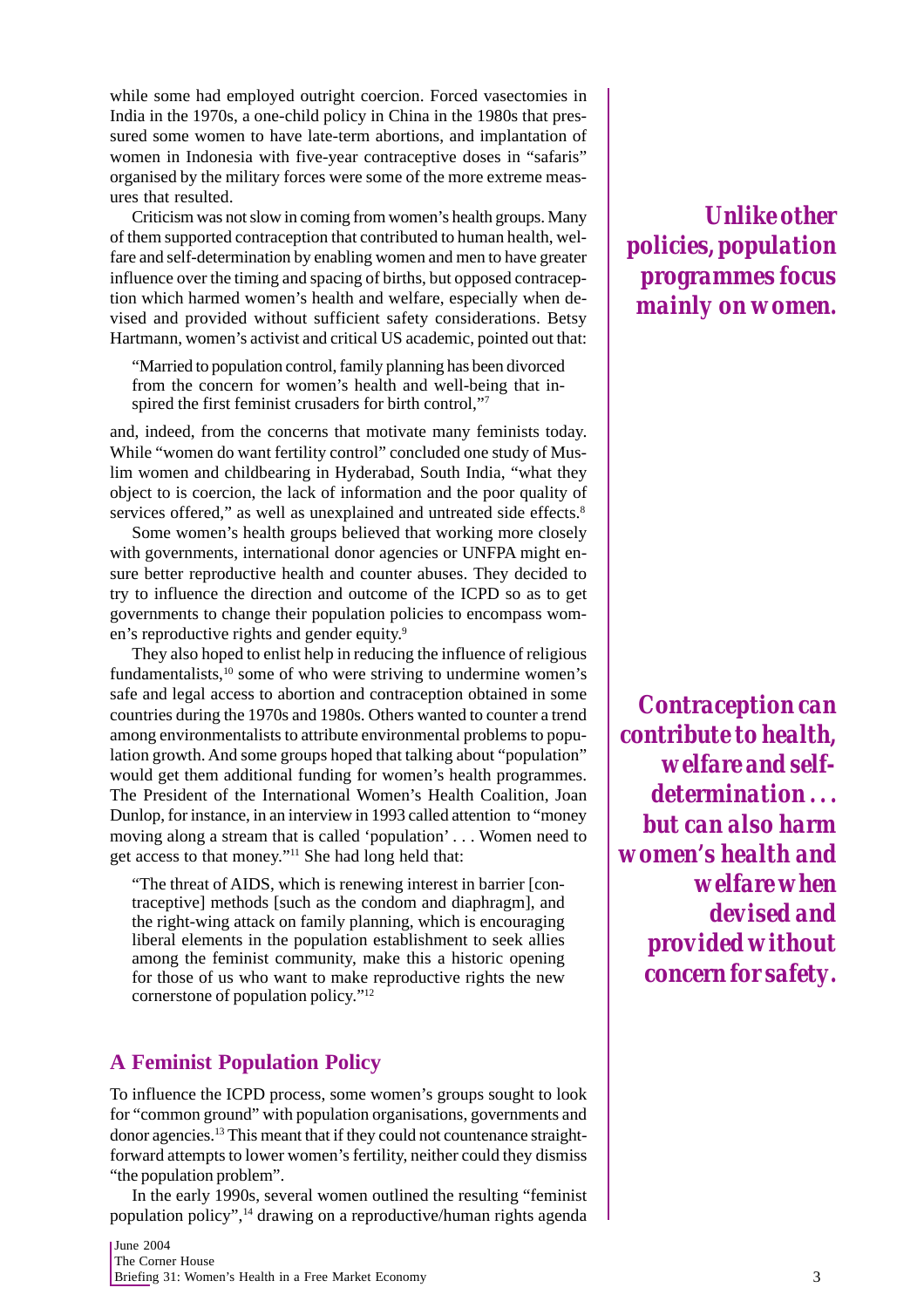# Reproductive Health, Rights and Justice

The term "reproductive rights" began to be used, primarily in liberal feminist circles in Europe and the United States, during the 1980s. The aim was to broaden 1970s' demands for rights to safe and legal abortion to encompass women's rights to control their bodies in all matters of reproduction. It included access to contraception, but also freedom from coercion.

Women from the South and women of colour expanded the concept further to embrace maternal health and mortality, childbearing and child raising. Activists later began using the term to signify women's health rights throughout their lives.

Sexual health and rights are clearly linked with reproductive health and rights. After all, having sex can have consequences besides pregnancy, and being able to refuse sex is connected to both and to gender equality.

Women's movements in different countries have different reproductive health priorities stemming from different contexts and histories. Latin American women's health organisations have emphasised women's access to quality reproductive and sexual health services (in the face of religious and state opposition) as part of a broader democratic movement. In Asia, women's groups have been concerned with the coercive provision of contraception and sterilisation within population policies. Health activists in Africa, meanwhile, have been preoccupied with survival issues: high maternal and infant mortality rates, and high rates of reproductive tract infections and sexually transmitted diseases, including HIV/AIDS.

Reproductive health and rights also have different meanings for women at different stages in their lives, depending on age, marital status, economic conditions, sexuality, religious and ethnic identity, and other social circumstances.

In its May 1993 seminar on "Reaffirming Reproductive Rights", the Women's Global Network for Reproductive Rights stated that:

"Reproductive and sexual rights are about self determination in matters of procreation and sexuality. Reproductive rights are about us being in charge of our bodies/ourselves, our freedom to express ourselves sexually and to be free from abuse."

Two prominent reproductive rights activists, Sonia Corrêa and Rosalind Petchesky, describe the terrain of reproductive and sexual rights in terms of:

"power to make informed decisions about one's own fertility, childbearing, childrearing, gynaecological health and sexual activity; and the resources to carry out such decisions safely and effectively."

The definition of reproductive health in the 1994 Programme of Action resulting from the UN International Conference on Population and Development is more often cited:

"a state of complete physical, mental and social well being and not merely the absence of disease and infirmity, in all matters related to the reproductive system and to its functions and processes. People are able to have a satisfying and safe sex life and they have the capability to reproduce and the freedom to decide if, when and how often to do so. Men and women have the right to be informed and have access to safe, effective, affordable and acceptable methods of their choice for the regulation of fertility, as well as the access to health care for safe pregnancy."

The rights that the Cairo Programme of Action sets out include various human rights long recognised in national and international legal human rights documents:

- •The right of couples and individuals to decide freely and responsibly the number and spacing of their children, and to have the information and means to do so;
- The right to attain the highest standard of sexual and reproductive health;
- •The right to make decisions free of discrimination, coercion or violence.

The Programme did not create new rights, but aimed to extend the interpretation of existing rights into areas of the family and reproductive relations.

Many women today think of reproductive rights as encompassing in addition:

- The right to economic security through the opportunity to earn equal pay for equal work, so that women can adequately care for themselves and their families;
- The right to a safe workplace and environment for all, so that women are not exposed to hazards that threaten their ability to bear healthy children, or are forced to choose between sterilisation and jobs;
- •The right to quality child care, so that women can enter the paid work force secure in the knowledge that their children will be looked after:
- •The right to decent medical care;
- The right to choose how to give birth;
- •The right to be free of all forms of violence;
- •An end to discrimination, regardless of people's race, sex or class.

This broader understanding makes it clear that reproductive rights are predicated on achieving basic rights in almost every sphere of life.

Taken out of these contexts and construed as individual rights in a consumer society, "reproductive rights" are invoked by companies and institutions as a way of promoting pro-natalist reproductive technologies, such as in-vitro fertilisation (IVF), prenatal testing and sex selection. They argue that women have the right not only to bear a child but also to choose its sex, abilities and characteristics.

The US-based group Asian Communities for Reproductive Justice build on the concepts of reproductive health and rights to organise for reproductive justice: women (and by extension communities) having political, economic, social and cultural power to self-determination so that they can survive and thrive.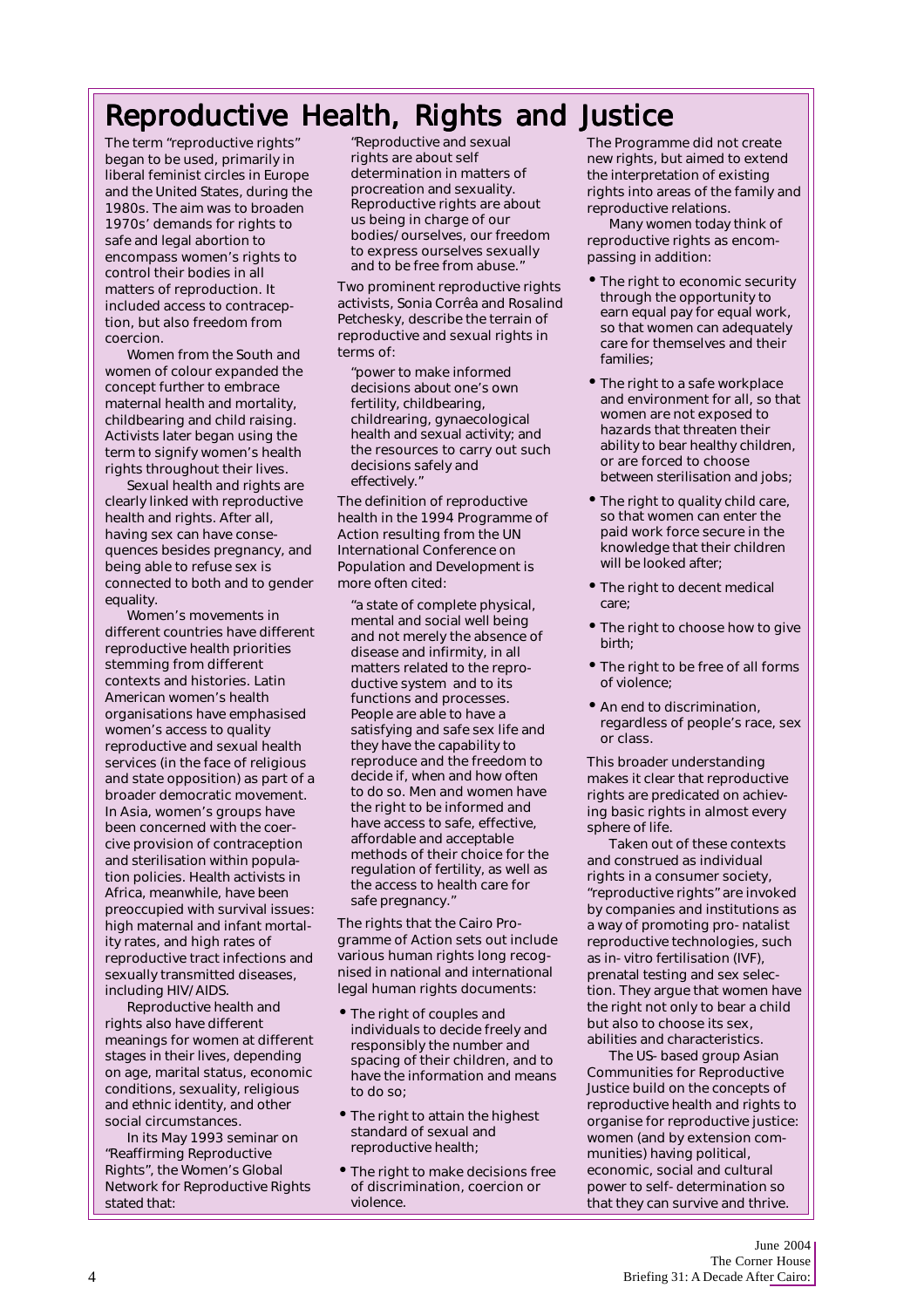that had first been articulated in the 1970s and 1980s during campaigns, especially in the United States and Europe, to ensure women had safe and legal access to abortion.15 The policy had several features. First, it presented "population stabilisation"16 as a desirable ultimate goal, but one that did not warrant the use of compulsion. Second, it justified national population programmes providing access to contraception in terms of individual human rights and women's health. Third, it presented women's empowerment as a prerequisite for the enduring low fertility that population stabilisation requires.

### **An Alliance of Choice and "Common Ground"**

A key player developing and promoting the combination of a neo-Malthusian agenda to reduce fertility rates and a reproductive rights agenda was the International Women's Health Coalition (IWHC). The IWHC was set up in 1980 when the Population Crisis Committee,<sup>17</sup> a US pressure group lobbying for the US government to grant public funds for population control, gave the US National Women's Health Coalition, reconstituted as the IWHC, a grant to promote menstrual regulation and early-term abortion in Southern countries.

In June 1993, as part of its attempt to build an alliance between feminists and neo-Malthusians, the IWHC circulated "Women's Voices '94: Women's Declaration on Population Policies", a statement drawn up by 25 individuals from a range of women's organisations outlining the conditions to be met if women's reproductive health and rights were to be realised.18

The Declaration's goals were largely uncontroversial: better health for women and children, women's rights, more justice and equality, less poverty, better social, sanitary and transportation infrastructure, education, and reproductive health programmes for men.

Its calls for reproductive health and rights, however, were made within a population framework so that it could "be used as a tool to influence governments and international agencies" and give the impression of a "political front" comprising a wide range of women's groups worldwide who were ready to act "within the official [ICPD] process at international and national levels."19 Although many women's groups then as now were not concerned about reducing population levels, several more mainstream groups accepted the premise that population growth was the root cause of several problems, and that women's fertility would go unchecked without outside intervention, even while they criticised population policies' insensitivity to women. The Declaration's initiators "sidelined [those] radical feminist views" that were critical of making demands for reproductive health within a population reduction framework<sup>20</sup> and marginalised those organisations and individuals that refused to sign the Declaration.<sup>21</sup>

The Declaration's organisers also made concerted efforts to draw support from population organisations (most of which are  $US$ -based<sup>22</sup>) as well as governments and international agencies such as UNFPA.23 Many of these institutions were open to the idea of a "feminist population policy" because they had begun to acknowledge that coercion, mistreatment and poor services were driving women away from family planning clinics. Progressive demographers and bureaucrats, many of them women steeped in feminist ideals, wanted to improve family planning programmes and the quality of care that women received. By the early 1990s, a wide network of women in the South as well as the *Profound economic, social and political inequalities lead to reproductive injustice.*

*Some women's groups sought an alliance with population organisations, resulting in a combined neo-Malthusian/ reproductive rights agenda.*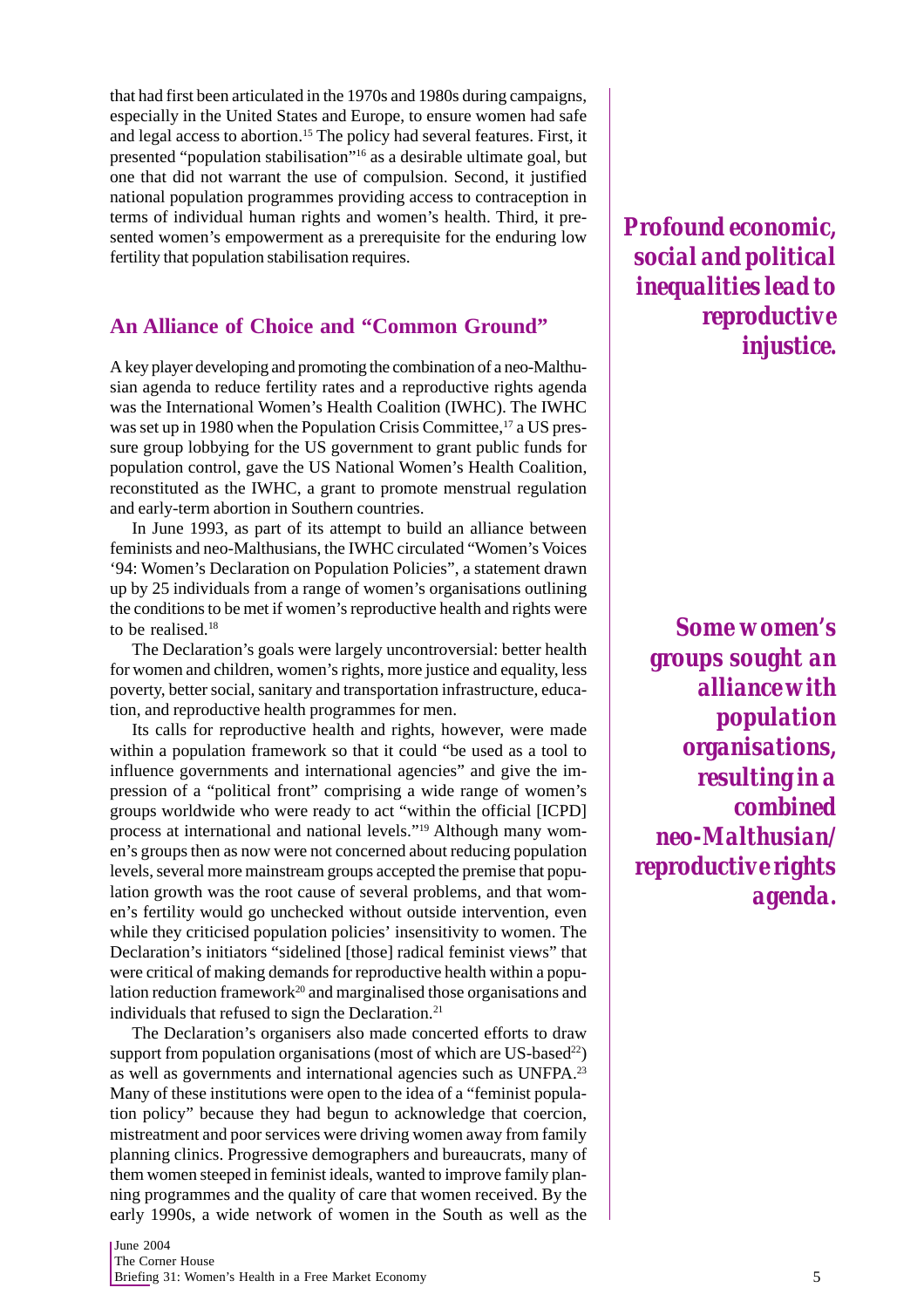North in high-level policy and management positions in foundations, non-governmental organisations, and national and international agencies focusing on "population" conceded that education and jobs were more important in reducing women's fertility than just modern contraception.24

Many were also aware that if Cold War fears had generated political support for population reduction efforts, the collapse of the Soviet Union had dissipated it, and that an increasingly powerful "religious right" in the United States was opposed to abortion, contraception and women's rights generally:

"Neo-Malthusians reacted to declining interest by reshaping their agenda and . . . by pragmatically casting around for possible allies . . . The new alliance that came to sustain the neo-Malthusian movement was with feminists, and was indeed largely initiated by feminists."25

It was not that "tactical compromises and unholy alliances" with "mainstream population organisations or neoliberal governments"26 were hard for the women's movement to avoid, but that they were actively sought out by some groups. One advantage to population groups of this alliance was that the critiques of feminists, long among their most vocal critics, appeared more muted.27

The upshot was that many (but not all) population groups saw the advantage of abandoning demographic targets for national population policies (though not of dropping the goal of reducing women's overall fertility). They accepted that until women's status improved, population reduction was unlikely. They agreed that a gender equity strategy could stabilise population levels, and that family planning activities should be supplemented with reproductive health ones, even if this implied that the costs of population programmes would increase. $^{28}$ 

The Women's Declaration was eventually endorsed by some 2,200 organisations and individuals, including the Population Council, the International Planned Parenthood Federation, and some 100 women's organisations in 23 countries.29 As the president of Population Action International, Joseph Speidel, observed in 1994:

"there is growing recognition that there's a tremendous amount of common ground among what's been loosely called the health advocates, coming from a more feminist perspective, and traditional family planners, who come from more of a demography, environment, and development perspective."30

Sociologists Dennis Hodgson and Susan Cotts Watkins point out that:

"By the time delegates met at the 1994 ICPD meeting in Cairo, a group of American reproductive health feminists had been successful in uniting a large bloc of feminists and much of the population establishment behind the carefully constructed 'common ground' agenda".<sup>31</sup>

### **The Cairo Programme of Action**

The Programme of Action adopted at the 1994 Cairo International Conference on Population and Development reflects this background. For instance, the Programme:

• *Puts women at its centre.* "Advancing gender equality and equity and the empowerment of women, and the elimination of all kinds of

*The Programme of Action adopted at the International Conference on Population and Development puts women at its centre.*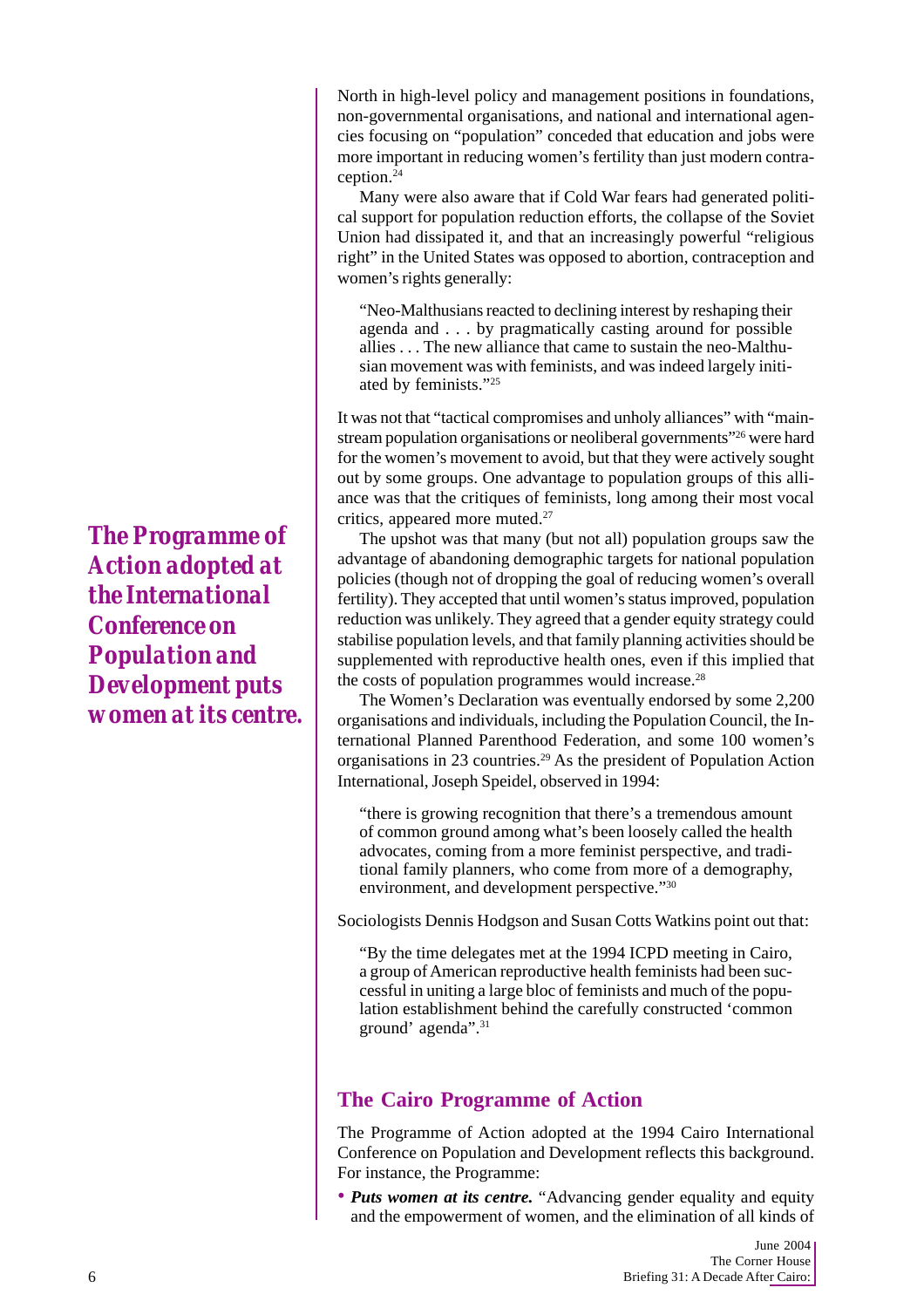violence against women, and ensuring women's ability to control their own fertility, are cornerstones of population and development-related programmes."32

- *Expressly rejected the use of incentives and targets in family planning services.* "Demographic goals, while legitimately the subject of government development strategies, should not be imposed on family planning providers in the form of targets or quotas for the recruitment of clients",<sup>33</sup> and family planning should not employ any form of coercion or use incentives and disincentives.
- *Stressed the need for comprehensive reproductive health services, not just provision of family planning methods.* The purpose of population programmes is to promote reproductive health by ensuring that women have "the capability to reproduce and the freedom to decide if, when and how often to do so".<sup>34</sup> Reproductive health care services should be made accessible through the primary health care system to all individuals of appropriate ages as soon as possible and no later than the year 2015.<sup>35</sup> They were to be integrated and coordinated with each other and other health services rather than provided in isolation. They encompassed not only family planning but also safe and legal abortion, care during pregnancy (prenatal and postnatal care, safe delivery, nutrition, and child health), prevention and treatment of sexually transmitted diseases, basic gynaecological care (screening for breast and cervical cancer), sexuality and gender education, and referral systems for other health problems.<sup>36</sup>

### **A Useful Lobbying and Advocacy Tool**

Although the Programme of Action is "soft law" that is not binding on governments, its rhetoric has consequences. It has proved to be a useful lobbying and advocacy tool for women's reproductive rights and health activists in countries ranging from Brazil to the Philippines, from Argentina to South Africa. They have applied its guidelines and human rights framework to evaluating existing reproductive and sexual<sup>37</sup> health services in their countries more rigorously. They have used it to lobby for better quality and access, particularly in contexts where influential institutions, such as those of church or state, limit women's self-determination. Says Ugandan activist Ruth Ojiambo Ochieng, the ICPD:

"achieved a shift in thinking about sexual and reproductive health and rights from being merely about women having control over the number of children they should have, to adopting a life-span approach where sexual and reproductive health includes access to services for all aspects of reproductive health and rights."38

In Brazil, women's groups used it to demand their increased participation in national decision-making processes; in Kenya, to push for changes in property and other civil laws so that women were less disadvantaged; in the Philippines, to lobby for a human-centred health and development approach. Even countries such as China, infamous for its one-child policy of the 1970s and 1980s, has in part shifted towards a reproductive health approach, both in legislation and services provided, because of the Cairo event, contends Chinese feminist researcher Qiqi Shen.39 The Indian government changed the title of its population programme from "Family Welfare" to "Reproductive and Child Health", and declared that it had abandoned the use of targets.<sup>40</sup>

In general, governments now increasingly talk about "reproductive rights", "women's empowerment" and "women's rights", instead of *The Programme of Action adopted at Cairo in 1994 has been a useful lobbying and advocacy tool for many women's movements.*

*Yet a decade later, the Programme of Action is far from being implemented around the world.*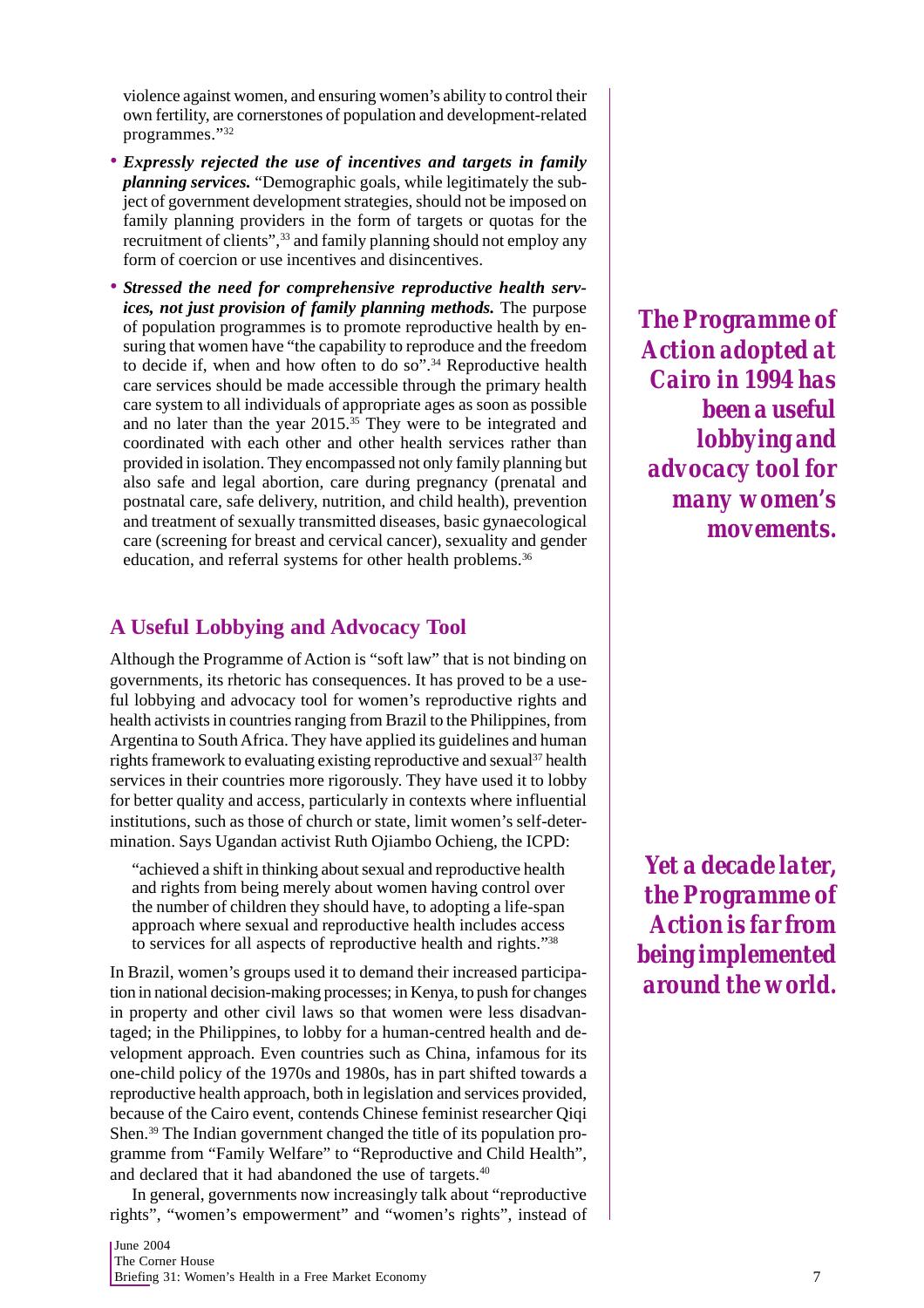## World Bank Influence On Health Policies

The World Bank has long had a major influence on health and population policies through the conditions attached to its loans. Structural Adjustment Programmes (SAPs) usually require public spending, including health spending (but not military spending) to be cut. But even before SAPs were implemented, the Bank "began using its financial muscle to curtail health care delivery systems," says Indian public health researcher Imrana Qadeer.

From 1980, however, under criticism for SAPs, the Bank began lending money to governments specifically for their health services on the grounds that direct intervention in health would increase the "productivity of the poor".

By the early 1990s, the Bank's annual lending for health was averaging US\$1.5 billion, putting it ahead of WHO and UNICEF, the two UN agencies that had taken the lead in international health policies until then. Its loans were invariably tied to a country's

restructuring its health sector in favour of private interests, both for-profit and non-profit. The Bank also extended its influence through country-specific health sector analysis, issue-related research and "policy dialogue".

Underinvestment led to many public health services in Southern countries not being able provide quality services to all who needed them. Facilities fell into chronic disrepair, essential equipment was missing or broken, drug and surgical supplies were erratic, and health staff were absent because of low and irregular wages.

The solution? More competition in the provision of services. The World Bank's 1993 World Development Report, Investing in Health, the Bank's most comprehensive document regarding the health sector, openly advocated one limited and underfunded health care system for the poor, and another high-tech one for those who could pay. It viewed health care not as a need, much less as a right, but as a demand, defined by consumers' ability and willingness to pay.

The report reduces the state's responsibility for health care to providing or financing targeted, discretionary and minimal programmes for the poor, together with those "public goods", such as immunisation, that the market will not provide. It leaves families – in practice, women – to bridge the widening gap between the retrenched state and the inaccessible market.

With reduced funding, the public sector may provide information about, for instance, the importance of eating well and having clean drinking water, but do little more. Says Imrana Qadeer, "the entire onus for public health is thus shifted to the individual".

An emphasis on reproductive rights as individual demands rather than social rights fits neatly with neo-liberal policies that make health an individual rather than collective responsibility. An individual has a right only to whatever health care she or he can afford, and the state has no responsibility to provide it.

"couple protection rates", "family planning methods" or "mother and child programmes". Interviews with national elites in Bangladesh, Ghana, Jordan, Malawi and Senegal indicated that by late 1997 virtually all the respondents were using "the catch-phrases of Cairo fluently", even if there were difficulties in understanding their meaning.<sup>41</sup>

International development organisations, meanwhile, have been "reframing family planning programs as reproductive health programs, and population control programs as gender equity programs".42 Institutions such as USAID, UNFPA and the World Bank now use language that does not explicitly imply population control and that advocates women's reproductive health and rights and an integrated approach to health services. Supporters of women's rights working within population and aid institutions, moreover, have been able to push a reproductive rights agenda within their agencies.<sup>43</sup>

#### **A Few Health Services for the Few**

Despite these significant changes, the general consensus among women's rights activists is that, a decade later, the Cairo Programme of Action is still far from being implemented. This has variously been attributed to lack of political will on the part of governments or lack of donor funding. But other forces are also at work. Health services in many countries are in decline. The underlying conditions determining women's health and their control over childbearing are deteriorating. Fundamentalisms opposing women's rights are on the rise. And neo-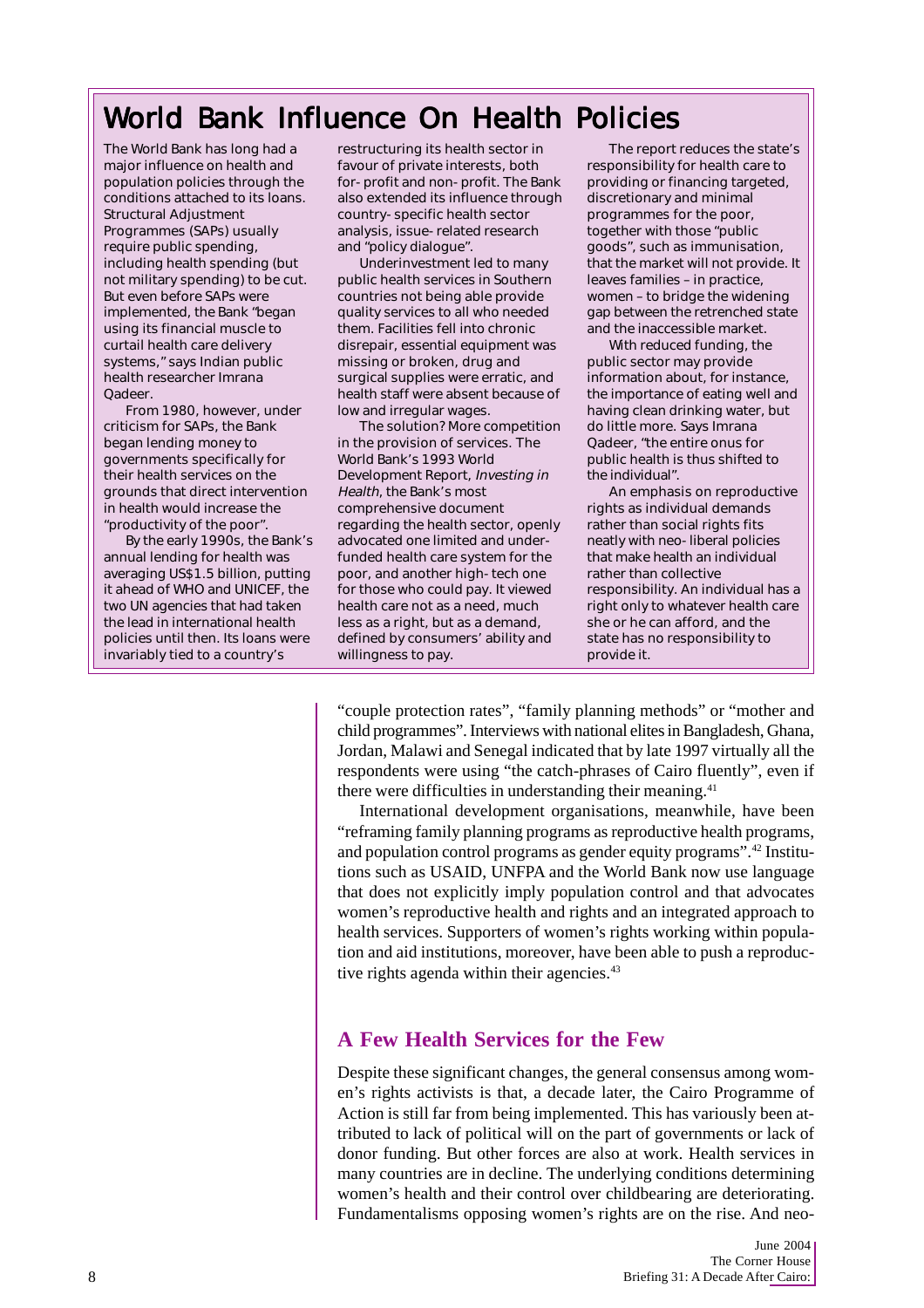Malthusian thinking is as ingrained as ever in many development institutions, donor agencies and government departments.

The Cairo Programme of Action calls for family planning programmes to be broadened to reproductive health services provided within primary health care systems. But because of pressures to reduce government spending and service provision, this has not happened. Despite encouragement and support, the (usually unregulated) private sector cannot fill the gap: the commercial sector finds it unprofitable to do so; the non-profit sector does not have the resources to handle the job.<sup>44</sup> Many women therefore have little or no access to reproductive health services or even any decent health services at all, because they are not provided or are not affordable.

Even before the Cairo conference, influential policy makers such as the World Bank were advocating changes in the role of governments in financing, providing and regulating health services. They were urging cuts in public health services, the introduction of "user fees" for the public services that remained, and incentives to create a "free market" in the health care sector.<sup>45</sup> The World Bank's 1993 World Development Report, *Investing in Health* (note the title), proposed that the public sector should provide essential services only as "clinical packages" for the needy and that governments should open up the rest to full global competition. The model health service was like that of the US: a combination of privately-run and -financed curative services with public health programmes targeted at certain classes of patients. The Bank's report included family planning services in "essential" public health activities, but suggested that "constraints" on the availability of contraceptives should be removed.46

In the past decade, "health sector reforms" in many countries have followed the World Bank's approach: vertical, disease-oriented programmes,47 limited public expenditure on a narrowly-defined package of services; user fees for public services; and privatised health care and financing.48 "Reform" has focused exclusively on the cost and economic value of public health services<sup>49</sup> to the detriment of ensuring that everyone has access to the health care they need, and often has "little or nothing to do with economic justice or human rights"50 or "health care for all".51 The basic package of health services that public health systems now attempt to provide – family planning (primarily to women), prevention and treatment of sexually-transmitted diseases, child health, control of communicable diseases and some curing of diseases – is much narrower than the essential services outlined in the Programme of Action.52

Meanwhile, the goal of gender equality, women's empowerment and reproductive and sexual health outlined in the Cairo Programme of Action is conspicuously absent. Health researcher Meredeth Turshen comments that women's health care has been reduced:

"to services during childbirth, showing once again that women are valued only for their reproductive role. Governments will subsidise family planning services, but, because little money is intended for physician services (or the training of nurses and midwives in these tasks), women will receive contraceptives without medical supervision."<sup>53</sup>

#### **Cairo Undermines Itself**

The Cairo Programme of Action went along all too readily with the World Bank approach. It accepted the neo-liberal economic approach *Many women have little or no access to decent health services: they are either not provided or not affordable.*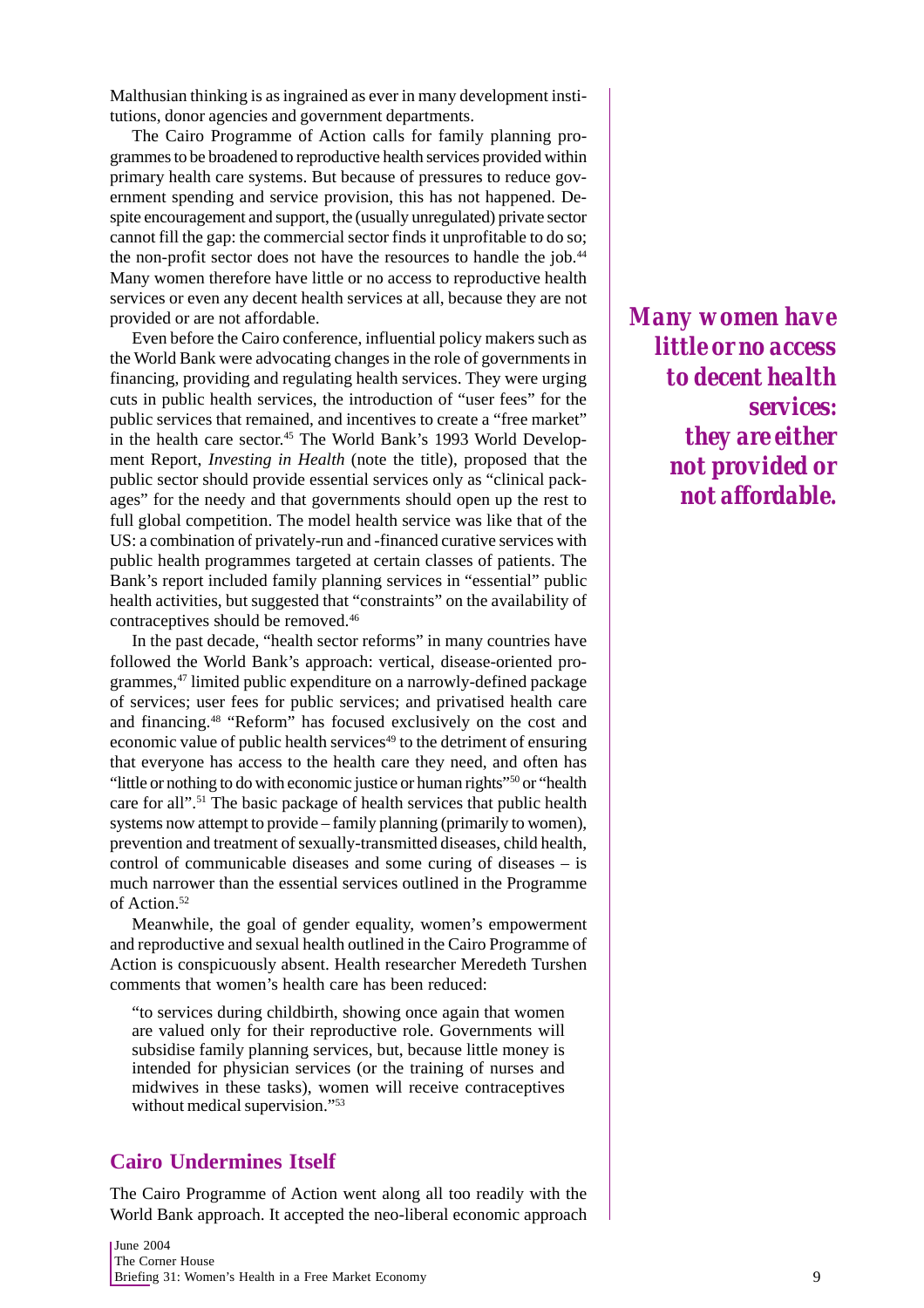*The Programme of Action's neo-liberal economic approach undermined its groundbreaking principles and rights agenda.*

to the detriment of its rights agenda, and urged governments to introduce user fees in health services and social marketing schemes<sup>54</sup> aimed at distributing contraceptives. It encouraged governments to "promote the role of the private sector in service delivery and in the production and distribution . . . of high-quality reproductive health and family planning commodities and contraceptives"55 and urged countries to "review legal, regulatory and import policies . . . that unnecessarily prevent or restrict the greater involvement of the private sector".56 These aims undermined the Programme's own groundbreaking principles and goals of reproductive health, as did its recommendations that the bulk of available resources should be allocated to family planning within publicly supported services while the market should be relied upon for everything else.

Introducing competition and new costs into the health sector, after all, discriminates against the poor and sick who are most dependent on publicly-provided health care.57 Studies from Ghana, Swaziland, Zaire and Uganda suggest that user fees result in decreased use of public health services, especially by poorer people and women. One outcome has been a rise in maternal and infant mortality rates.<sup>58</sup>

In Zimbabwe, for instance, one of the first African countries to "reform" its health sector, user fees have been linked to a marked fall in women's attendance at ante-natal clinics and a doubling in rates of women dying in childbirth.59 Similar results have been observed in Tanzania and Nigeria. In Swaziland, attendance at government facilities to treat sexually transmitted diseases dropped when fees were introduced, without an accompanying increase at mission hospitals.

User fees come on top of other costs. In Uganda, for instance, poor rural communities had to consider not only user fees, which were relatively low, but also a wide range of informal, illicit payments to health staff – effectively subsidies to underpaid health workers. $60$  Women going into hospital to give birth had to take their own latex gloves, water, soap, syringes and plastic sheets.<sup>61</sup> Medicines, food and transport to hospital are other considerations. In Bangladesh, even though

## Unregulated Health Care, Unavailable Insurance

The deterioration in public health systems over the past two decades has encouraged the creation and expansion of private primary health care in many low income countries in sub-Saharan Africa and Asia (sometimes with government support). Involved are not just for-profit groups but also traditional healers, nonprofit women's groups, churches and local pharmacies.

Much of this largely informal, small-scale market for health services is unlicensed, uninspected and unregulated, and involves the widespread sale of drugs without prescriptions.

Many people are now faced with heavy out-of-pocket spending for health care, whether for public sector charges (formal and informal) or to gain access to

private providers and commercial medicines. In 2002, the government of India noted that just 17 per cent of health expenditure is public, while 83 per cent is from patients' pockets.

More private health insurance is now touted as the answer. In lowincome countries, however, there has been negligible development of insurance schemes or hospitals, either private or social, to pay for such health care. Private sector suppliers tend to be individuals and small firms; the market is too small for corporate capital.

Private health care insurance is becoming more prevalent in middle income countries, but women often have less access to it than men because they are more likely to be dependants, not to be in formal employment or to have chronic

illnesses (and thus to be refused cover).

Insurance schemes vary greatly in their reproductive health cover. Many do not cover preventive care, while maternity cover varies considerably. Under most private schemes, either childbirth is not covered, or women pay a higher premium than men. Under some schemes, however, women have more Caesarean births and hysterectomies without valid medical indications.

Source: Mackintosh, M., "Health Care Commercialisation and the Embedding of Inequality", RUIG/ Unrisd Health Project Synthesis Paper, September 2003, www.unrisd.org.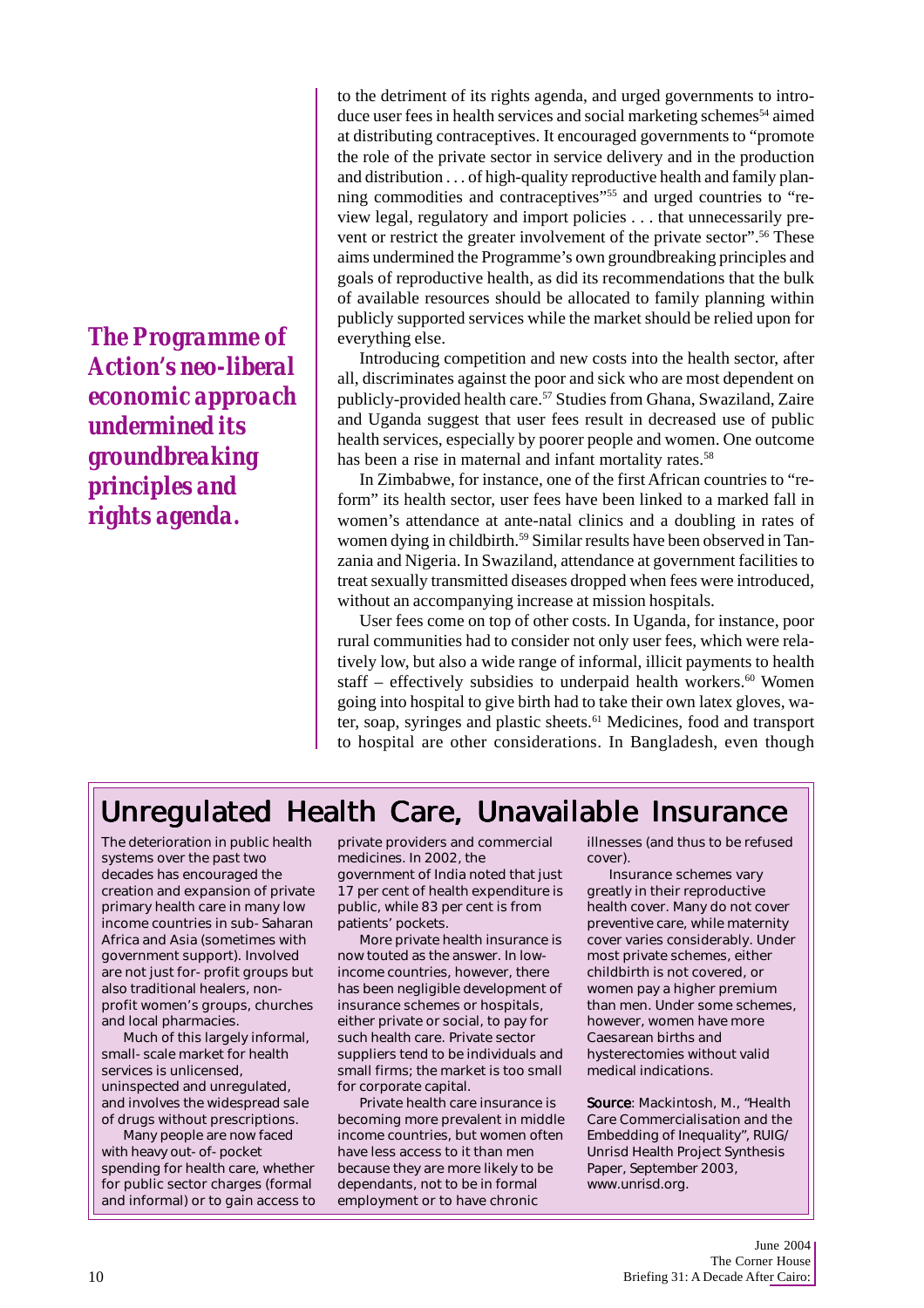maternity care is free, the average cost for a normal delivery in the capital, Dhaka, has been estimated at one-quarter of the average monthly household income; one-fifth of families surveyed spent from half to all of their monthly income on a hospital delivery.62 Poorer people have to set all these health care costs against other goods and services they need to buy, such as food. Moreover, women who do not have their own access to cash find it harder to access health care services for themselves or their children.

Out-of-pocket expenditures by individuals and families now account for more than half of health care spending in many countries. Families are going into debt, consuming less food or taking girls out of school. One of the most common causes of rural indebtedness in India is now the cost of medical care.<sup>63</sup> If not having health care is one of the causes of poverty, so is having to pay for it.64

Many people may simply not use health care services at all – and it is women of reproductive age who are most likely to leave untreated conditions, such as reproductive tract infections, that are chronic but not incapacitating, contributing to greater disease and cost burdens at a later stage.<sup>65</sup>

### **Reproductive Health Services Within A Free Market**

Country surveys carried out by several women's organisations conclude that one reason the Cairo Programme of Action's recommendation for comprehensive reproductive health care services to be provided within the primary health care system is far from being implemented is that health infrastructure, particularly in Southern countries, has deteriorated so rapidly in the past decade. In many areas, there are no primary health care facilities through which reproductive health care services could be implemented, or only shambolic ones. The Programme of Action did nothing to reverse the damage to primary health care that SAPs were causing, even with funds continuing to flow for family planning.66

A 50-country survey of government action on women's health carried out in 1999 by the Women's Environment and Development Organisation (WEDO), a network of women's groups and activists around the world, pointed out:

"All respondents . . . cite economic reforms as paramount constraints in implementing the ICPD Programme. Health sector reform in particular is emerging in most countries as a challenge to expansion of reproductive health services."67

Another survey found that widespread cost recovery schemes and privatisation of health care services "keep the poorer populations (rural, women, old persons) away from hospitals and health centres".<sup>68</sup> Most of the 23 countries surveyed in five geographical regions were dependent on international aid, but aid donors were reluctant to fund health infrastructure, while structural adjustment requirements were curtailing domestic investment in them.

Moroever, according to the Asia-Pacific Resource and Research Centre for Women:

"The new global economic context has badly affected sexual and reproductive health worldwide causing a decline in health education, [increased] delivery of reproductive health services

June 2004 The Corner House

*The 1994 Cairo conference promoted the privatisation, commodification and deregulation of reproductive health services that had diminished women's access to them in the first place.*

*Having to pay for health care can cause poverty – and so can lack of health care.*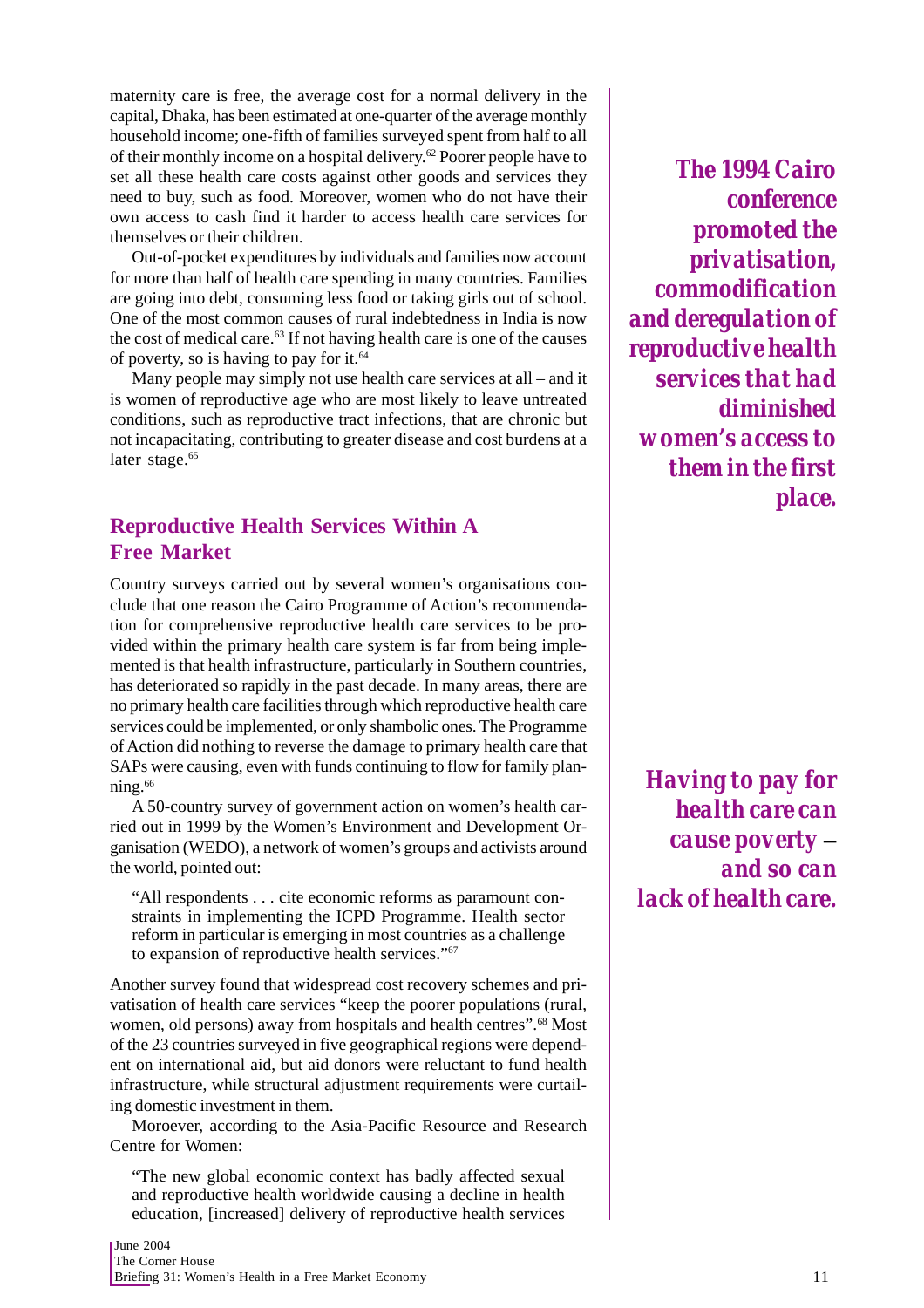by private doctors, overpriced drugs and the ineffective self treatment of reproductive tract infections to name a few".<sup>69</sup>

Women's groups around the world are now well aware that health sector reforms are affecting women's access to health services – and that many policymakers are either unwilling or unable to integrate reproductive health services into national health systems.70 Yet merely calling upon policymakers to do so is ineffective in challenging the interests behind the reforms. Nor does it clarify the reasons why

# Women and Structural Adjustment Policies

The debt crisis in the early 1980s, triggered by reckless lending by Northern banks and the prospect of instability in the international banking system, provided the backdrop for Structural Adjustment Policies (SAPs). The International Monetary Fund and the World Bank stepped in to pay off developing country loans and provide new loans on the condition that the countries adopted economic policies that, they claimed, would generate "economic growth".

SAPs were first introduced in Latin America in the late 1970s, then in Africa and, during the late 1980s and 1990s, much of Asia. They required a range of public services and utilities, including health care, energy, water, food distribution, transport, price controls and education, to be reduced, closed down, sold off or commercialised in various ways. Lifting price controls, freezing or lowering wages, devaluing local currencies and reducing subsidies on basic essentials all made it harder for ordinary people to obtain food, transport, education and health care.

SAPs also required countries to import and export more: to let more goods and food in and to produce more goods and food for sale abroad to earn foreign exchange, particularly dollars, to pay back their debts (even though commodity prices were falling and have continued to do so). Reorienting peasant agriculture toward exports created a scarcity of locally-produced food – the only nutritious foods readily available for many people in Africa, particularly for women, children and the elderly.

Women in many countries found it harder to keep up with subsistence provisioning and feeding their households. In many countries, more

women than men tended to lose their jobs when public expenditure was cut back as more of them were employed as teachers, nurses or in public administration. Women were displaced from domestic industries, such as textiles, by the import of cheaper goods and services.

Many of the new jobs they took up in export industries were unskilled and low-waged. Women make up 90 per cent of the 27 or so million workers in Free Trade Zones. When low-skill and labourintensive manufacturing industries become more capital- and skillintensive, men or machines tend to be employed instead of women, who are left in subcontracted, home-based or informal jobs.

Women certainly gained some freedoms from becoming cheap labour in factories, but they also became more exposed to machinerelated accidents, dust, noise, poor ventilation, exposure to toxic chemicals and sexual abuse. Such stress can lead to miscarriages and poor foetal health. Whether jobs mean increased power for women depends on whether they control the income and whether the jobs are regular, contractual or seasonal; self-employed or waged; factory or home-based; and fulltime or part-time.

Many women left their homes in huge numbers to look for work; rural-to-urban, and urban-tourban migration began to rise.

More women began to travel abroad to find work as well. Many women from the Philippines and Nigeria, for instance, went to the Middle East, Europe or Japan to work as nannies, domestic help or sex workers.

In many countries, women engaged more in "transactional sex", making them more vulnerable to sexually-transmitted diseases. Many commentators link the increasing commodification of

sexuality, trafficking in women and girls, and prostitution with the neo-liberal economic agenda, as women and girls have fewer options to earn livelihoods. All of these processes facilitate the spread of HIV and AIDS, undermining women's reproductive health and rights still further.

An estimated two million people worldwide are trafficked each year, the majority of them women and children.

In the late 1980s, UNICEF produced a striking series of studies documenting the negative impact of structural adjustment policies on employment, poverty, nutrition, health and school enrolment rates among the poor in the countries of Latin America and Africa. In nearly all countries, standard public health indicators such as life expectancy, and infant, child and adult mortality, had begun to drop.

UNDP reports that about one in three of the world's people are malnourished – including 55 million people in industrialised countries. On current trends, some 3.7 billion people will be malnourished within 30 years.

Cuts in public expenditure have led to a drastic decline in disease control and prevention measures and a resurgence of cholera, yellow fever and malaria, for instance in sub-Saharan Africa.

Economist Michel Chossudovsky atrributes the outbreak of bubonic and pneumonic plague in India in 1994 directly to:

"a worsening urban sanitation and public health infrastructure which accompanied the compression of national and municipal budgets under the 1991 IMF-World Bank sponsored structural adjustment programme".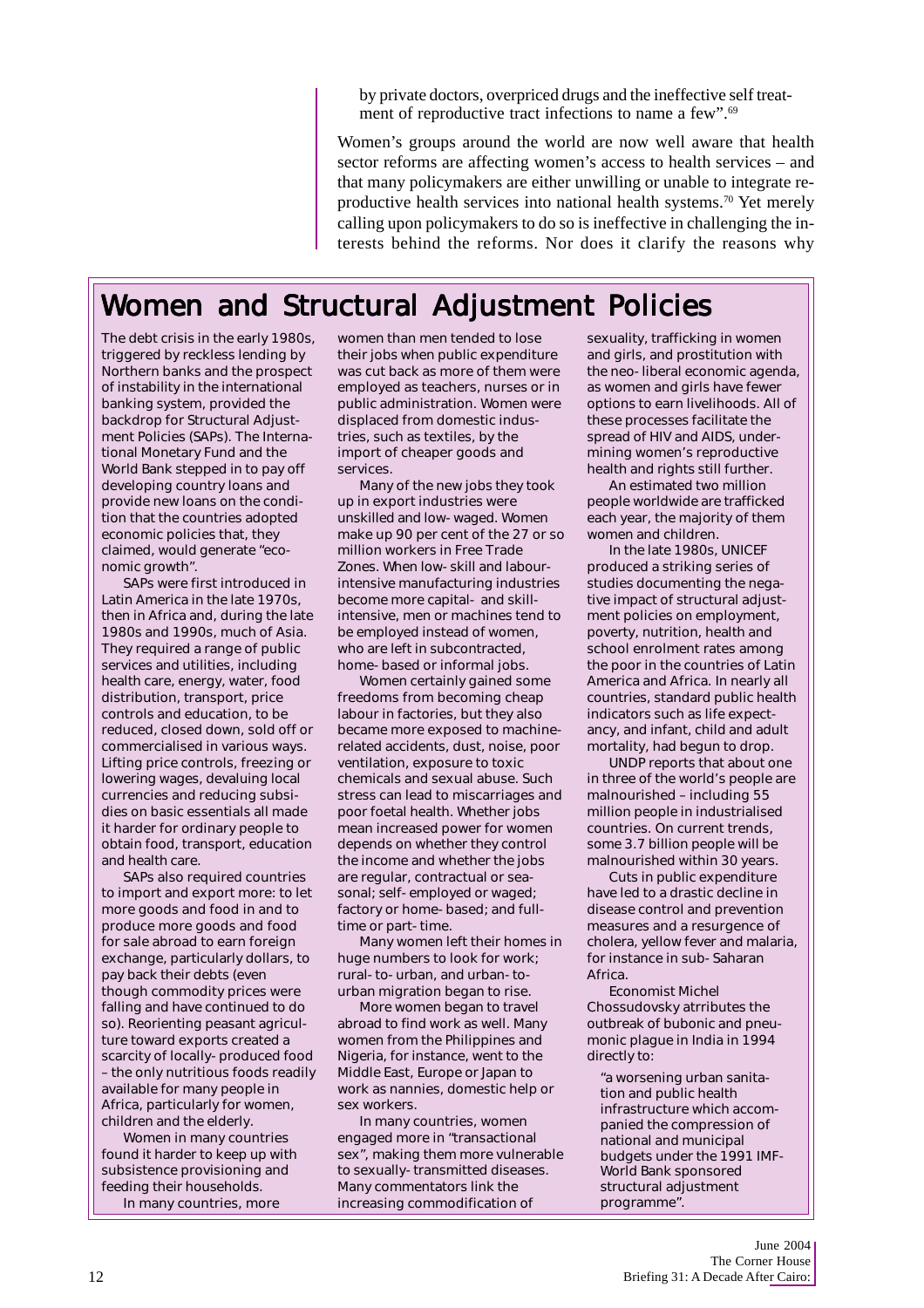governments have less money for health care, $<sup>71</sup>$  why politicians believe</sup> free markets are the best way to provide health care, nor that the reforms are linked with other global financial and trade processes, agreements and interests.<sup>72</sup>

### **Neo-Liberalism's Impacts on Health**

As Peggy Antrobus of Development Alternatives with Women for a New Era (DAWN), an international feminist network of Southern activists, has argued, neo-liberal economics depends upon the exploitation of women. The problem is not just that it assumes women are "outside of development and need to be brought in (via accompanying compensatory programmes)" but that it is "grounded in a gender ideology which is deeply and fundamentally exploitative of women's time/work and sexuality."73

Since women tend to be more economically disadvantaged than men in many countries,<sup>74</sup> they also tend to suffer more from Structural Adjustment Programmes (SAPs) and the requirements of bilateral, regional and international neo-liberal trade agreements, such as those of the World Trade Organisation, that reduce their access to food, clean water, sanitation, decent housing, livelihoods, quality education, and a healthy working and living environment (*see* Boxes: "Women and Structural Adjustment Policies", p.12, "Trade Encroaching on Health", p.14, and "Why Trade Liberalisation Is Not Gender-Neutral", pp.16-17).75

And as Imrana Qadeer points out, when neo-liberal economic policies are implemented "the family, particularly women within it, acquire the role of shock absorbers in the absence of any other form of social security".<sup>76</sup>

The result has been a rise in women's poverty and ill-health. A large proportion of maternal and infant deaths in India, for instance, is attributable not to a lack of contraception, or even little or no access to quality health care services, but to undernutrition, anaemia and communicable diseases stemming from lack of food, poverty and inequity.<sup>77</sup> Access to the three-monthly injectable contraceptive, Depo-Provera, or an IUD, cannot compensate for this ill-health, and can even exacerbate it.78 Women cannot exercise their reproductive rights unless other fundamental rights – to food, work, freedom of movement and education, for instance – are met.<sup>79</sup>

At the end of the 1975-1985 UN Decade for Women, when the impacts of structural adjustment policies were becoming evident, a group of women activists, organisers and researchers concluded that:

"with a few exceptions, women's relative access to economic resources, incomes and employment has worsened, their burden of work has increased, and their relative and even absolute health, nutritional and educational status has declined."80

A Report of the Commonwealth Expert Group on Women and Structural Adjustment categorically attributed a general decline in women's nutrition and health in many Southern countries, especially in Sub-Saharan Africa, to IMF/World Bank structural adjustment programmes.<sup>81</sup>

### **Cairo Endorses Neo-Liberal Policies**

Yet neither the Cairo Programme of Action nor its institutionalised concept of reproductive rights addressed the forces that were having such

*Women are the shock absorbers when neo-liberal economic policies are implemented.*

*Women cannot exercise their reproductive rights unless other fundamental rights are met.*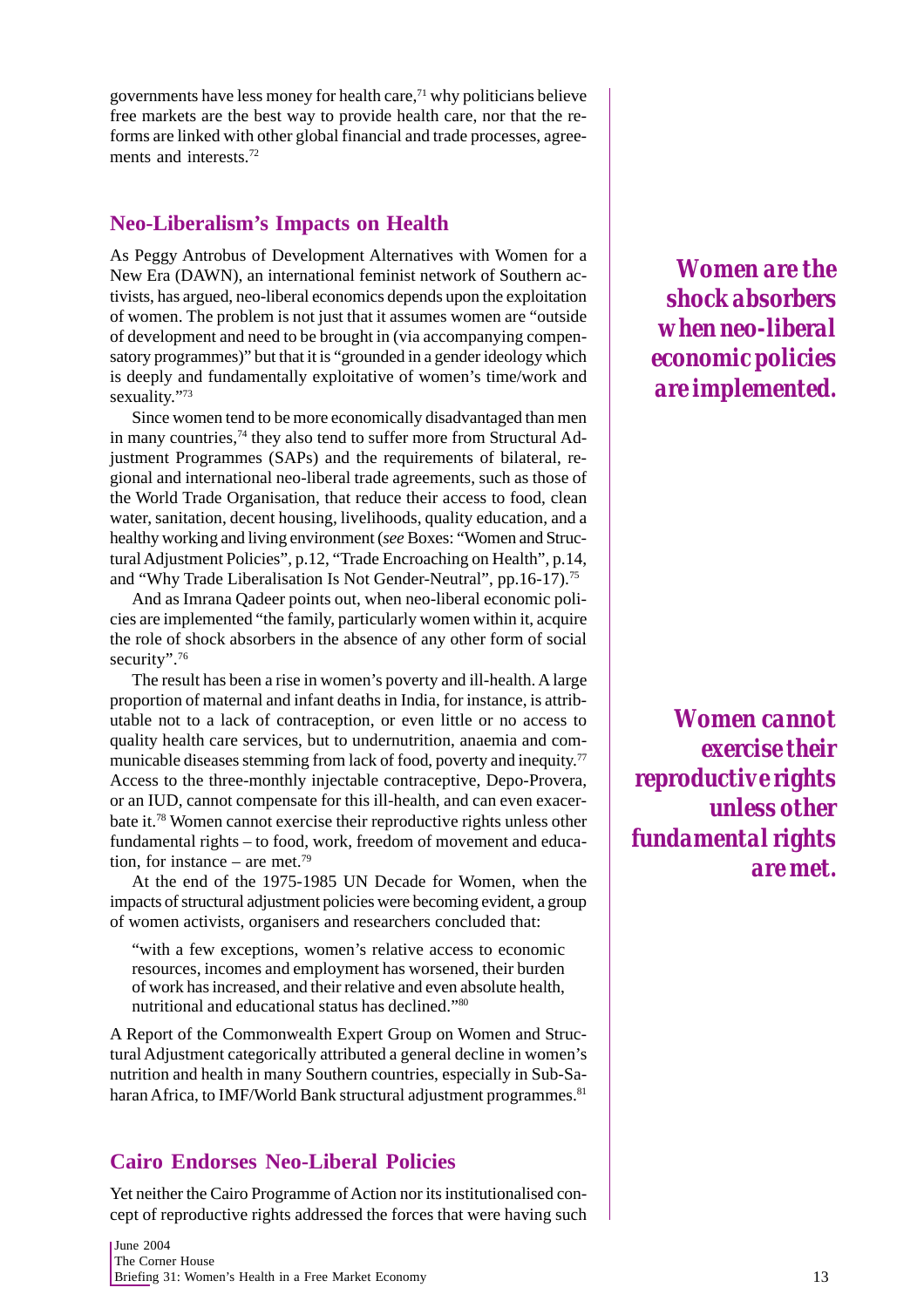## Trade Encroaching on Health

In the decade since the 1994 Cairo International Conference on Population and Development, many structural adjustment measures have become entrenched within bilateral, regional, multilateral and international trade agreements. While the World Bank may influence health policy and health systems more directly, the World Trade Organisation (WTO), the body governing international trade that came into being in January 1995, has arguably become the international agency having the greatest impact on the underlying conditions required for health.

Today's trade agreements govern not only tariffs and quotas on the export and import of manufactured goods (as they have done for 50 years); they also cover agricultural products, services, intellectual property rights, government procurement and overseas investment. Many of these agreements

require countries to allow competition in health care, water, education and energy services, opening up the way for privatisation and commercialisation.

The privatisation of drinking water supply has become a key trade issue. Because of their responsibilities in the household, women tend to have a higher dependency on access to sanitation and clean drinking water– and are thus more susceptible to waterborne diseases. Recent outbreaks of cholera in South Africa and Latin America have been linked to the privatisation of the local water supply.

Through intellectual property restrictions, trade agreements can restrict a country's access to medicines or make them more expensive.

Domestic laws and regulations intended to protect health or the environment can be treated as obstacles to trade and have to be weakened or abandoned to comply with trade agreements. Thus

instead of banning a harmful substance or product, or restricting its advertising, a government may be confined to putting a warning label on it.

The WTO's General Agreement on Trade in Services (GATS) empowers a WTO dispute panel to decide whether domestic regulations, such as those governing hospitals, are "necessary" or not. Licensing requirements and professional qualifications, including those of health professionals, also come under its remit.

Sources: Koivusalo, M., "The Impact of WTO Agreements on Health and Development Policies", GASPP Policy Brief No. 3, January 2003, Helsinki, www.gaspp.org/publications/ policybrief3.pdf; Corner House Briefing 23, Trading Health Care Away? GATS, Public Services and Privatisation, The Corner House, July 2001, www.thecornerhouse. org.uk

a negative impact upon the determinants of health other than to endorse them.

The Programme of Action did recognise the devastating impact that SAPs, public sector retrenchment and the transition to market economies had had on health, especially among the poor. And it urged governments to improve structural conditions that have an impact on health, such as housing, water, sanitation, and workplace and neighbourhood environments. Yet, as with its health service recommendations, to implement all these goals, the Programme opted for the very neo-liberal market-oriented policies that had widened income, mortality and morbidity gaps between and within countries in the first place. It did not calculate how much funding would be needed for primary health care, emergency services, education, sanitation, water or housing – yet did cost out family planning.

The Programme of Action defined "reproductive rights" as the right of women "to decide freely and responsibly the number, spacing and timing of their children and to have the information and means to do so". Yet it did not explain, as US political scientist and activist Rosalind Petchesky points out, how a woman can:

"avail herself of this right if she lacks the financial resources to pay for reproductive health services or the transport to get to them; if she is illiterate or given no information in a language she understands; if her workplace is contaminated with pollutants that have an adverse effect on pregnancy; or if she is harassed by parents, a husband or in-laws who will abuse or beat her if they find out she uses birth control."82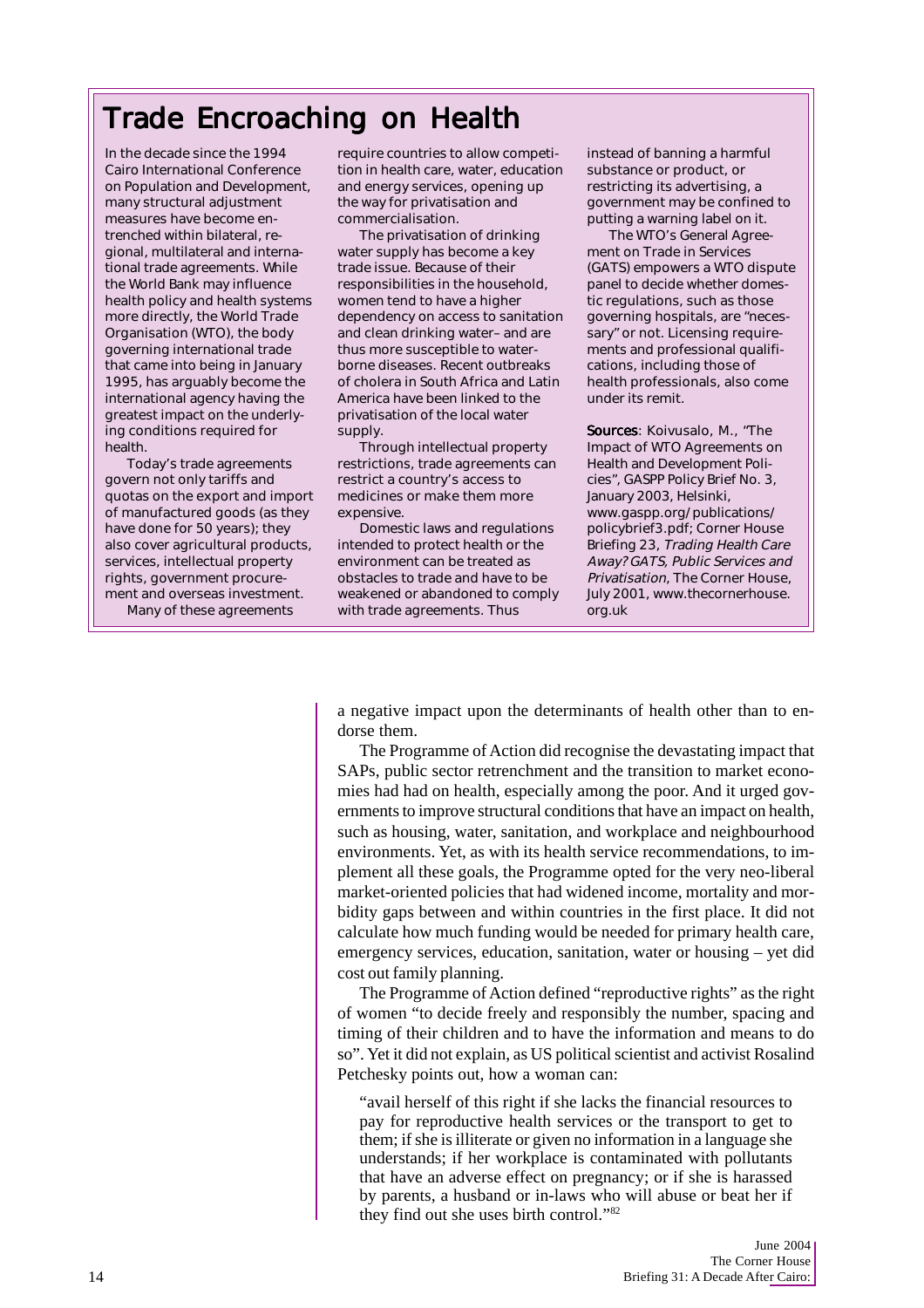Moreover, in its advocacy of the education of women and girls and of gender sensitive health services, the Programme ignored "the deeplying imbalances of power and the social structures and practices of subordination that characterize relations between women and men in most societies."83 As health and reproductive rights activist Jael Silliman points out, women's rights and reproductive rights were promoted only "within the context of the dominant neoliberal agenda, which negatively affects women's health and aspirations for empowerment."84

The upshot, according to Petchesky, was that the Programme of Action, despite its "groundbreaking advances", was "fragile and contradictory" because it failed "to address macroeconomic inequities and the inability of prevailing neoliberal, market-oriented approaches to deliver reproductive and sexual health for the vast majority." These fault lines "continue to block any real progress in transforming the reproductive and sexual health/rights agenda from noble rhetoric into actual policies and services."85

Indeed, putting reproductive health and rights at the centre of population policies has encouraged policymakers to continue to think of women only as wombs to the neglect of their wider economic and social roles, and of the conditions that could advance health for women. Indian public health specialist Imrana Qadeer believes that the ICPD "converted women's health into issues of 'safe abortion' and 'reproductive rights'" and "marginalised the issue of comprehensive primary health care, social security and investment in building infrastructural facilities".<sup>86</sup> She argues that policymakers (and many reproductive rights activists):

"never really examined either the epidemiological basis of reproductive health or the reasons behind some women's silence visà-vis reproductive health problems. Had they done so, the immensity of women's health problems and social constraints on women's lives would have revealed the inadequacy of their isolated strategy in the context of the expressed needs of women for land rights, freedom from atrocities, food, security systems, minimum wages and communal harmony".<sup>87</sup>

Indian public health activist and academic Mohan Rao goes further to argue that "under the rhetoric of reproductive rights, the rights of the vast majority of women to access to resources, the most basic determinant of health, are being denied." When reproductive rights are divested of rights to food, employment, water, health care or security of children's lives and taken out of the contexts of women's and men's lives, they "fit in well with the neo-liberal agenda of the day".<sup>88</sup>

What is needed instead, Women's Global Network for Reproductive Rights (WGNRR) and DAWN among others have long contended, is a framework firmly linking reproductive and sexual health issues to both human rights and macroeconomic policies. Access to contraceptive information, safe and legal abortion, services to prevent and treat sexually transmitted diseases and reproductive cancers, prenatal care and mental health services needs to be combined with "access to housing, education, employment, property rights and legal equality in all spheres" as well as "freedom from physical abuse, harassment, genital mutilation and all forms of gender-based violence".<sup>89</sup> In the run-up to the Cairo ICPD, Loes Keysers from WGNRR stressed that:

"reproductive health and justice . . . has to do with contraceptive services, with eradication of hunger, with education, with health, with income, with clean water, etc. All of which can be achieved only in a completely overhauled system."90

*The Cairo conference embedded women's rights within a neoliberal agenda to the detriment of women's aspirations for justice and empowerment.*

*Reproductive rights lobbyists did not pay enough attention to the contexts in which rights were to be realised.*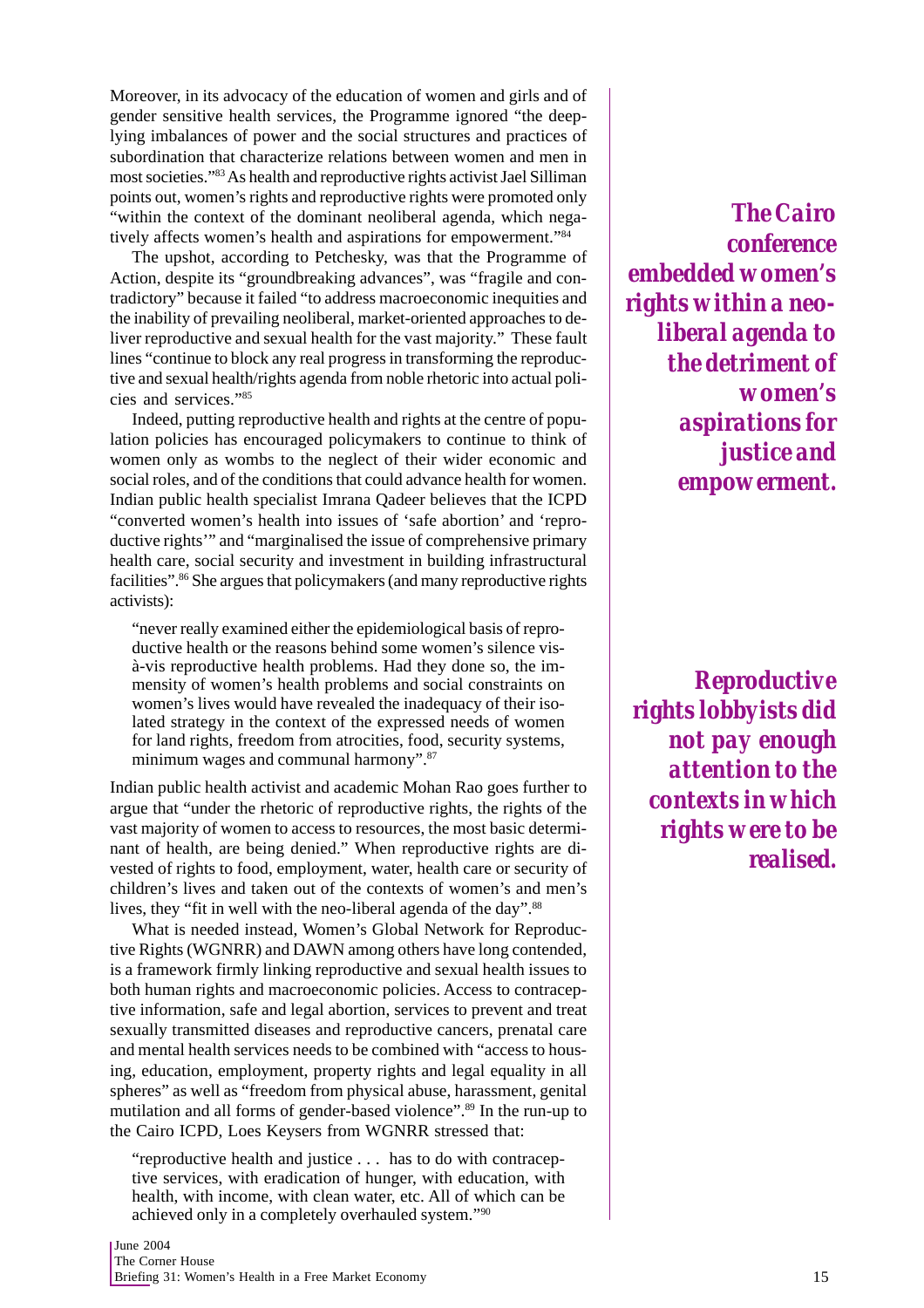# Why Trade Liberalisation

"Nowhere at the policy level is the disjuncture between the reproductive and the productive spheres more apparent than in the area of international trade. Most often, international trade is seen as a technical, class-and-genderneutral process . . . Yet, none of this can occur without the involvement of women's and men's labor. None of this can occur without the active involvement of the reproductive sector in producing food for domestic consumption, in producing and nurturing labor, and in caring for the environment."

> Mariama Williams International Gender and Trade Network August 2003

### **Agriculture**

The World Trade Organisation's Agreement on Agriculture (AoA) has been instrumental in liberalising world agriculture over the past decade. The stated aim of agricultural trade agreements is to facilitate exports in two ways: by improving market access to other countries by removing those countries' quantitative import restrictions and lowering their domestic tariffs on agricultural commodities; and by reducing export subsidies and domestic farm supports considered to be "trade distorting". The AoA, however, allows the European Union and United States to maintain (and increase) their import restrictions, high tariffs and subsidies to their farmers, enabling them to export more to the South, while limiting Southern subsidies and exports.

In many Southern contexts, women farmers realise little or no benefit from increased production of cash crops for export, since they are primarily involved in agriculture for household consumption or local sale. Approximately half

the world's food is grown by women who are primarily responsible for feeding their families. In Africa in 1995, women contributed up to 80 per cent of total food production, yet received less than 10 per cent of the credit granted to small farmers. A decade ago, moreover, agriculture accounted for 62 per cent of all female employment in Southern countries. Still in the year 2000, UNIFEM estimated that 60 per cent of the work in agriculture and food production in Asia is done by women.

Because women's access to land and other inputs tends to be limited by traditional land tenure systems, or by legal systems assigning title to agricultural land to the "head of the household", women typically have limited access to credit, extension services and other inputs for cash crops. If they do help out with cash crop production, it is generally as unpaid family labourers. Giving over some of the land they do use for cash crop production, moreover, may further weaken their property rights and threaten their household's food security.

Meanwhile, as domestic agriculture in several Southern countries cannot compete with highly-subsidised imports, millions of poorer farmers, women and men, have been displaced. In many Asian countries, the rice, corn, soyabean and vegetable sectors have been among the worst hit. In the Philippines, for instance, corn imports tripled between 1995 and 2003, forcing many corn farmers to abandon or sell their farms and migrate to the cities or overseas. Women tend to bear the brunt of finding other livelihoods and feeding their families. The majority of the 7.3 million migrants from the Philippines who work overseas are women.

The resulting land concentration and expansion of TNC-controlled commercial crop production has further exacerbated women's lack of access to land, water, seeds and other inputs. Patent rules laid out in the WTO's Agreement on Trade-Related Intellectual Property Right (TRIPS) could restrict still further farmers'

access to seeds, plants and inputs (as well as to medicines and pharmaceutical drugs). Industrialised countries own most of the 900 and more patents that have been granted on the five crops that contribute to three-quarters of the world's food supply.

Despite growing evidence that agricultural trade liberalisation has worsened rural poverty, devastated agriculture and the livelihoods of poorer farmers and rural women, and deepened gender and class inequalities, exporting countries are pushing for further market access in the current renegotiations of the Agreement on Agriculture.

### Manufacturing and Investment

Trade liberalisation in Southern countries has undoubtedly increased paid work opportunities for many women. In the year 2000, almost 35 per cent of the manufacturing work force in Latin America were women, 41 per cent in Asia and 28 per cent in Africa. In the export industries of South-East Asia, women account for more than 80 per cent of the work force. Much of this increase is concentrated in export-oriented industries where electrical components are assembled, textiles are processed, and garments and shoes produced.

But there are significant differences in wages and conditions for women and men. Women tend to have less skilled jobs, their wages are rarely above poverty levels, and their working conditions are unsanitary and abusive. Women also predominate in the informal sector.

Many Southern countries have revised their commercial and investment laws as part of bilateral investment agreements to encourage foreign direct investment (FDI). The result has generally been to eliminate rules governing minimum local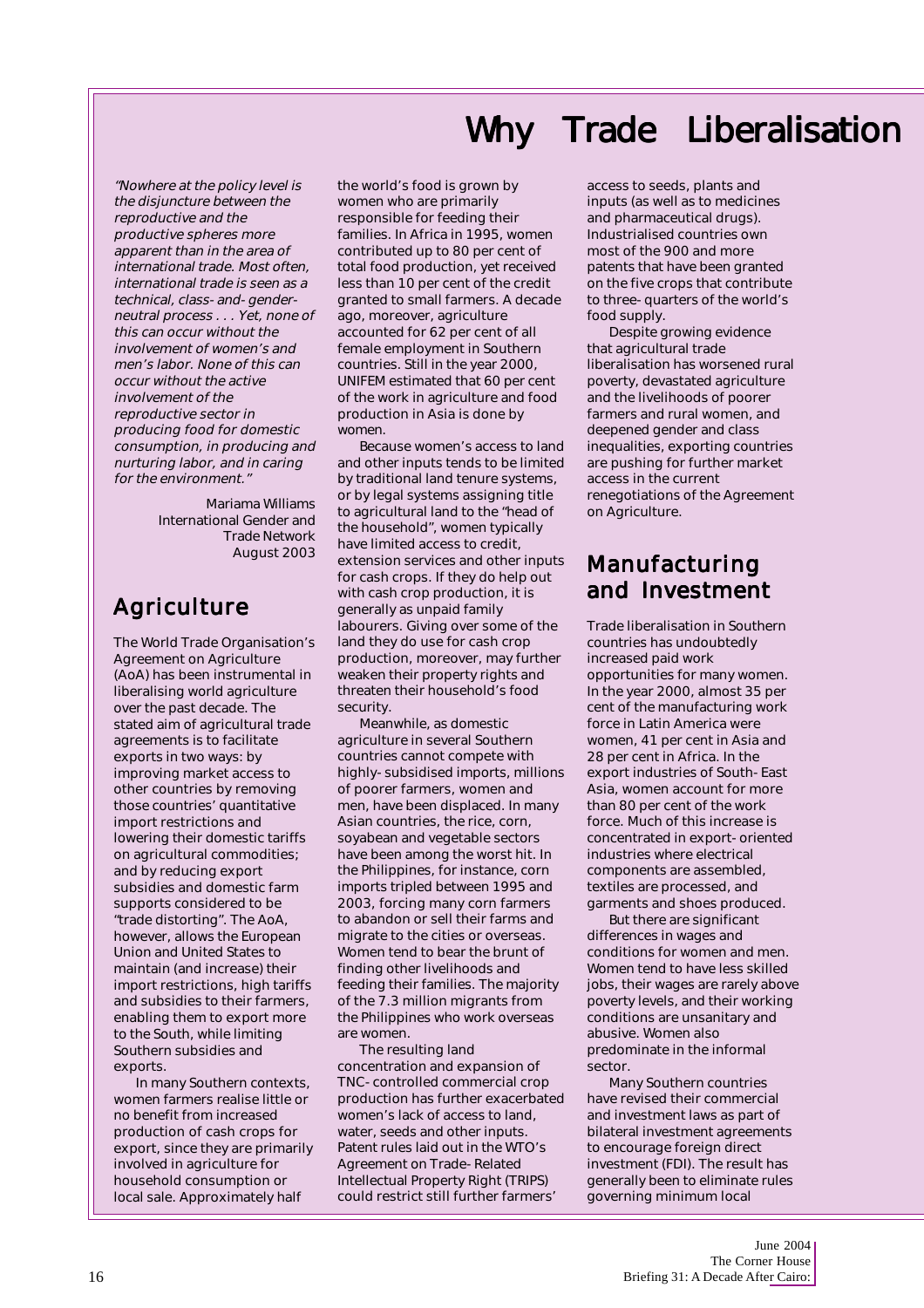# **Is Not Gender-Neutral**

content, trade balancing, access to foreign exchange, and repatriation of dividends.

Import substitution policies, adopted by many countries in South America and Asia in the 1960s and 1970s to encourage domestic production of consumer goods and maintain a balance of payments through barriers on certain imports and foreign exchange restrictions on foreign investors, would now be illegal under WTO agreements.

Women tend to work more in industries in which capital is more mobile, which are more sensitive to foreign competition and which are most affected by economic downturns. They are more likely to be laid off in contexts in which men are perceived as the breadwinners. During such downturns, women's unpaid work within the household increases to compensate for lower overall household incomes, as does their employment within the informal sectors – they in effect bail out creditors while acting as unpaid provisioners of last resort.

The risk of such downturns has been augmented by the increasing ease and speed with which capital can flow into and out of a country.

Although textiles and clothing have just a 6.3 per cent share of world trade, their trade is particularly important to Asian countries, which account for 60 per cent of textile and clothing exports, although the industry is dominated by giant retailers and super-label companies from industrialised countries.

The WTO's Agreement on Textiles and Clothing requires industrialised countries to phase out their quotas and restrictions on imports by 2005, but the research group Women Working Worldwide believe "there is a very real chance that industrialized countries will find ways of introducing new forms of protectionism."

Some countries, such as China, India, Pakistan and South Korea, will gain from implementation of this Agreement, but smaller economies such as Bangladesh are likely to lose out in a quota-free environment, as are those which import fabrics, such as Thailand, Sri Lanka and the Philippines. The

Agreement will enable transnational companies to become even more flexible and mobile in their operations. It is likely to cause a further relocation of garment production from North to South, and within the South itself. Poorer countries could lose their entire textiles and clothing industries altogether.

As researcher Maria Riley concludes, increased trade in textiles and clothing is thus "a mixed blessing or curse from the point of view of women workers" because of the industry's low pay, long hours, seasonal work, job insecurity and unsafe working conditions.

### Services

The explosive growth in services in many countries has generated paid employment primarily for women. In Latin America, three-quarters of women paid workers are concentrated in services. Jobs in service industries tend to yield higher incomes and better working conditions than manufacturing jobs – but women are still relegated to certain jobs, receive lower wages and experience more job insecurity than men. When the Asian financial crisis hit the Philippines in 1997, fewer women than men were laid off in the already feminised service sector, and some women took over men's jobs because they accepted lower pay, longer working hours and double shift jobs.

The WTO's General Agreement on Trade in Services (GATS) outlined rules on trade and investment in services for the first time. In practice, it "locks in" service liberalisation. The Agreement may well encompass public sectors, such as education and health, which tend to employ more women than men.

Eliminating restrictions on financial services, which has been promoted under the WTO, has generally failed to increase women's access to credit, or expand their opportunities to use domestic savings.

Women have less access than men to formal financial services, such as bank loans, because they generally require smaller amounts of money or have fewer assets to serve as collateral. In some countries, they cannot obtain bank loans without their husband's approval.

Women thus continue to rely more on the informal financial sector – specialised moneylenders, pawnbrokers, savings and credit associations – which is characterised by a lack of regulation and supervision, and is dominated by providers offering loans at very high interest rates.

Although GATS supposedly levels the playing field, local providers will be hard pressed to compete with powerful transnationals, particularly in the telecommunications and banking fields.

### Health and Safety

The WTO's requirement that health and safety legislation must not restrict trade could affect women disproportionately by undermining regulations governing pesticides. Women agricultural workers and partners of men using pesticides have increased incidence of miscarriages, still births, delayed pregnancy and birth defects. Women are disproportionately at risk from pesticide residues in food because they have higher levels of body fat where pesticide residues concentrate.

Sources: International Gender and Trade Network website: www.genderandtrade.net; Development Alternatives with Women for a New Era (DAWN) website: www.dawn.org.fi; Gammage, S., Jorgensen, H., McGill, E. and White, M., Framework for Gender Assessments for Trade and Investment Agreements, Women's EDGE, Washington, DC, 2002, www.womensedge.org.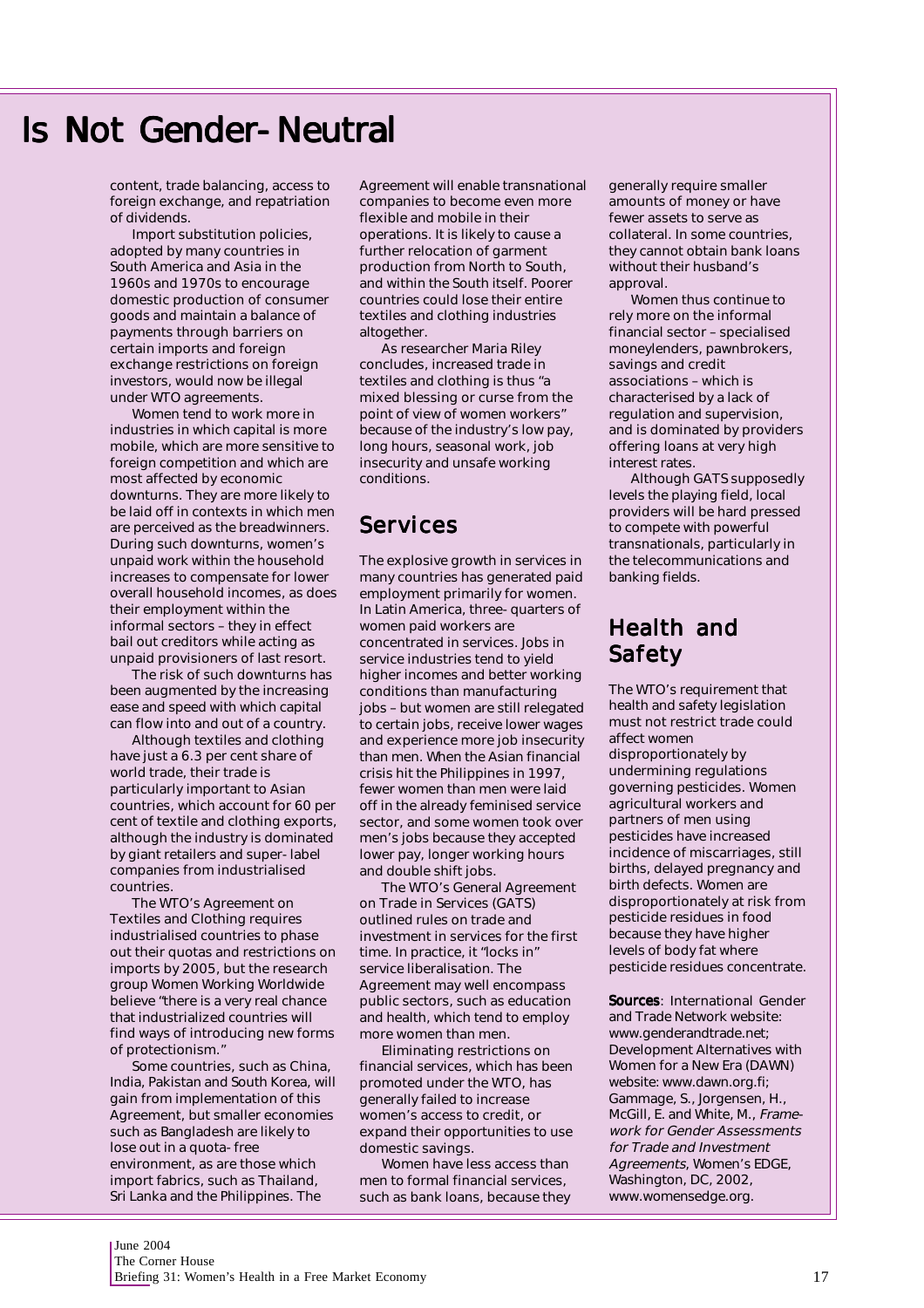*Economic fundamentalism has enabled religious and ethnic fundamentalisms to gain ground.*

*Today's intertwined market amd religious fundamentalisms are dismantling women's rights.*

Many more women's groups now work more extensively on macroeconomic and trade issues, but even in the early 1990s, several groups were stressing that they had to be addressed.<sup>91</sup>

Women's groups have also tended to focus on single-issues such as reproductive and sexual health, violence against women, or women's labour and economic conditions, and not to interact sufficiently with those outside their focus. But as New Zealand lawyer Jane Kelsey concludes:

"Those who focus on narrow sectoral concerns and ignore the pervasive economic agenda will lose their own battles and weaken the collective ability to resist".92

### **Backlash and Fundamentalisms**

Many women's rights activists lobbying a decade ago for reproductive and sexual rights did not, in short, pay sufficient attention to the structural and macroeconomic conditions for those rights. One reason was that, in the early 1990s, both feminists and the population establishment were diverting "disproportionate energy towards combating . . . fundamentalist and traditionalist attacks" on women's rights.<sup>93</sup>

Yet the impacts of "economic fundamentalism", particularly the insecurities and exclusions created by neo-liberalism, have enabled religious or ethnic fundamentalist movements and groups:

"to gain more of a hold in both the North and South. In the South these forces feed on insecurities created by the loss of livelihoods in urban and rural areas evoking explicitly anti-women sentiments as a way to provide cultural identity . . . In the North, people's sense of economic insecurity and the loss of self in the mire of consumerism has led to a rise in fundamentalist rightwing groups that are sexist as well as racist and xenophobic."94

"At ground level," Brazilian reproductive rights researcher and activist Sonia Corrêa says, the growth and violence of traditional fundamentalisms "are directly related to the outcomes of market-oriented globalization." In global arenas such as official policy circles, meanwhile, their virulence "can be interpreted as a response to 'our agency'."95

In what can be seen as a backlash against the Cairo framework and its human rights approach, for instance, the United Nations, in consultation with the IMF, World Bank and OECD (but not "civil society"), ignored the Programme of Action's goal of reproductive health services being accessible to all women who need them by the year 2015 when it drew up its eight Millennium Development Goals in September 2001.96 Even sections of the women's health movement that had supported feminist population policies expressed disillusionment. As the journal, *Reproductive Health Matters*, commented, "Thus does 25 years of international work for women's health vanish into thin air not with a bang but a whisper."97

In the United States, meanwhile, as a result of far-right pressure, President George W. Bush's first official presidential act in 2001 was to reimpose a measure known informally as the "global gag rule". This prohibits any NGO overseas from receiving US government aid if it provides or makes referrals for abortions, actively promotes abortion, or lobbies for reform of its country's abortion laws.<sup>98</sup> In 2002, the US administration refused to pay its approved \$34 million contribution to UNFPA. The US has now called for all language referring to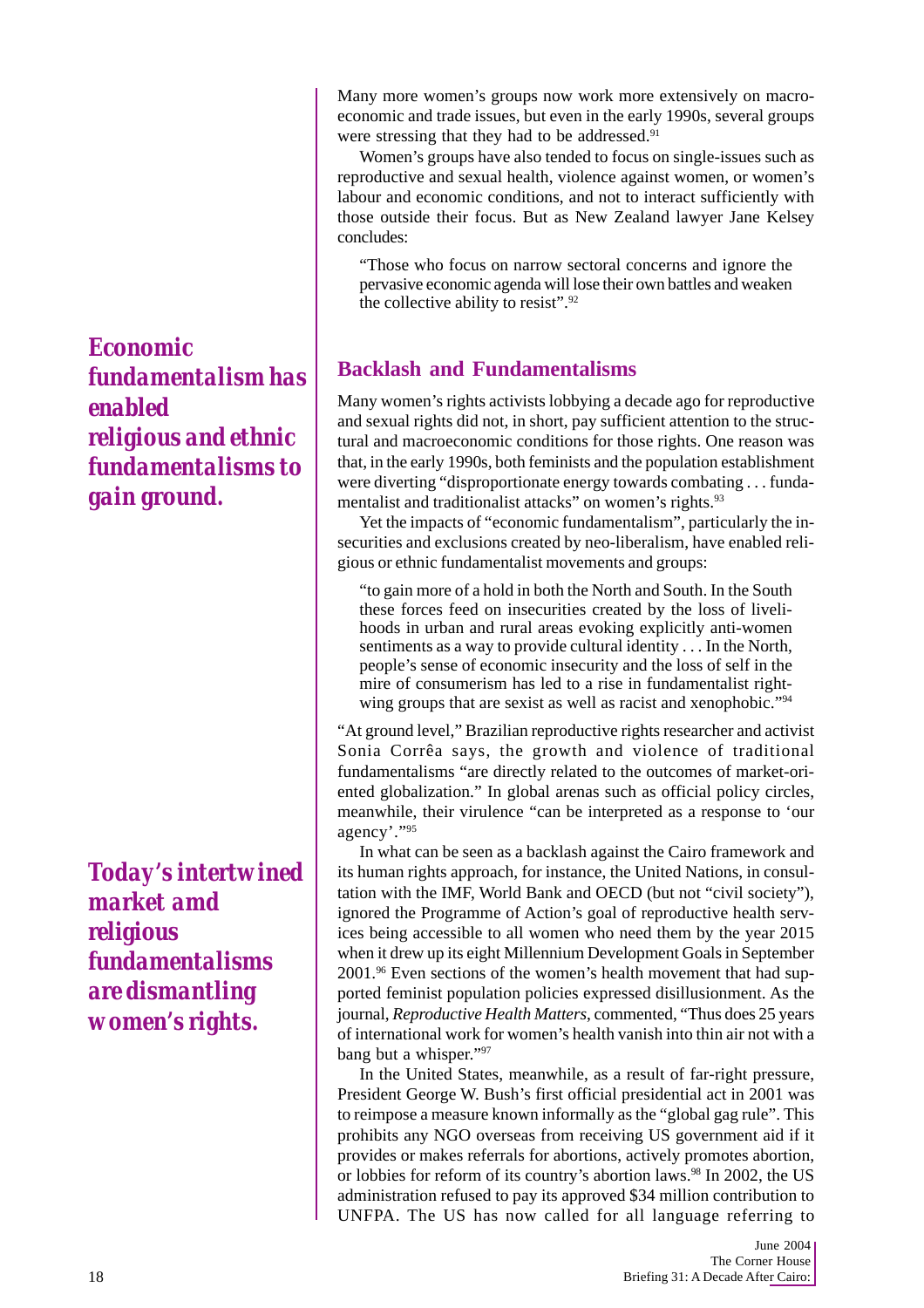reproductive health services, reproductive rights and sexual health in the Programme of Action to be removed. DAWN contends that "since the Bush administration took over in the US, every negotiation [such as those at UN conferences on AIDS, children, and sustainable development] that relates to women's human rights has been the scene of enormous struggle".99

# Limits to Reproductive Rights in New Zealand

In the 1990s in New Zealand, a highly-developed national health service was commercialised. The government continued to fund health, but began to purchase services from either publiclyowned or private providers, both competing with each other for tenders. No effective quality control or safety checks were built into the contracts – such measures increase cost, decrease profits and interfere with market signals.

Laboratories were among the first parts of the health service to be privatised outright. They were supposed to be accredited, a process that cost the laboratories money, but no one in government was made responsible for checking that they were.

In 1991, as the health service was being restructured, persistent pressure from the organised women's health movement resulted in a free nationwide programme to screen for cervical cancer being set up. If detected and treated in time, cervical cancer can be prevented. The programme received enthusiastic support from women, especially in communities such as Gisbourne, the world's easternmost city, where Maori women had an especially high death rate from the disease.

This public health programme, however, was at odds with the emerging health care structure, which encouraged private care and individual responsibility. The local government in Gisbourne contracted out the actual screening of the smear tests to a private laboratory, which had not been accredited. Then, in the mid-1990s, the Ministry of Health disbanded its training programme for cytology screeners. Its contracts no longer required labs to use

trained screeners, enabling laboratory companies to employ cheaper, untrained labour.

At the same time, the Gisbourne public hospital began to shift its budget away from the cervical screening programme to deal with a flood of drug and mental health issues overwhelming the community, partly as a result of cutbacks in health services.

As a result of all these changes, some smear tests were outsourced to unqualified screeners, some of whom read them on an antiquated microscope on a kitchen table. The price was right – but more than 80 per cent of invasive cancers were not identified accurately.

When a gynaecologist at the public hospital tried to find out why the cervical cancer rate was staying so high in Gisbourne despite the screening programme, she was professionally isolated and ignored. In a fragmented, commercialised health system concentrating on a narrow range of tasks defined by contracts, she had no remit to ask such questions, nor did the relevant health authority provide her with any information.

The failure of the cervical screening programme, the most tangible achievement of the country's organised women's health movement, suggests advances in reproductive health will be limited in a public system re-structured to fit the precepts of the global marketplace. The New Zealand programme did not serve women's interests but those of emerging lab companies that needed to win contracts away from public hospital labs in order to make profits.

### Individual versus Social Rights

Even legal recognition of reproductive and sexual rights may not count for much when comprehensive material support

for women's lives has drained away because of an economic restructuring that created huge inequalities and undermined public services. In New Zealand, contraception and abortion are legal and free in some cases. Maternity services and healthcare for all pre-school children are free. Parental leave and benefits are relatively generous. But many people have lost access to key health services that would make those rights a reality in practice.

By the same token, New Zealand has the highest representation of women in public life anywhere in the world. Yet it is also experiencing new levels of poverty associated with unprecedented levels of unemployment and job losses unmitigated by any welfare. Most families were worse off in real terms in 2000 than they had been in 1984 when economic restructuring began. For the onethird of women and children who now live in poverty, this is having a growing impact on their bodies.

The New Zealand experience illustrates that individual legal rights cannot promote freedom unless those rights are realised through political action and guaranteed by society. Women's health campaigners who have used the language of individual rights often simply assumed the continued existence of social welfare and a public health system. In doing so, they echoed the economists' language of the individual right to sovereignty in the marketplace, which was aimed at reducing the role of the state in providing health services.

This is an edited extract from Bunkle, P., "The Limits to Sexual and Reproductive Health Rights in a Corporatized Global Economy", Development (special issue on Globalization, Reproductive Health and Rights), Vol. 46, No. 2, June 2003, pp.27-32.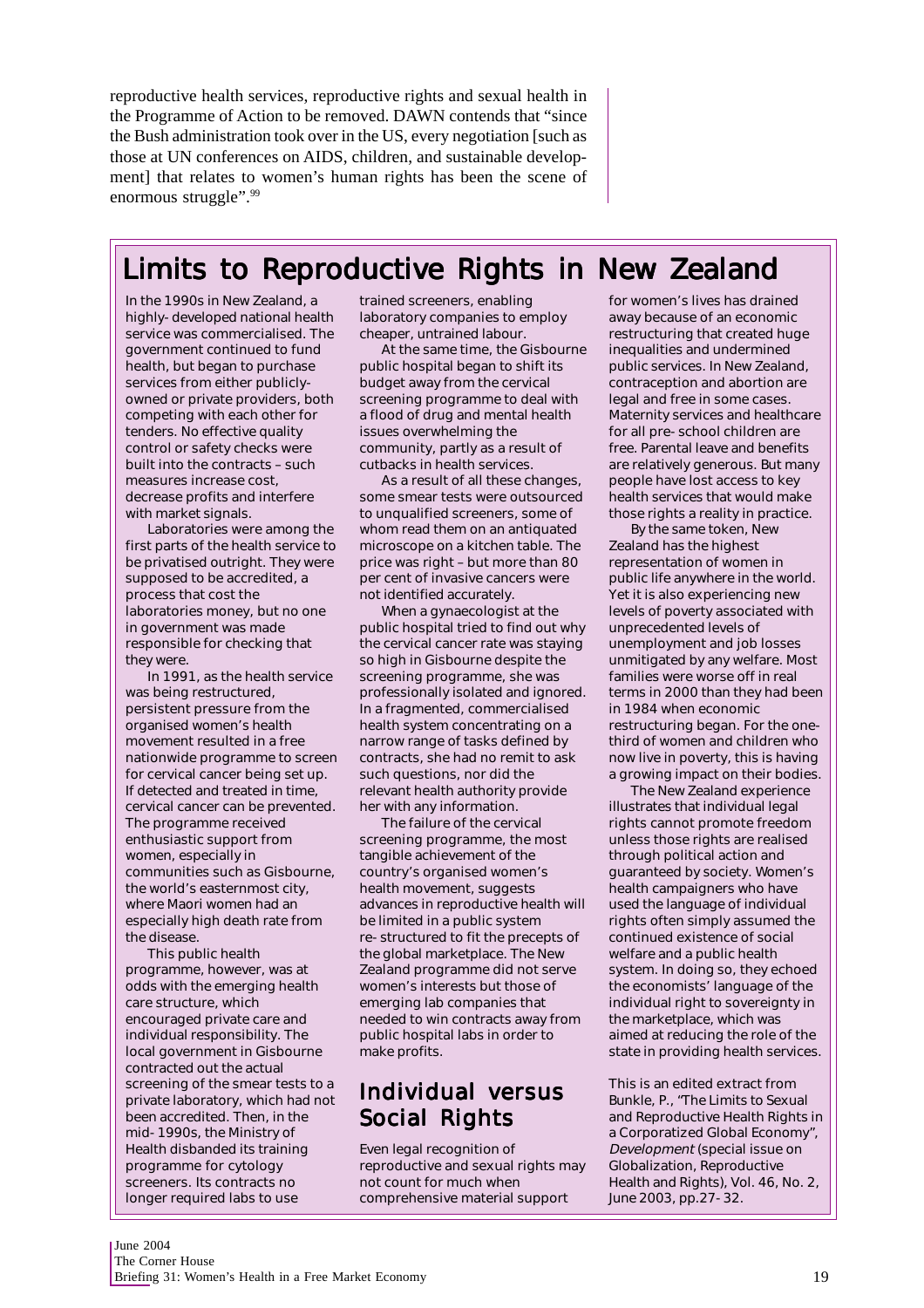The Women's International Coalition for Economic Justice link the attempted dismantling of the reproductive rights agenda to today's intertwined fundamentalisms – the fundamentalism of the market, and ethnic and religious fundamentalism.100 Both can cause women to lose not only their livelihoods, economic security and much of what

# Public Good or Private Profit?

The Cairo Programme of Action exhorts governments to work more closely with the private commercial sector to provide reproductive health care services.

But does the commercial sector want to? And if it does. what are its terms and conditions for doing so?

In theory, the interests of population controllers and commercial contraceptive manufacturers should coincide. The "populations" that are of most interest to the commercial sector are the very "populations" regarded as most problematic by neo-Malthusians: countries with large numbers of people, and countries with high urban densities.

"Population size is key to commercial interest. To remain viable, businesses . . . must have a potential market large enough to generate sufficient revenue to cover their costs. Developing countries with larger populations [Egypt, Mexico, Brazil and Indonesia] thus tend to attract more interest from commercial firms."

Remote or sparsely populated areas are, meanwhile, of little interest as "expected sales volume is not high enough to cover the costs of promotion and distribution".

Yet, as a report from USbased Population Action International on "reproductive health commodities" shows, it isn't so easy to "slow population growth" by providing contraception within a market economy. One problem is that:

"Contraceptive manufacturers earn just 20 per cent of their revenues from sales in developing countries, even though two-thirds of the world's contraceptive users live in the developing world.

'In many poorer countries,' observes one pharmaceutical company executive, 'people just don't have the wherewithal to pay market prices for reproductive health products.'"

Only 12 per cent of all family planning users in the South (50 million women) obtain contraception from commercial sources, and less than one per cent in China, which has one of the largest population programmes in the world.

A second problem is that population controllers have historically favoured long-acting or permanent methods, such as fiveyear implants or sterilisation. Yet there is far less money to be made from such methods than from short-acting, frequently-consumed contraceptives such as the Pill. As the report notes:

"Almost half of women using temporary methods that require regular resupply of commodities – for example, oral contraceptives – obtain their method from a commercial source. However, the forprofit sector serves fewer than 10 per cent of women using longer-acting methods such as sterilisation and IUDs."

Thus as a result:

"oral contraceptives account for fully two-thirds of the revenues generated by worldwide contraceptive sales – with 90 per cent of revenues from oral contraceptive sales coming from developed countries . . . [M]arkets – and potential for profits – for other contraceptive methods remain relatively small".

To get commercial enterprises more involved in reproductive health services, the report recommends five strategies.

#### i) Target Public Programmes at the Poor

First, public programmes should be concentrated in "low income communities and rural areas" – not because they are the most needy but because they "are least likely to attract commercial interest." The report thus hands over to a public sector already hampered by lack of funding or regulatory power the responsibility to pick up the pieces that the commercial sector leaves behind.

By the same token, the report continues, the public sector should stay away from middle- and upperclass urban "consumers" lest it inhibit the development of commercial markets. In Nigeria, for instance, a country frequently described as the most populous in Africa, free contraceptives supplied by international donors and distributed by the public sector undermined the "commercial sector business strategies" of multinational drug companies.

#### ii) Lower Legal and Regulatory Barriers

Second, the report cautions, it is unwise to promulgate laws and regulations that "limit the provision of family planning and reproductive health care on a profit-making basis" – bans on certain products or services; requirements that products, such as hormonal contraceptives, be dispensed by physicians only; and restrictions on where and by whom products can be sold.

Of injectable hormonal contraceptives, the report states that:

"the need to assure high quality care through careful training of health workers in proper counselling and delivery of services will further slow commercial growth".

Other "inhibiting factors" include delays in product registration; tax policies and import duties; restrictions on brand name advertising and promotion; and price controls.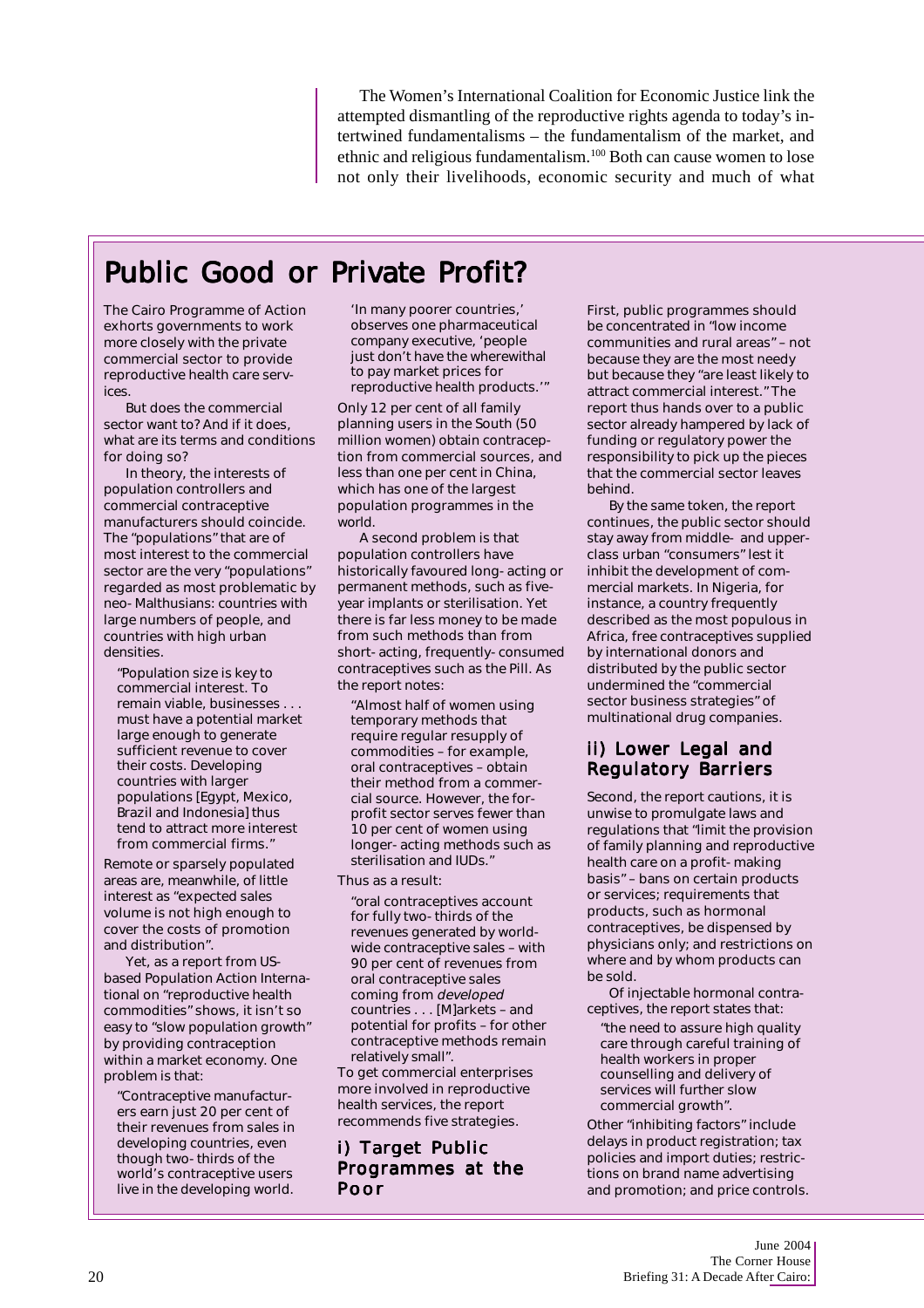remaining control they have over their lives and bodies. They are also:

"dismantling women's hard-won rights to define a sexual rights and reproductive health agenda, to express their sexual and reproductive rights, and to have access to resources that assure life choices leading to reproductive health and well-being."101

In Egypt and Jordan, for instance, government controls on the price of oral contraceptives discouraged commercial sector interest.

#### iii) Create Demand for Reproductive Health Care

Third, the report states, governments and donors must "increase demand for reproductive health products and services" since low levels of demand for reproductive health care may inhibit "the interest of commercial enterprises".

Although "reproductive health care is a multibillion dollar worldwide industry, with sales of contraceptives alone generating some \$3 billion in revenues each year", such products "typically account for a small proportion" of the estimated \$300 billion generated in annual pharmaceutical sales worldwide. (The transnational companies that dominate the manufacture, distribution and retail sales of contraceptives are Wyeth-Ayerst, Ortho, Schering, Organon, Pharmacia & Upjohn.) Only the public sector, the report claims:

"can afford to engage in broadbased demand creation activities; although the commercial sector as a whole many benefit from such campaigns, no single company can justify these types of investment".

Yet it is the very "inadequacy of public funding" to provide reproductive health care services in the first place that is held up as the supposed rationale for bringing in the private sector.

Nor is it clear why it is necessary to "increase demand" when the report itself claims that the number of "women of childbearing age" is increasing by almost 24 million a year, and that there is a substantial "unmet need" for family planning among "more than 100 million married women in developing

countries", or 250 million couples by the year 2015.

#### iv) Build Commercial Markets Through Public-Private **Partnerships**

Fourth, the report advises, the public sector should pay for contraceptives that the commercial sector will deliver through commercial channels

It praises the US Agency for International Development (USAID) for its pioneering efforts in this area:

"The United States, with its largely private for-profit health system, has been the foremost proponent of market solutions to reproductive health problems in developing countries."

In addition, recognising that Northern donors influence not only the financing but also the direction of many family planning programmes, the report calls upon them to "ensure that their commodity support nurtures rather than undermines healthy commercial markets" and to support:

"research on markets and demand for reproductive health care and [share] this information with governments and the business community."

Thus while subsidies for middleand upper-income "consumers" are frowned upon, subsidies for companies are not.

#### v) Dialogue with Public and Private Sectors

Finally, the report urges governments and international donors to hold "continuing dialogue with private businesses" to ensure that "government actions intended to solve public health problems do not supplant for-profit activities".

### Health and Wealth For Whom?

In sum, while the report claims that:

"in an increasingly integrated or globalized world economy, new opportunities exist for the handful of transnational companies involved in the manufacture and distribution of reproductive health products to tap into markets in the developing world,"

it also insists that "fundamental changes are needed in policies relating to the role and responsibilities of governments in paying for and providing reproductive health care" if the commercial sector is to become more involved.

It is governments and aid donors that must create corporate markets and opportunities with public money and regulatory changes. The primary responsibility of governments is not to ensure that all those who need access to health care have it, but:

"to lay the groundwork for a viable commercial market and create a positive business climate for the provision of reproductive health care".

Taking issue with this strategy will be not just those concerned with "health for all", but also those who advocate slowing population growth by channelling family planning to the poor.

Source: Rosen, J.E. and Conly, S.R., "Getting Down to Business: Expanding the Private Commercial Sector's Role in Meeting Reproductive Health Needs", Population Action International, Washington DC, 1999, www.populationaction.org.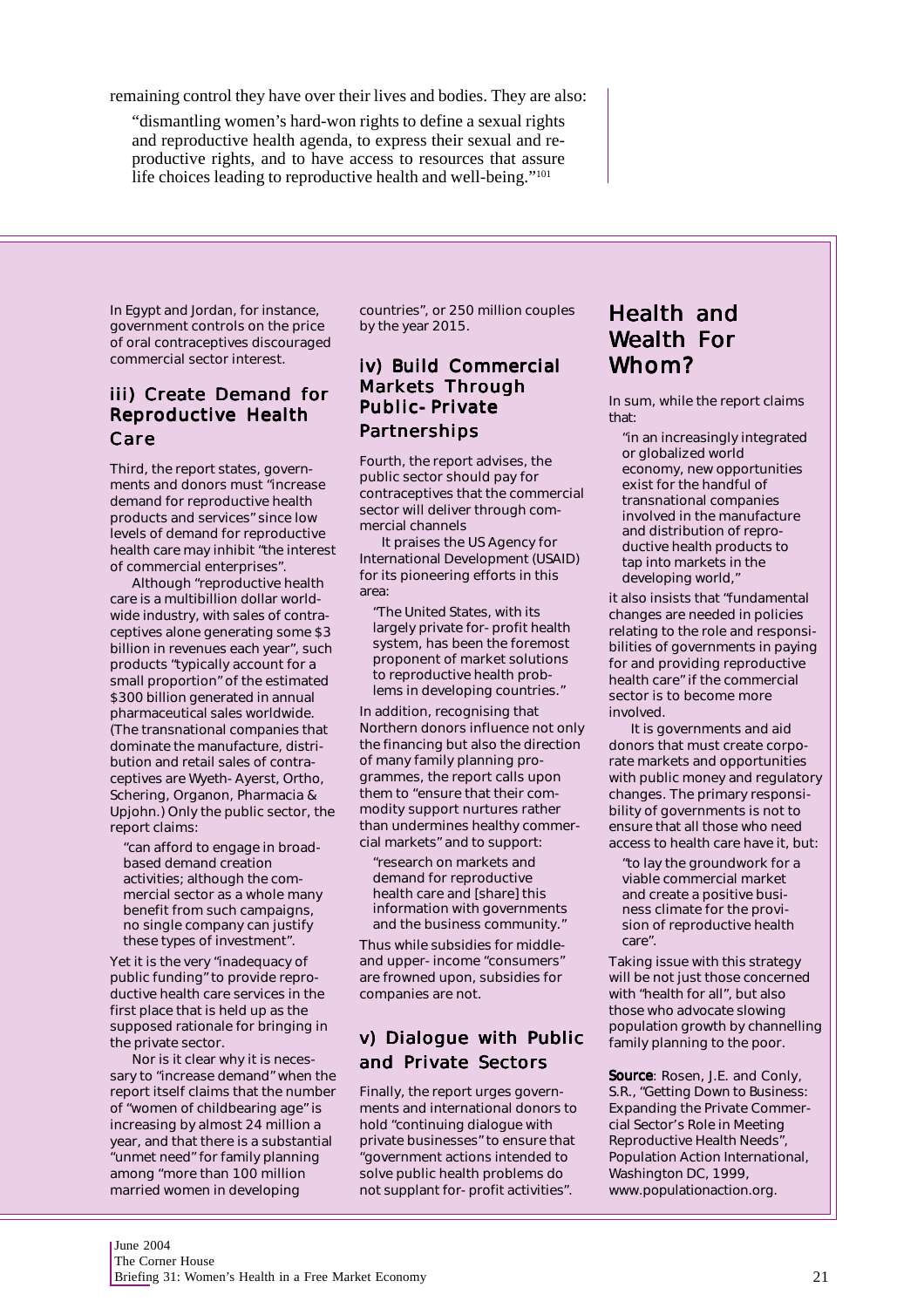#### **Neo-Malthusian Thinking**

Neo-Malthusian or populationist thinking in population and development programmes and institutions also restricts women's ability to exercise their reproductive and sexual rights. Such thinking views women's

# Paying for Population Programmes

The Cairo Programme of Action estimated the annual costs of meeting basic reproductive health needs in developing countries and countries in transition (such as those of the former Soviet Union) at US\$17 billion by the year 2000 and US\$21.7 billion by 2015. For 2000, it suggested that one-third (\$5.7 billion) should come from the international community, and the remaining two-thirds (\$11.4 billion) from countries themselves. (In contrast, an estimated US\$5 billion was spent on family planning in the Third World in 1995: US\$3 billion by Third World governments; more than US\$1 billion by developed countries, multilateral institutions and private Western population agencies; and the rest by individual contraceptive users.)

Despite its rhetorical advocacy of a broader reproductive and primary health agenda, ICPD recommended that more than 60 per cent of the funds should be allocated to family planning.

By June/July 1999, however, \$10.9 billion of the US\$17 billion estimate for the year 2000 had been committed, \$2.6 billion by the international donor community (less than one-quarter of the total expenditure and less than half their commitment) and \$8.3 billion by developing countries, particularly China, India and Indonesia (about three-quarters of their commitment).

Of the \$2.6 billion from donors, \$1.6 billion was bilateral assistance, with the US contributing the largest proportion (43 per cent). Development banks accounted for \$600 million in loans, the majority of which came from the World Bank. (In 1999, in contrast, the Bank gave loans of \$12.8 billion to private sector development, mainly in finance, transportation and manufacturing.) Private foundations and NGOs contributed

some \$260 million. The top private funders have been the Bill and Melinda Gates Foundation, the Ford Foundation, the David and Lucile Packard Foundation, the John D. and Catherine T. MacArthur Foundation and the Rockefeller Foundation.

For the past decade, about half of all aid for population programmes has been channelled through NGOs, such as the International Planned Parenthood Federation (IPPF) and the Population Council, and a quarter through bilateral and multilateral programmes. As a result, many NGOs have become more accountable to foreign donors than to the people they are meant to serve. Some have become the conduits through which donor programmes establish themselves outside the realm of government control.

In 2000, sub-Saharan Africa was the largest recipient of population assistance (43 per cent), followed by Asia and the Pacific (31 per cent). Other regions received much less: Latin America and the Caribbean (13 per cent); Western Asia and North Africa (9 per cent) and Eastern and Southern Europe (3.5 per cent). Some 33 per cent went to global and inter-regional activities.

In contrast, grants from OECD countries in 1998 for "basic health", including support for infectious disease control and primary health clinics, for the 619 million people in the Least Developed Countries totalled US\$209 million. Half of this stayed in the donor countries (US\$21 million was tied aid and US\$88 million allocated for technical assistance), leaving US\$78 million for basic health services.

To put all these figures in perspective, in 1999, companies in the US, the world's biggest arms dealer, sold some \$11.8 billion worth of weapons, \$8.1 billion of which went to Southern countries, the arms industry's fastest growing market, assisted by US aid. From

1972 to 1982, Southern countries' military expenditures (not targeted by SAPs) rose from \$7 billion to over \$100 billion while spending on health and education fell. By 1986, the 43 countries with the highest infant mortality rates spent three times as much on defence as on health. By 1988, military spending in the South totalled \$145 billion – sufficient, according to UNICEF, to satisfy needs for food, clean water, health care and education for all. One nuclear warhead in India, it is estimated, costs more than annual expenditure on primary health centres in every rural and urban settlement in the country. Armed violence and militarisation has an escalating impact on health and refugees.

In 2003, annual global arms expenditure was estimated at more than US\$850 billion, while an estimated US\$9 billion would provide basic education for all, and US\$11 billion water and sanitation to everyone in the South.

In 2002, meanwhile, the net transfer of financial resources from the South to the North was US\$200 billion.

Sources: UNFPA, State of World Population 2002, www.unfpa.org/ publications; Financial Resource Flows for Population Activities, www.nidi.nl/resflows/ reports.html; Sachs, J., presentation at the "Massive Effort Advocacy Forum", Winterthur, Switzerland, 2000; Hong, E., Globalisation and the Impact on Health: A Third World View, Third World Network, Penang, http:// phmovement.org/pubs/ issuepapers/hong.html; Unnikrishnan, P.V., "Wars, Conflicts and Militarisation are Killing the Dream of Health For All", in Narayan, R. and Unnikrishnan, P.V., (eds.) Health For All Now! Revive Alma Ata, People's Health Movement, Bangalore, November 2003, www.phmovement.org.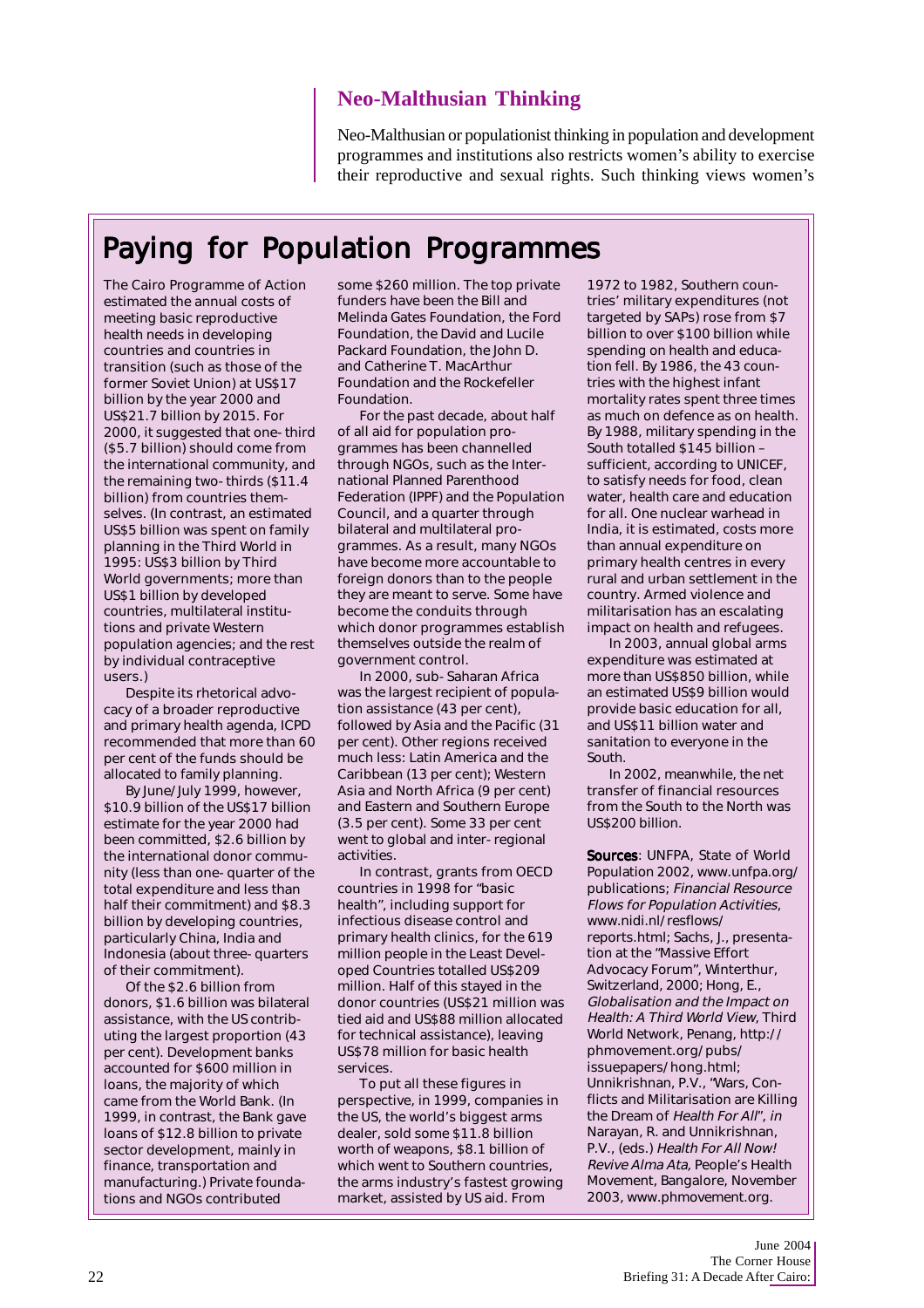education, welfare and programmes of women's empowerment, in which contraceptive provision can be a part, not as ends in themselves but merely as a means to "getting the numbers down".

Progressive organisations, including many women's groups, have not challenged this thinking sufficiently; indeed, they frequently endorse it.102 And although Cairo's Programme of Action does not contain the phrase "population problem", identify demographic factors as the principal causes of any problem, or seek many demographic changes, a neo-Malthusian subtext still runs through it. The Programme's ultimate goal is "population stabilisation", and it regards women's empowerment and the elimination of "social, cultural, political and economic discrimination against women" mainly as prerequisites for the low fertility that this requires. Conclude Dennis Hodgson and Susan Cotts Watkins, "protecting the individual rights of women is . . . presented as an indispensable means for achieving aggregate neo-Malthusian ends."103

Neo-Malthusian thinking is also found in the words and other actions of the World Bank, USAID and UNFPA. Even if such institutions seldom market population policies in "explicitly demographic terms these days",104 preferring instead the language of reproductive health, they have not necessarily dropped or modified their goals of reducing fertility. The UNFPA, for example, still links poverty and "too many people". Its *State of World Population 2002* contends that "poverty, poor health and fertility remain highest in the least developed countries where population has tripled since 1955 and is expected to nearly triple again over the next 50 years" and concludes that "promoting reproductive health and rights is indispensable for economic growth and poverty reduction".105

It might seem to make little or no practical difference whether reproductive rights and health are a "means to an end" rather than an "end in themselves". After all, surely access to family planning or jobs or education under a population policy aimed at restricting fertility is better than no access at all.

But thinking of women's empowerment, education or employment as a means rather than an end, as the Programme of Action and the World Bank does (the World Trade Organisation ignores these issues altogether), has disturbing practical consequences. The history of contraceptive development and provision illustrates the point. Whether a contraceptive is provided within a reproductive health policy aimed at enhancing women's self-determination or within a population policy designed to reduce women's fertility makes a difference to the design of the contraceptive itself. Because the research and design of contraceptives has long been guided by the aim of reducing population growth rather than enhancing women's self-determination, "the lion's share of money for contraceptive research is spent on long-acting, providercontrolled surgical, hormonal and immunological methods which promise a bio-medical approach to fertility control."106 One consequence is that the:

"goal of pregnancy prevention has taken precedence over safety in contraceptive research, leading to a lopsided emphasis on the 'more effective', or high-tech, methods."<sup>107</sup>

Hormone-based longer-acting methods, for instance, can be highly effective in preventing pregnancy but are difficult for women to stop using: they have either to wait for the effect of the hormones to run down – three months with the injectable contraceptive Depo-Provera – or, in the case of Norplant (six capsules implanted under the skin in a

*Thinking of women's empowerment, education or employment as a means rather than an end has disturbing practical consequences.*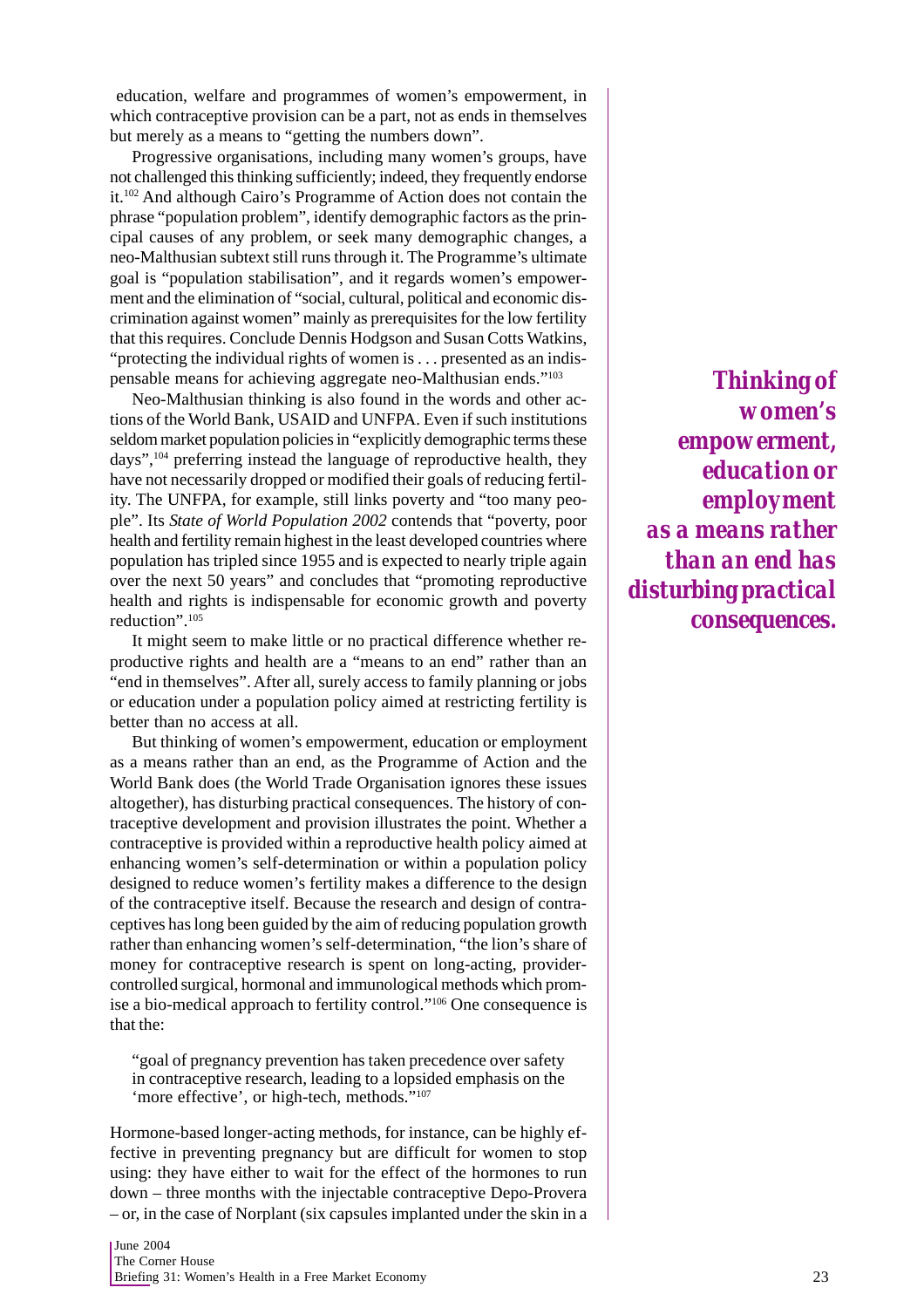*Women's empowerment and self-determination need to be separated from an agenda of mass fertility control.*

*Immigrants, the elderly, the disabled and those needing welfare are now "overpopulation" targets.*

woman's upper arm and effective for five years) or Implanon (a single capsule), to find a doctor willing to remove them. If women are not properly screened and monitored for potential adverse effects, health complications may set in.

Longer-lasting and permanent contraceptive methods are more likely to find favour with those aiming to reduce fertility levels. Methods that can be administered on a mass scale or without people's knowledge or consent are attractive to population controllers. Women in several countries have gone to hospital for an abortion, for instance, only to discover later that they had been sterilised at the same time. Also favoured are those methods that rely on medical experts for removal, such as IUDs or implants. Even in countries such as Britain and the United States, women have had difficulties in getting the implant, Norplant, removed before the end of its five-year period of effectiveness.

In contrast, methods such as the condom and diaphragm, are under the user's control, help prevent the spread of sexually transmitted diseases and have no adverse impact on breastfeeding are, but are:

"grossly neglected, both in terms of the allocation of research funds for their improvement and their promotion and distribution in population programs."108

In some countries, this situation is now changing to a certain extent because of HIV/AIDS, although some population programmes simply recommend double-contraception: one to prevent pregnancy and one to prevent STDs.109

For these (and other) reasons, various women's groups and individuals refused ten years ago during the Cairo process to base their demands for reproductive rights within a population framework. The need to separate "the women's agenda of empowerment and self-determination from the population agenda of mass fertility control" is still important today.<sup>110</sup>

### **Neo-Malthusian Thinking in Development Policies**

Neo-Malthusian thinking also threatens women's reproductive and sexual rights when it acts through institutions that formulate and carry out economic, development and immigration policies. The Programme of Action calls for population concerns to be incorporated "in all relevant national development strategies, plans, policies and actions".

Thus Western countries proclaim themselves "full up" (even as the number of children being born there drops to below "replacement level"111) and unable to admit migrants at the same time as they push economic policies making more and more people "surplus" to economic requirements. They support wars, development projects and climate change that create ever-larger enforced migrations from the South.<sup>112</sup> Claims that burgeoning numbers of immigrants steal jobs, are parasites on state welfare, and destroy the environment of countries such as the US, Britain or Australia derive in large part from Malthusian thinking – even though the word "population" itself may seldom be used.

The policies and actions that flow from such beliefs undermine the rights and interests of many more social groups than just women of childbearing age. Immigrants, the elderly, the disabled and those needing welfare have been added to the list of traditional population "targets", such as women, indigenous peoples, people of colour, and Southern farmers. Neo-Malthusian thinking has not only bolstered public antagonism, racism and fear in many places and fed renewed calls for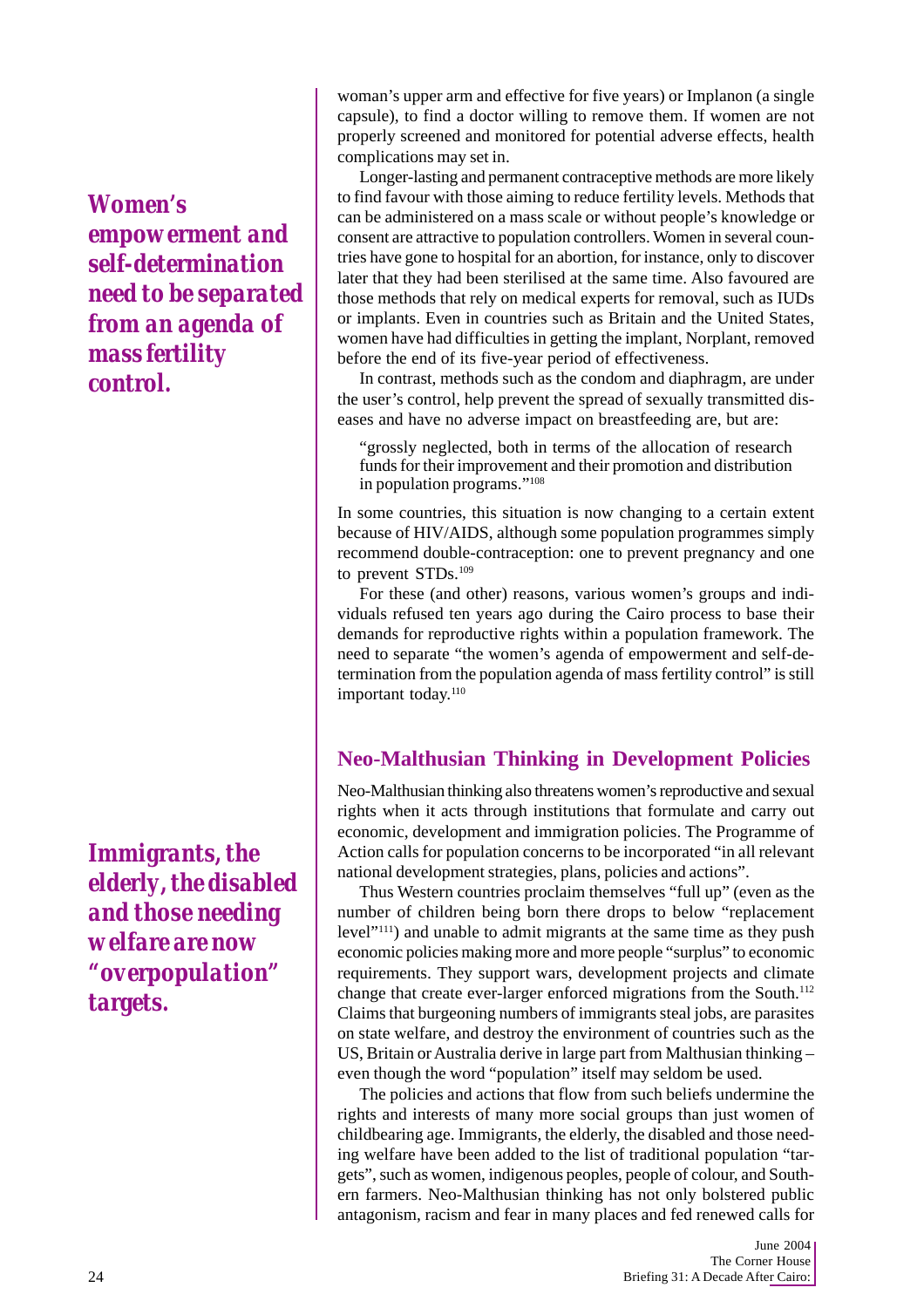population control and harsh measures against migrants, but has also encouraged attacks on women's rights.113

Moreover, the ultimate objective of Thomas Malthus in writing his theory of population two hundred years ago resonates with many neoliberal policymakers today. Malthus's concern was not about the numbers of (poor) people in England, Ireland or other English colonies, nor whether they were sufficiently nourished, but was to end society's responsibility for its members' welfare. By arguing that poverty was the "natural" result of the poor's fertility (the number of children produced by the rich didn't seem to have the same effect), rather than of the social or economic system, his theory of population – that the number of people will always outstrip the amount of food produced – absolved the property-owning class of any accountability for poverty.114 Those driving to create "free" markets today by privatising, undermining or abolishing public health and social services and emphasising individual responsibility consistently derive strength from the goals of neo-Malthusianism. As researcher Rachel Simon Kumar points out:

"although neo-Malthusian and neo-liberal discourses are distinct ideological influences (the former emphasising fertility control and the latter economic rationalism), it may be argued that in the context of developing countries the two are intricately intertwined. In India, for instance, the ideology of economic growth is inseparable from an anti-natalist agenda. Neo-Malthusianism becomes a component of the neo-liberal economic ideology of the state."115

Campaigning for reproductive and sexual rights within a neo-Malthusian framework is likely to prove as fruitless as doing so within a neoliberal programme. Even if small gains are made along the way, the framework will inherently work against such rights. Demands for reproductive rights and social justice must be made outside of a population framework at the same time as the neo-Malthusian thinking underpinning so many health, welfare, employment, immigration, education, national security<sup>116</sup> and privatisation<sup>117</sup> policies that impinge upon women's self-determination is itself challenged.

### **Conclusion**

In sum, groups seeking to implement reproductive and sexual rights have to confront macroeconomic, fundamentalist and neo-Malthusian agendas that perpetuate gender, race and class inequalities and impede the vast majority from achieving those rights. In the past decade, it has become much clearer that the struggle for reproductive health and rights is nothing less than the "democratic transformation of societies to abolish gender, class, racial, and ethnic injustice".<sup>118</sup>

Many movements, groups and individuals are already engaged in this struggle. As Betsy Hartmann concludes:

"While feminists may find some space within the [Cairo] consensus to negotiate for higher-quality contraceptive, abortion and health services and increased access to economic and educational resources, the real political space will remain outside, in an alliance with progressive development agencies, social justice environmentalists, and anti-racism organisers. In the New World Order not only are reproductive rights at stake, but basic economic survival and political freedoms."119

Defence of women's reproductive and sexual rights has been most successful not just where NGOs and governments are supportive but

*Neo-Malthusian thinking has bolstered racism and fear – and encouraged attacks on women's rights.*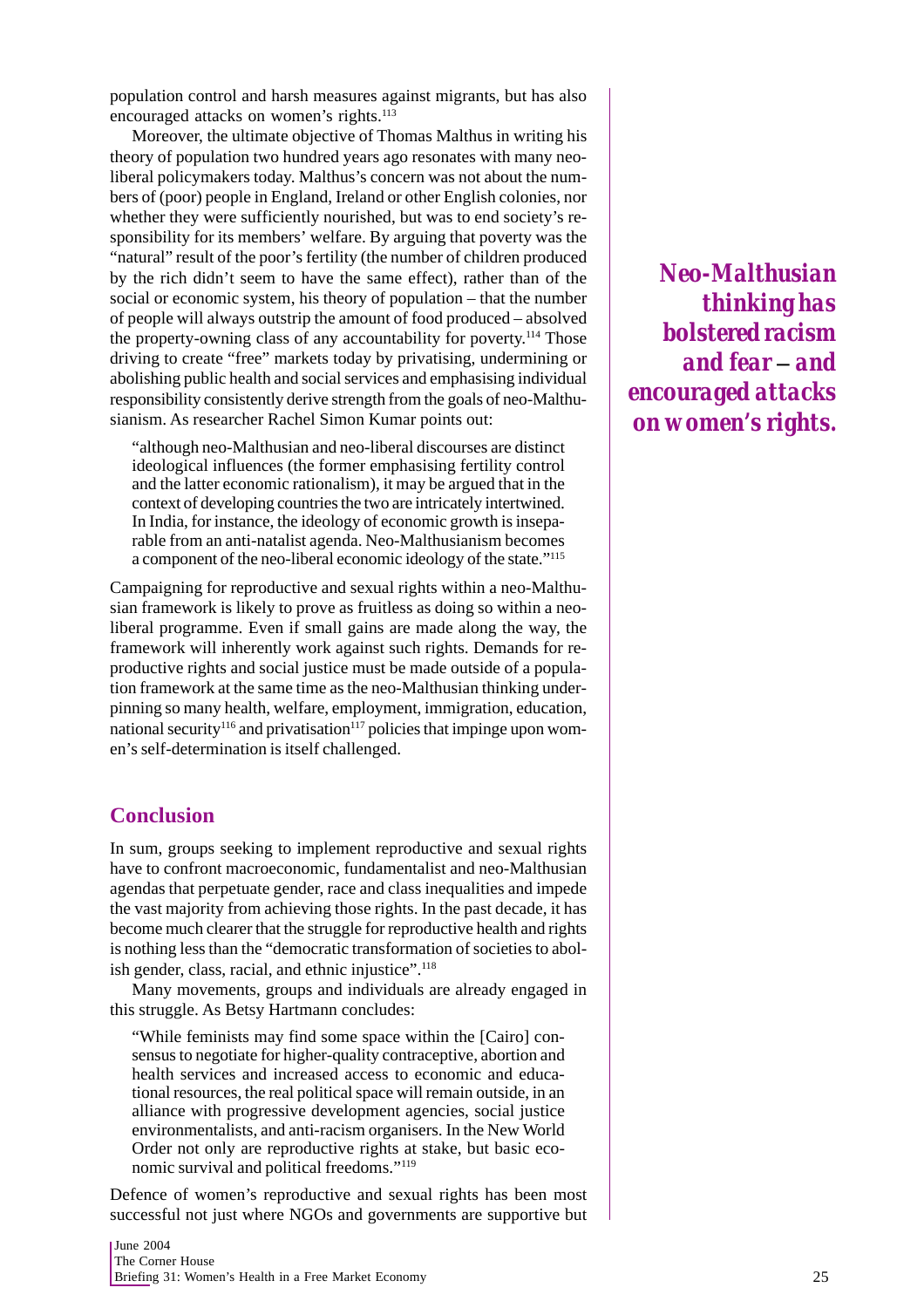*Movements affected by neo-Malthusian ideology and practice need to build networks and alliances with each other.*

This briefing was written by Sumati Nair and Preeti Kirbat of Women's Global Network for Reproductive Rights (WGNRR) with Sarah Sexton of The Corner House, all of whom thank the commentators of various drafts. It is one in a series of briefings resulting from a joint project betweenWGNRR and The Corner House exploring issues related to "Women, Population Control, Public Health and Globalisation". The joint project aims to provide analysis and information for those confronted with these issues and challenges, to generate debate, and to bring about change within policy circles, NGO networks and public media.

also where popular movements are strong, as in Brazil, the Philippines, India, South Africa and Peru.

To be effective, such movements need to build networks and alliances with each other. After all, peace, health, environment, women's, indigenous, anti-racist and economic justice movements are confronting many of the same forces and interests that are ranged against them. Moreover, activists working on issues of reproductive rights, immigrant support, genetically-engineered agriculture, anti-racism and disability rights (to name a few) are all affected by neo-Malthusian ideology and practice.

Building such networks and alliances might sound straightforward, but "we operate in an increasingly murky world" where "everyone from Shell Oil to neofascist intellectuals now talk the language of 'empowerment', 'community', 'environment' and 'participation'."120 With whom should groups working for social, economic and gender justice make alliances? And how? It is also worth considering which alliances may weaken or divide movements.

There is a difference, moreover, between a single, one-off campaign and wider, longer-term movement building, of which a campaign or specific goal forms only one part. Groups committed to deeper transformation and those in short term campaigns need to consider the wider ramifications of their different approaches. For instance, are the interests behind a short-term campaign of a nature that can sustain a longterm alliance? Is there a shared goal aside from working *against* something? What signals about a movement's politics and priorities are being sent to others by its members and its alliances? What are the effects of compromises that may be made? What is gained and what is lost? What is included and what is left out? Whose voices are heard and whose are silenced in alliance building?

Organisations such as WGNRR now collaborate not just with women's groups but also with a range of social movements striving for health and social justice. Working with the People's Health Movement, for instance, WGNRR highlights general health issues as well as the reproductive and sexual rights aspects of health. By rejecting the population framework, it seeks to avoid losing its critical edge, dulling its tools of analysis, divorcing itself from the women it is supposed to represent and placing too much faith in official rhetoric. It opts instead, together with many others, for a broader politics of social and economic transformation.121

Feminist activists from different parts of the South and North have made their presence felt at international gatherings such as the World Social Forums in recent years. In doing so, they pave the way for reproductive and sexual rights to be incorporated within the larger agendas of other social movements and of society in general. Numerous encouraging initiatives at local and national levels give hope for new ways of making alliances and working for change.

New Zealand lawyer Jane Kelsey concludes that activists need to "rethink identity and alliances – combine a critical analysis of economic, political, cultural and social models of the past with a forward-thinking vision of what a socially just future might look like".122 The vision of women's health groups, anti-racist movements, disability rights groups, grassroots activists and others can be not just of social justice but of "an alliance which can forge a new way ahead".<sup>123</sup>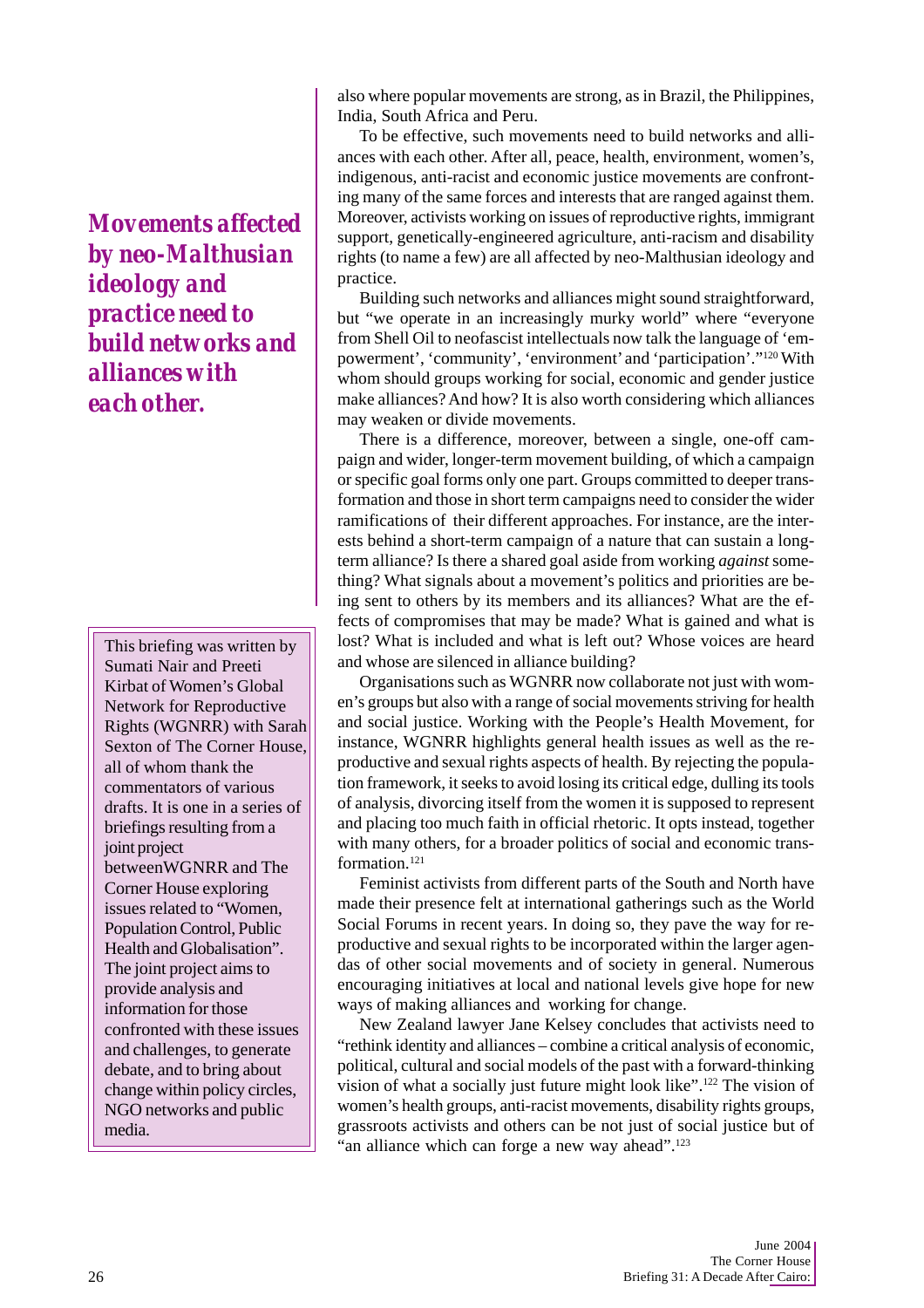# Family Planning in India: A Short History

Ever since T.R.Malthus occupied the chair of political economy at the East India Company's college in the 19th century, India's colonial and post-colonial rulers have tended to identify overpopulation as the cause of the country's poverty.

India was the first country in the world to have an official family planning policy and programme. Established in 1952, it soon became one of the largest.

Indian and international population policy have always had a strong influence on each other. In the 1970s, the "Family Planning Programme" changed its name to "Family Welfare" and began to emphasise maternal and child health services. In 1997, the Programme again changed its name to "Reproductive and Child Health".

### 1960s and 1970s: Targets

From the outset, family planning services were separated from health care: family planning came under the central Ministry of Health while health services were the responsibility of India's individual state governments. With each successive five-year national development plan, financial allocations for "family planning" grew, as did targeted bilateral and multilateral assistance.

In the mid-1960s, India adopted a system of annual numerical targets for contraceptive users and sterilisations. The central government fixed the targets for each state, which passed them down to district and then community levels. Policymakers believed they would directly reduce fertility, yet they just led to poor and abusive services.

To achieve the targets, financial and other incentives were given to both government field workers and women themselves. In 1961, a government report recommended graded tax penalties from the fourth pregnancy onwards; withdrawal of maternity benefit for women refusing to accept family

planning; provision of government services only to families with three or fewer children; and abortion for socio-economic reasons. As public health activist and academic Mohan Rao comments, the report forebodes the shape of things to come: "the iron hand of coercion beneath the velvet glove of rhetoric".

By the late 1960s and early 1970s, fertility rates had not dropped as much as the government had hoped. The programme shifted its emphasis from intrauterine devices (IUDs) towards longer-acting and more invasive contraceptives such as hormonal implants.

Between the Emergency years of 1975 and 1977, the government tried to sterilise men, mainly poor men. When not physically forced, the subjects were "persuaded" by offers of blankets, property, radios or money. The programme, however, led to a popular backlash and the ruling party was voted out of office. Since then, family planning efforts have focused on women. In the 1980s, new methods of female sterilisation were introduced: laparaoscopy and tubal ligation.

### 1980s: Population Policy

By the l980s, certain characteristics of the Indian "family planning" programme were so well established that it could more accurately be described as a "population control" programme:

- •Monthly or annual "targets" of numbers of women accepting contraception or being sterilised were given to health personnel. The Sixth Five-Year Plan (1980- 1985) set targets of 22 million sterilisations and 7.9 million IUD insertions. The Seventh Five-Year Plan (1985-1990) upped the stakes to 31 million sterilisations and more than 21 million IUD insertions. Reaching the target became more important than meeting a woman's needs and wishes.
- •Rural and urban poor, together with tribal and minority women, became the central targets of the programme – they were considered the least likely to protest.
- •The testing on women of new chemical contraceptive methods became commonplace.
- •Expenditure on family planning increased at the expense of public health services. During the Seventh Five Year Plan, for instance, the national budget for family planning was greater than that for health services.
- •Health services for the vast majority remained inadequate or inaccessible, while increasing privatisation encouraged the proliferation of huge hightech polyclinics in urban areas.

By the 1980s, people's suspicion and mistrust of the public health care system and staff had become deeply rooted in much of the country because of the indiscriminate pushing of family planning. In some states, people avoided primary health centres "for fear of being nabbed for sterilisation". Feminist demographer Malini Karkal describes India as "the only country that promotes population control almost exclusively through a female sterilisation programme." In 1998, female sterilisation still accounted for 71 per cent of contraceptive use. Just over five per cent of couples use reversible modern contraceptive methods. Many women use an IUD until they have had two children and are then sterilised.

### 1990s: Goals **Persist**

After the 1994 International Conference on Population and Development, and under both internal and donor pressure, India attempted to move away from its "targets" approach towards one emphasising quality, gender sensitive care responsive to the needs of individual women.

It introduced a target free approach in one or two districts in 1995 and then throughout the country in 1996, although some field workers interpreted the lack of targets as no more work for them. It scrapped incentives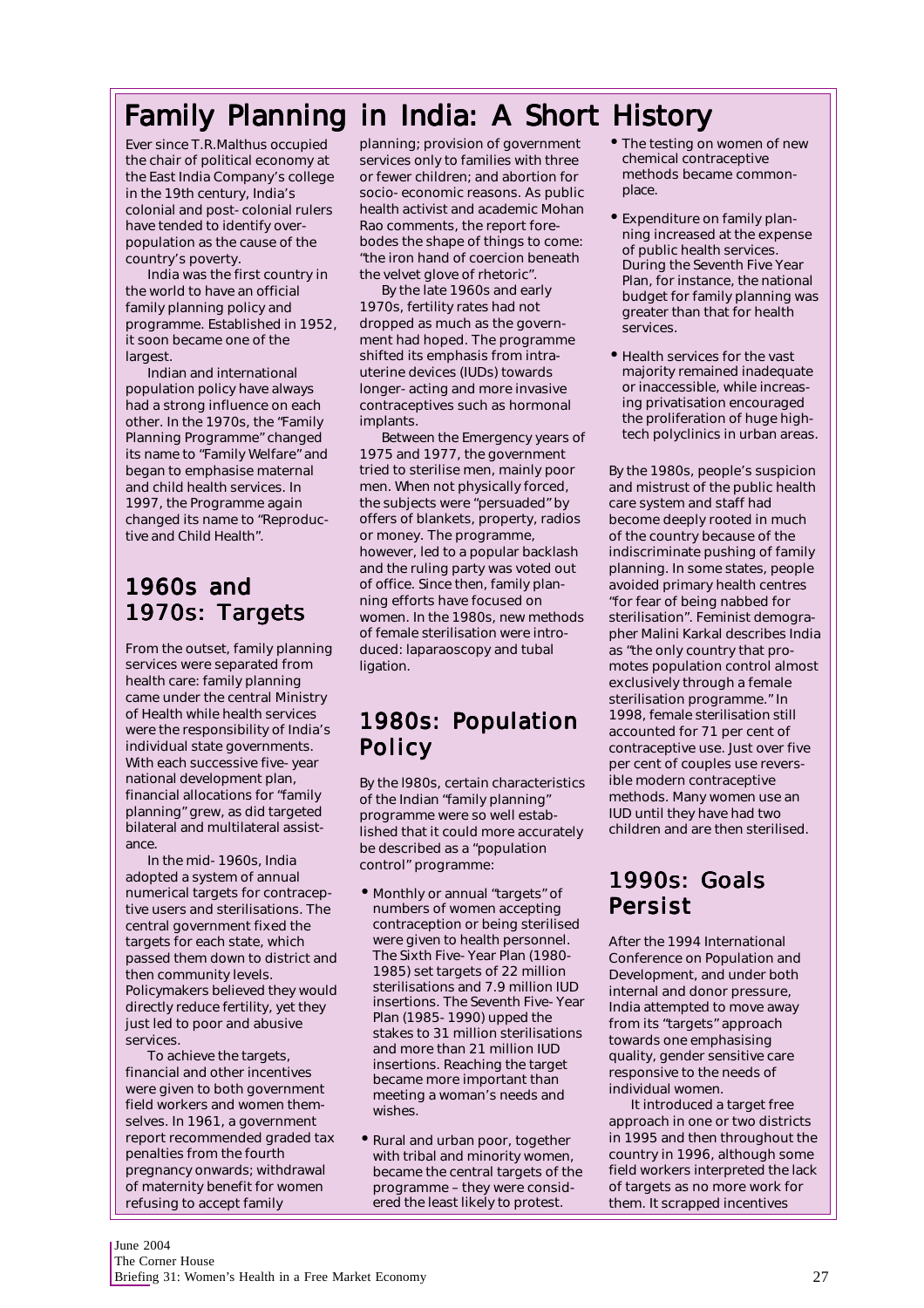linked to particular contraceptive or sterilisation methods. Although the government changed the title of its "Family Welfare Programme" to "Reproductive and Child Health" in 1997, Amit Sen Gupta concludes:

"nomenclature notwithstanding, the new policy carries within it the basic core of earlier policies that made them unacceptable to large sections of women".

Attitudes among policymakers and service providers have been difficult to change. One physician in a Community Health Centre said:

"The government says that family planning should be left to free choice, but I do not understand why it is wrong to put pressure on women from poor families".

Family planning increasingly became the responsibility of individual states, which continue to "persuade" or coerce people into using contraception or sterilisation in order to reach numerical "goals". States have set up reproductive health centres and programmes, but their focus is still on family planning.

In the states of Uttar Pradesh, Madhya Pradesh, Rajasthan and Maharashtra, anyone married before the legal age is banned from holding a government job; state financial assistance to panchayats (local governing bodies) is linked to family planning performance; and medical officers and other health staff are assessed according to their performance in the Reproductive and Child Health programme.

The Madhya Pradesh policy links rural development schemes, income-generating schemes for women, and poverty alleviation programmes as a whole to family planning.

Both Rajasthan and Maharashtra make "adherence to a two-child norm" a service condition for state government employees.

The Andhra Pradesh policy links funding for construction of schools, other public works and other rural development schemes to family planning. Allotment of surplus agricultural land, housing schemes and a variety of social programmes are also tied to acceptance of sterilisation.

Mohan Rao explains the similarities of these new state population policies by noting that several "were drafted with the assistance of a US based private consultancy firm, the Futures Group", whose RAPID project (Resources for Awareness of Population Impact on Development) is funded by USAID. Another Futures Group project, OPTIONS, provides governments in developing countries with advisers to draft population policies.

Meanwhile, the unregulated atmosphere within health care – India has one of the largest, most unregulated, private health care systems in the world that the government has encouraged through subsidies and other schemes – has spilled over into population control. In the late 1990s, it emerged that two doctors, affiliated with US population NGOs and motivated by fears of uncontrolled immigration to the North, were illegally sterilising women with a synthetic antimalarial drug, quinacrine. This method of sterilisation has never received safety approval anywhere in the world; the World Health Organisation halted clinical trials because of concerns that the substance was carcinogenic.

Although health services are in shambles, the central government is now contemplating bringing back an explicit commitment to targets in population policies and introducing strong disincentives to have more than two children. The Supreme Court has ruled that women wishing to contest panchayat elections – in which one-third of seats are reserved for women – cannot have more than two children because of the "torrential increase in population".

There are also moves to bring in injectable contraceptives, which, although they have been available in the private sector since 1994, have been restricted in their use because of need for medical care and follow-up, which is not readily available in the country at large. Trials in India in the 1980s revealed a high drop-out rate after two years, a high contraceptive failure rate (raising concerns about the effects on the foetus) and a high rate of women not becoming fertile again.

Concludes Mohan Rao, "the pull of neo-Malthusian tides seems to be irresistible".

### Sex Selection

Population policies have invariably discriminated against women, especially when they introduce contraceptive technologies designed with the sole goal of reducing women's fertility. But other technologies, too, have intersected with population and patriarchal thinking to discriminate against women. The case of ultrasound is illustrative.

Since it was developed in the 1970s, ultrasound scanning spread quickly in India. It has been used not just to monitor pregnancies, but also to detect the sex of a foetus, so that female foetuses can be aborted. According to India's most recent census, the ratio of girls under the age of six per 1,000 boys of the same age declined from 945 in 1991 to 927 in 2001; sex selective abortion and female infanticide are cited as the main causes. In urban areas, the decline was steeper. The most dramatic declines were in Punjab, Haryana and Maharashtra, which are among the richest states in India.

Doctors have marketed ultrasound and other reproductive technologies as a means of expanding reproductive choices for women. They have exploited not only the movement to secure reproductive rights, but also gender bias within Indian society displayed in marriage and kinship patterns, women's work participation, and laws governing inheritance of property. This bias, Rao suggests, is reinforced by state policies influenced by far right Hindu nationalist ideologies.

Population policies seeking to enforce a two-child norm have further reinforced gender bias. Average family size in India has been declining over the past two decades (although not among all classes), in part because of the increased costs of raising children and larger numbers of women entering the paid work force. But the shift to smaller families has not been accompanied by a shift in the social and economic pressures underlying son preference and supporting "the epidemic of gender violence that afflicts women and girls throughout their lifecycle". "If anything", points out Rupsa Malik of the Center for Health and Gender Equity: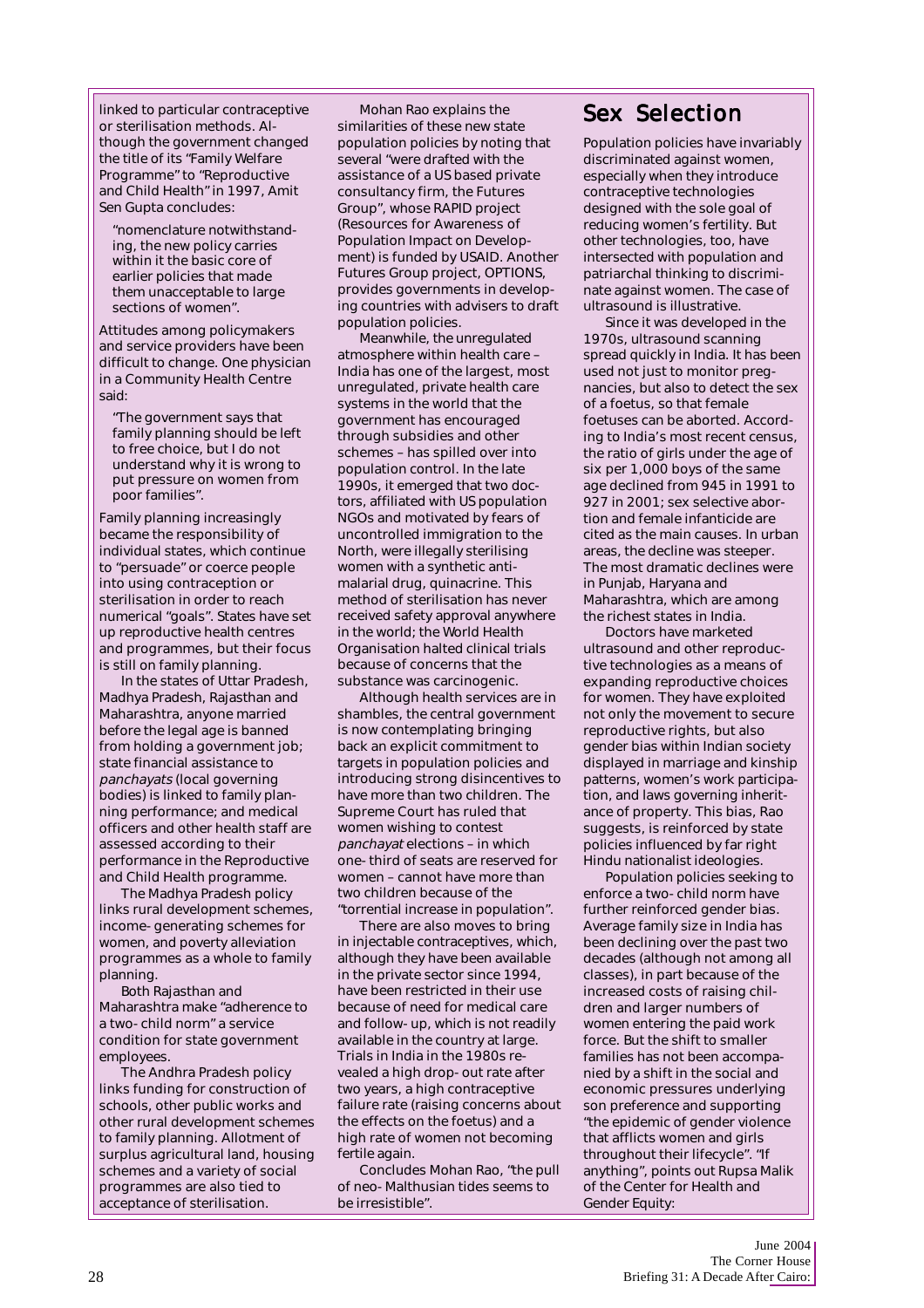"the pressure to have sons has intensified as couples strive simultaneously to reduce family size and ensure the birth of the desired number of sons, leading to increased acceptance of and reliance on the use of sex-selection strategies to achieve these results."

If gender discrimination is not addressed, the trend toward fewer children will not alleviate societal and family pressure on women to abort female foetuses. "Punitive and coercive population policies . . . are an invitation to female sex selective abortion" comments Mohan Rao. The majority of doctors who practise sex-selective abortion cite

overpopulation as the reason for pursuing the practice.

As a result of civil society action, the government passed a law in 1994 to regulate prenatal diagnostic techniques, despite resistance from medical professionals who profit from increased use of ultrasound. In 2000, activists filed public interest litigation in the Supreme Court to ensure effective implementation of the law.

Women activists are now trying to delink women's right to a safe and legal abortion from a sex selective abortion. Safe abortion is increasingly under threat as more women seek late-term sex selective abortions and as the government attempts to curb this practice by making second trimester abortions more restrictive.

Sources: Rao, M., "The Indian Family Planning Programme", Malthusian Arithmetic: From Population Control to Reproductive Health, Sage, New Delhi (forthcoming); Imrana Qadeer, "Shrinking spaces", *Seminar*, Issue 511, New Delhi, March 2002, www.india-seminar.com; "Reproductive Rights and Choice: The Role of Abortion in India", International Center for Research On Women, Information Bulletin, November 2001, Washington, DC, www.icrw.org; Malik, R., "A Less Valued Life: Population Policy and Sex Selection in India", CHANGE, Takoma Park, Maryland, October 2002, www.genderhealth.org.

#### **Notes and References**

- 1. UNFPA Executive Director Nafis Sadik, cited in McIntosh, C.A. and Finkle, J.L., "The Cairo Conference on Population and Development: A New Paradigm?", *Population and Development Review*, Vol. 21, No. 2, June 1995, p.224.
- 2. Presser, H.B. and Sen, G. (eds.) *Women's Empowerment and Demographic Processes: Moving Beyond Cairo*, Oxford University Press, Oxford, 2000, p.3.
- 3. The United Nations organised the first world population conference in 1954, which focused on demography. The 1965 World Population Conference in Belgrade discussed population as a policy issue for the first time. Both of these meetings were technical and scientific assemblies, however, not gatherings of official government representatives. The issue of population growth was first addressed in an international forum at the 1974 World Population Conference held in Bucharest. Northern countries wanted to implement effective population control policies in the South, an effort that Southern countries vehemently resisted and shifted the debate to development issues. "Development is the best contraceptive," they argued. By the time of the 1984 International Conference on Population in Mexico City, however, there was more consensus among Southern countries, donors and NGOs about the need to limit population growth. Moreover, many Southern economies had deteriorated and their dependence on Western aid had increased, diminishing their political bargaining power. In Mexico City, the US emphasised economic reforms to reduce population growth rather than population policies per se. (At this conference, the US first announced its "global gag rule" prohibiting US government aid going to NGOs supporting abortion.) At the UN's International Conference on Population and Development in Cairo in 1994, Southern countries were even more subdued, even though this conference was the largest and costliest of all UN conferences on population and was marked by the unprecedented involvement of NGOs (Koivusalo, M. and Ollila, E., *Making a*

*Health World: Agencies, Actors and Policies in International Health*, Zed Books, London, 1997).

 UNFPA was established in 1969 as the United Nations Fund for Population Activities. In 1987, the UN's Economic and Social Council renamed it the United Nations Population Fund, but retained the original acronym.

4. For a history of population institutions and thinking, *see* Ross, E., *The Malthus Factor: Poverty, Politics and Population in Capitalist Development*, Zed Books, London and New York, 1998; Corner House Briefing 20, July 2000, www.thecornerhouse.org.uk/briefing/20malth.html.

 Much (but not all) of the debate about population growth seems influenced by a fear of being outnumbered – "those who talk about a population problem are often talking about the numbers of a people other than themselves". Concludes sociologist Frank Furedi, "The ability of the ideology of population control routinely to shed one explanation in favour of another suggests that its apprehensions are independent of actual population trends" (Furedi, F., "The Numbers Game", *Population and Development: A Critical Introduction,* Polity Press, Oxford, 1995, pp.52, 28).

5. Population control as a major international development strategy dates back to the 1950s. The World Bank, UNFPA, WHO and UNICEF took their first steps in the area of family planning in the 1960s, a period during which governments of many recipient countries became increasingly tolerant of efforts to create or strengthen international population assistance. USAID became an important funder of population activities by the early 1970s.

 The goal of "population control" movements at various times and places has been not just antinatalist (less births) but also pronatalist (more births) or eugenic (more of certain people, fewer of others). The term "population control" is now associated with coercion and force and no longer acceptable

in policy circles. In the mass media, however, such as UK television broadcasts, it is still used uncontroversially and synonymously with family planning or birth control in Southern countries.

 Because of coercive family planning programmes and concerns about increasing numbers of people, the word "population" has come to be closely associated with the number of children to whom women give birth. But the study of "population" – demography – also looks at trends in ageing and dying, and where people are living, encompassing ruralurban, regional and international migration.

6. International donors financed many family planning programmes, although some Third World governments, particularly those in Asia, began to provide an increasing proportion of funding themselves. But whereas women in several Asian countries experienced the overzealousness of family planners, those in other countries, such as Latin America, had difficulty in obtaining any modern contraceptives at all because of opposition from the church and state.

 In theory, population policies should address all attributes of a population – age structure, geographical distribution and total size – but in practice most address its growth and size only, focusing more on births and fertility levels than mortality and migration.

- 7. Hartmann, B., *Reproductive Rights and Wrongs: The Global Politics of Population Control*, South End Press, Boston, MA, 1995 (second edition), pp.37-38. For distinctions between a population programme and a reproductive health programme, *see* pp.57-58.
- 8. Prasad, S. and Nair, S., "Fertility Control and Muslim Women in Hyderabad", *Reproductive Health in India's Primary Health Care*, Centre of Social Medicine and Community Health, Jawaharlal Nehru University, New Delhi, 1998, p.45. It should be noted that women and men in every society have always attempted to influence their fertility with varying degrees of efficacy.
- 9. *See* Higer, A.J., "US Population Policy and Feminism: A Working Relationship?"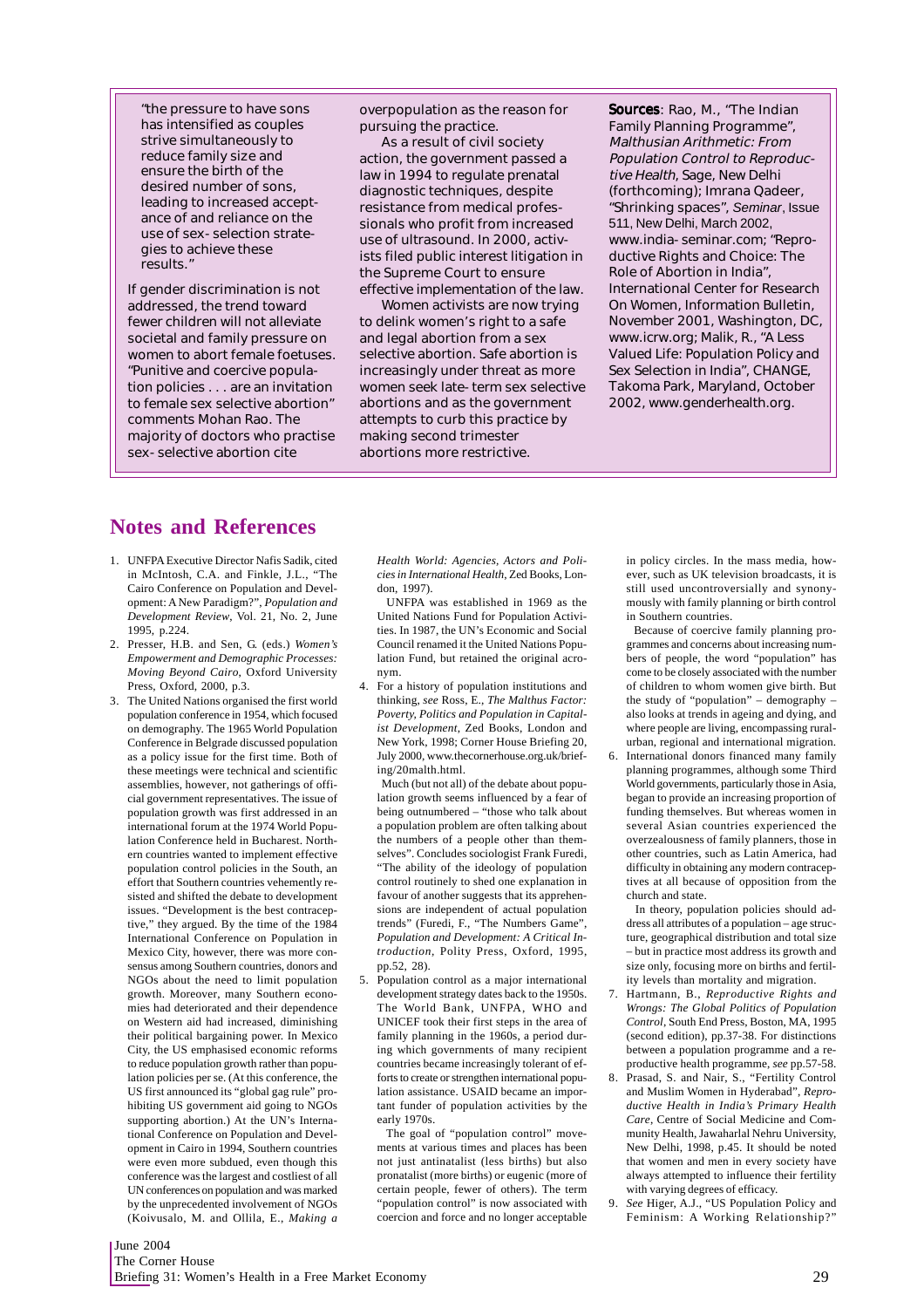*Political Environments* no, 2, Summer 1995, <info@cwpe.org>.

- 10. "Fundamentalism" is a broad term not limited to any one religious grouping or referring to an individual's religious observance. Contemporary fundamentalisms are political movements occurring all over the world that tend to use religious language and symbols in their attempts to win or consolidate their power and extend their social control. They appear in different and changing forms, sometimes as a state project, sometimes in opposition to the state. Central to their agendas is support for patriarchal forms of family and authority through which to control women in various ways. They often view women as embodying the morals and traditional values of the family and the community. Their adherence to "doctrinaire patriarchialism" ties together diverse fundamentalist adherents – whether Christian, Islamic, Jewish, Hindu or other. For more information, *see* Women Against Fundamentalism, www.waf.gn.apc.org.
- 11. Heim, S. and Schaz, U., *Population Explosion, The Making of a Vision*, FINNRAGE,
- Hamburg, December 1993. 12. Personal communication with Joan Dunlop, November 1986, quoted in Hartmann, B., *Reproductive Rights and Wrongs; The Global Politics of Population Control and Contraceptive Choice*, (first edition) Harper & Row, New York, 1987, p.295.
- 13. "Common ground" was the phrase for the combined reproductive rights/neo-Malthusian agenda that appeared several years before Cairo. For instance, the report of a meeting between women's health advocates and scientists organised by IWHC and the World Health Organisation in 1991 was entitled "Creating common ground". The phrase was also evident at the 1992 United Nations "Earth Summit" Conference on the Environment and Development (UNCED) held in Rio de Janiero. (Hodgson, D. and Cotts Watkins, S., "Feminists and Neo-Malthusians: Past and Present Alliances", *Population and Development Review*, 1997, 23(3) p.515; Foskey, D., *Changing the World or Reacting to a Changed World? The Global Politics of Population and Reproduction After the International Conference on Population and Development*, unpublished Ph.D. thesis, 2003)
- 14. *See*, for example, Dixon-Mueller, R., *Population Policy and Women's Rights: Transforming Reproductive Choice,* Praeger, Westport, CT, 1993.
- 15. An estimated 20 million women have abortions each year in countries where abortion is restricted or prohibited by law. Because unsafe abortion accounts for an estimated 13 per cent or more of maternal mortality globally, many policymakers and activists regard access to safe and legal abortion as a fundamental safeguard for women's health, even if they do not think of it as a right. Abortion was made illegal in many countries only in the 19th century.
- 16. To stress the voluntary nature of the actions sought, and in contrast to the implied force associated with phrases such as "population control" or "population reduction", experts have begun to use terms such as "stemming", "stabilising" or "slowing" population growth. *See* "Journalist's Notebook: What's in a Word?", December 1998, (handout distributed at a conference prior to the UN's Cairo+5 meeting in 1999), quoted in Hartmann, B., "The Changing Faces of Population Control" *in* Silliman, J. and

Bhattacharjee, A., *Policing the National Body: Race, Gender, and Criminalization*, South End Press, Cambridge, MA, 2002, p.259.

- 17. The Population Crisis Committee, set up in 1965, subsequently changed its name to Population Action International in the 1990s. The IWHC's funding sources shifted from the Population Crisis Committee to the Hewlitt, Mellon, Ford and MacArthur Foundations. (Hodgson, D. and Cotts Watkins, S., op. cit. 13, p.497).
- 18. "Women's Voices '94—A Declaration on Population Policies", *Population and Development Review*, No. 19, No. 3, September 1993, pp.637-640. Although the IWHC took the lead in formulating a position that made an alliance with neo-Malthusians possible, "its ideological frames, tactics, and influence owe much to previous developments in feminism as a social movement" (Hodgson, D. and Cotts Watkins, S., op. cit. 13, p.497).
- 19. Antrobus, P., et al, "History and Process of Some Initiatives", unpublished manuscript, Buzios, Brazil, August 1993.

 The Declaration does not challenge the need for population policies, but calls "for a fundamental revision in [their] design, structure and implementation . . . to foster the empowerment and well being of all women." It lists seven "fundamental ethical principles" that population policies should adhere to at national and international levels; minimum programme requirements; and necessary conditions for implementation.

- 20. McIntosh, C.A. and Finkle, J.L., op. cit. 1, p.239.
- 21. The initiators of the Women's Declaration did acknowledge that "building the Alliance . . . requires respecting differences among members in order to achieve solidarity on specific issues and strategies." The IWHC organised a meeting in January 1994 in Rio de Janeiro to forge a more unified Cairo strategy among women activists from around the world. Despite several statements at this meeting declaring "unanimous opposition to designing fertility control measures of population policies specifically targeted at Southern countries", participants finally agreed to attend the ICPD "with a united voice and to work to effect change within the limits of conference procedures" (Hodgson, D. and Cotts Watkins, S., op. cit. 13, p.500). Mohan Rao describes the lead organisations driving this "consensus" as "multinational feminisms – as opposed to women's movements with an internationalist perspective" (Rao, M., "Introduction", *Malthusian Arithmetic: From Population Control to Reproductive Health*, Sage, New Delhi (forthcoming)).

 In 1995, seven Indian women's organisations criticised Northern women's groups in the Cairo process. "[T]he agendas of the G-7 group were pushed through and issues concerning Third World women were left unaddressed . . . The representatives of millions of Third World women in Cairo hoped, while supporting the struggles of Western women for their right to abortion, at least some attention would be paid to their experience. Instead they did not get the support of women representing the First World" (*Towards Beijing: Crucial Issues of Concern*, 1995, reprinted in *Lokayan Bulletin*, Vol. 12, Nos. 1-2, 1995, quoted in Rao, M, "Reifying Reproduction", ibid.).

 Others have pointed out that mainstream US groups, perhaps "blinded by the bright lights of power", focused their attention overseas and ignored the increasing violence, reproductive rights violations and withdrawal of welfare to which poorer women of colour, in particular in the US, were subject. Comments women's activist and critical US academic Betsy Hartmann, "especially for white middle-class groups, it is much easier to sound progressive on the international stage than to do the hard work of multiracial network building at home" (Hartmann, B., op. cit. 16; Bhattacharjee, A., *Whose Safety? Women of Color and the Violence of Law Enforcement*, American Friends Service Committee/ Committee on Women, Population and the Environment, 2001, www.afsc.org; www.cwpe.org).

22. Since official international population assistance began in the mid-1960s, the United States has been the acknowledged leader in the field. It has consistently been the largest donor, has provided much of the intellectual leadership linking fertility reduction with economic development, and has been the pillar of multilateral efforts through the UN system, the World Bank and organisations such as the International Planned Parenthood Federation (IPPF).

 The US Agency for International Development (USAID) established an office of population in 1964, began funding direct family planning activities in 1967, and has continuously emphasised the role of the private sector and social marketing in population programmes. One analysis of USAID funding for population activities in 114 countries over 20 years concluded that adopting a population policy increased the likelihood of a country receiving international aid and the amount received (Barret, D. and Tsui, A.O., "Policy as symbolic statement: international response to national population policies", *Social Forces*, 78 (1), 1999, pp.213-234).

- 23. McIntosh, C.A. and Finkle, J.L., op. cit. 1, p.239.
- 24. Sociologist Frank Furedi notes that "the issue of women's position in society has provided the population lobby with a considerable degree of legitimacy to pursue its objective" since the 1970s, and that "even those normally hostile to egalitarian causes have integrated women's issues into their arguments", even if they adopt an explicitly instrumentalist approach (Furedi, F., op. cit. 4, p.126).

 Another sociologist, Dennis Hodgson, pointed out that "the failure of . . . family planning to substantially lower fertility . had led to some questioning it as a method of population control . . . [S]ome of the disenchanted argued for more coercive forms of population control, while others called for redirecting developing benefits to the impoverished to hasten their adoption of small family ideals" (quoted in Rao, M., "The Writing on the Wall: Structural Adjustment Programme and the World Development Report 1993—Implications for Family Planning in India", *Social Scientist*, Vol. 22, Nos. 9-12, Sept-Dec. 1994, p.77, ref. 23).

- 25. Hodgson, D. and Cotts Watkins, S., op. cit. 13, p.496-77.
- 26. Petchesky, R.P., *Global Prescriptions: Gendering Health and Human Rights*, Zed Books, London, 2003, p. 50. *See also* Silliman, J., "Expanding Civil Society, Shrinking Political Spaces: The Case of Women's Nongovernmental Organizations", *in* Silliman, J. and King, Y. (eds.) *Dangerous Intersections: Feminist Perspectives on Population, Environment and Development*, South End Press, Cambridge, MA, 1999. In the 1980s, population organisations had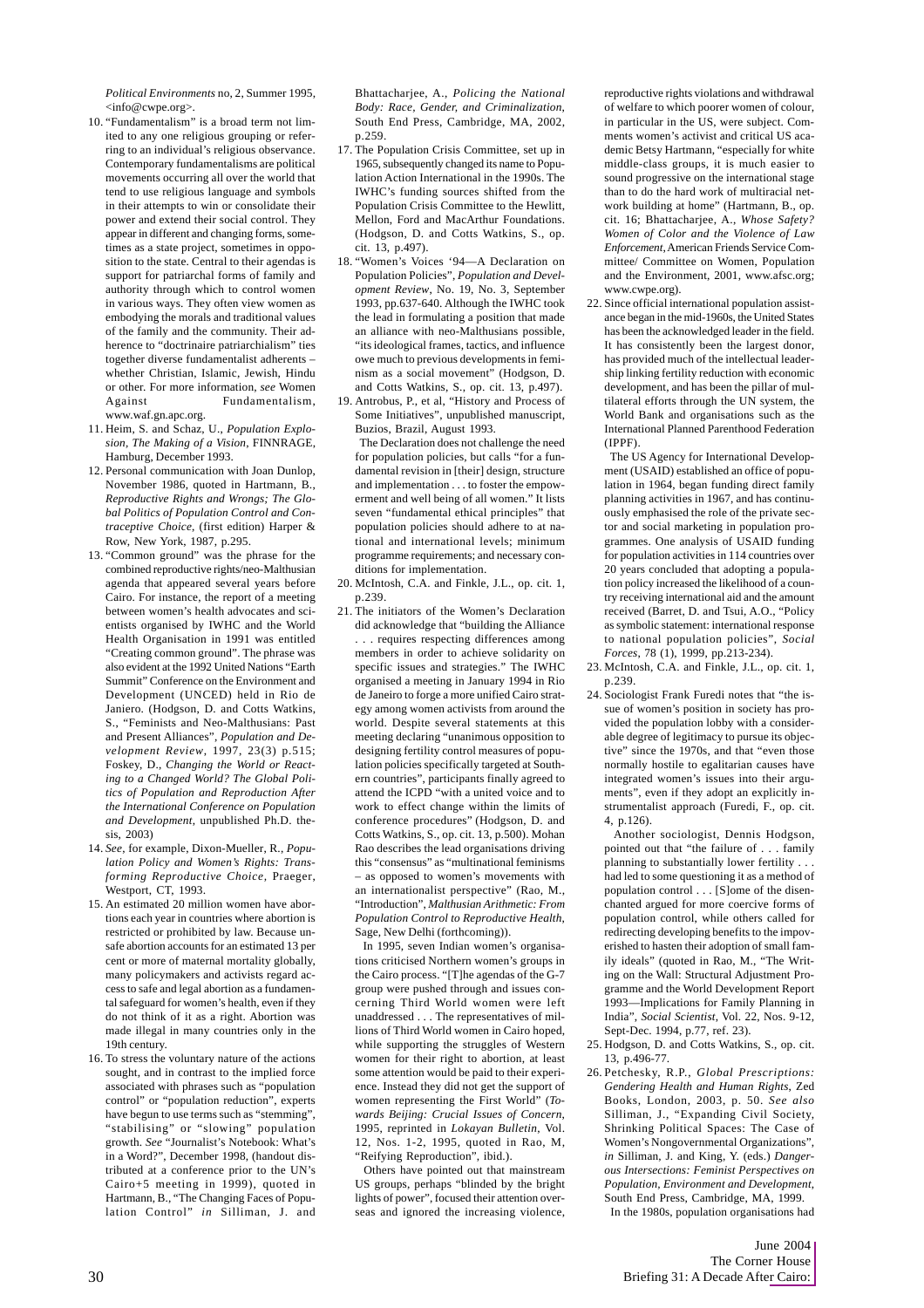developed close strategic alliances with mainstream environmental organisations. Coming under increasing corporate influence at this time, these environmental groups were more receptive to such an alliance than they might otherwise have been, contends Betsy Hartmann. "Population was a convenient . . . way to divert attention from the lack of strong activism against industrial polluters". The alliance benefited population groups more than environmental ones as the former have not taken on a broader environmental agenda. Population money, however, enabled many of the larger environmental groups to set up and maintain population offices within their organisations. The Pew Charitable Trusts (a private foundation based in Philadelphia and the largest environmental grantmaker in the United States) channelled over \$13 million to environmental groups in advance of the ICPD. This environmental alliance, combined with the alliance between population groups and women's groups, not only "lets Northern governments and elites (and Southern ones too) off the hook for environmental degradation", but also casts them as gender-sensitive conservationists and family planners (Hartmann, B., "Strategic Scarcity: The Origins and Impact of Environmental Conflict Ideas", Ph.D. thesis, Development Studies Institute, London School of Economics and Political Science, 2003).

- 27. More generally, some have argued that women's organising for the Cairo process not only blunted the critical analysis of the global women's health movement, but also helped to "depoliticise" it and concentrate power in the hands of a few well-funded, mainly USbased organisations (Hartmann, B., op. cit. 16; Swenson, N., "Global Health Movement" *in* Kramarae, C. and Spender, D., (eds.) *Encyclopedia of Women*, Routledge, New York, 2000).
- 28. The depth of this commitment varied between organisations, however. Some still maintain a neo-Malthusian approach.
- 29. Some prominent population-oriented representatives declined the invitation to sign the Declaration: the Centre for Development and Population Activities, Population Action International, and Steven Sinding, Director of Population Sciences at the Rockefeller Foundation (Hodgson, D. and Cotts Watkins, S., op. cit. 13, p.515).
- 30. Quoted in Hodgson, D. and Cotts Watkins, S., op. cit. 13, p.502.

 Even US population researchers Jason Finkle and Alison McIntosh, who believe that the ICPD Programme of Action "was not . . . a step forward for the population movement, which for many years has given primacy to efforts to limit population growth", concede that "it is a tribute to the organizational capabilities of women's groups, no less than the power of their message, that they were able to enlist and maintain the support of foundations, NGOs and even normally intransigent government delegations" (Finkle, J.L. and McIntosh, A., "Cairo Revisited: Some Thoughts on the Implications of the ICPD", *Health Transition Revie*w, Vol. 6, No. 1, April 1996, p.110-1).

31. Hodgson, D. and Cotts Watkins, S., op. cit. 13, p.503.

 US private funders were also instrumental in creating, promoting and funding this "common ground" agenda. Notable was the Pew Charitable Trusts (*see* note 26) environmental grantmaker, but also the Ford, MacArthur, Hewlitt, Mellon and Rockefeller foundations. (Hartmann, B., op. cit. 7, pp.120, 148-151) Yet the Cairo consensus had little positive impact within the US itself.

32. ICPD Programme of Action, Chapter II "Principles", Principle 4, contained in UNFPA, *Report of the International Conference on Population and Development, Cairo, 5-13 September 1994*, A/CONF.171/13/Rev.1, www.unfpa.org/icpd/icpd\_poa.htm.

 The Programme makes no mention, however, of how women are differentiated by race and class.

- 33. ICPD Programme of Action, Chapter VII, "Reproductive Rights and Reproductive Health: Family Planning", paragraph 7.12, ibid.
- 34. ICPD Programme of Action, Chapter VII, "Reproductive Rights and Reproductive Health", paragraph 7.2, ibid.
- 35. ICPD Programme of Action, Chapter VII, "Reproductive Rights and Reproductive Health", paragraph 7.6, ibid.
- 36. The Programme did not recognise sexual rights nor mention women's access to safe and legal abortion (*see* footnotes 15 and 37), nor did it give suggestions as to how governments might prioritise women's reproductive health needs and rights in actual policies and services.

 The Programme of Action also set out goals in three other areas besides access to reproductive and sexual health services: reduction of infant and child mortality (para. 8.16); reduction of maternal mortality (para. 8.21); and universal education (para 4.18), but did not include women's education within its proposed expenditures. Like health care services, access to education, especially for girls, is being reduced worldwide because of cutbacks in state spending and commercialisation within education. These goals were refined and amplified in 1999 at an ICPD+5 meeting in The Hague, The Netherlands, and another goal added: reducing HIV infection rates in persons 15-24 years of age by 25 per cent in the most-affected countries by 2005 and by 25 per cent globally by 2010.

37. The Cairo Programme of Action mentioned "sexual health" several times and alluded to "sexual rights" in the context of violence against women and HIV/AIDS, but shied away from defining the term. The statement from the 1995 UN Fourth World Conference on Women, held in Beijing, encapsulated the content of sexual rights, albeit without using the term, largely because so many non-Western governments and organisations, particularly African governments, supported the language:

> "the human rights of women include their right to have control over and decide freely and responsibly on matters related to their sexuality, including sexual and reproductive health, free of coercion, discrimination and violence. Equal relationships between women and men in matters of sexual relations and reproduction, including full respect for the integrity of the person, require mutual respect, consent and shared responsibility for sexual behaviour and its consequences."

As with the Cairo Programme of Action, the aim of the statement was not to create new rights but to extend international human rights to the area of sexuality. Many African governments accept sexual rights as a means to prevent the spread of HIV/AIDS and to address violence against women, both of which threaten the social and economic functioning of many countries. Women tend to be more vulnerable than men to sexually transmitted diseases (STDs) because of biology and because of the interactions between poverty, culture and gender inequality. Women's financial dependence on men, the physical and sexual abuse they receive, and double sexual standards mean that women aged between 15 and 24 in sub-Saharan Africa are more than twice as likely to be HIV infected than men of the same age group.

 European governments, however, understand sexual rights more narrowly to mean freedom from discrimination on the basis of sexual orientation, an interpretation that most African governments (except that of South Africa) would not support.

 Both of these interpretations suggest negative rights (freedom from something) rather than positive rights valuable in and of themselves. The achievement of sexual rights, as with reproductive rights, requires gender equality in cultural, social and economic systems (Klugman, B., "Sexual Rights in Southern Africa: A Beijing Discourse or a Strategic Necessity?", www.wits.ac.za/whp/ sexualrights\_beijing.pdf).

- 38. Ojiambo Ochieng, R., "Supporting Women and Girls' Sexual and Reproductive Health and Rights: The Ugandan Experience", *Development*, Vol. 26, No. 2, June 2003, p.40.
- 39. Shen, Q., "China: Taking Up the Reproductive Health and Rights Agenda", *Development*, Vol. 46, No. 2, June 2003, pp.80-84. Many of the previous Chinese policies are still entrenched, however. *See* Johnson, K., *Wanting a Daughter, Needing a Son: Abandonment, Adoption and Orphanage Care in China*, Yeong and Yeong Book Company, St.Paul's, Minnesota, 2004.
- 40. India's national population policy for the year 2000, while calling for a target-free comprehensive approach (encompassing wider issues and health care), still aims for "replacement level fertility rates" by the year 2010 and a "stable population" by 2045. The change in language has not changed the programme's approach substantially (*see* Box, p.27ff).
- 41. Luke, N. and Cotts Watkins, S., "Reactions of Developing-Country Elites to International Population Policy", *Population and Development Review*, Vol. 28, No. 4, December 2002, pp.718, 21.

 Interviews conducted in 1997 in Bangladesh, Ghana, Jordan, Malawi and Senegal concluded that "the most common response . . . was to pick and choose among the components of the Cairo agenda. Typically, family planning and maternal health were acceptable, but . . . those closely related to sex and gender [including gender-based violence and services for adolescents], were ignored." Those governments that did not support women's rights relied on the principle of national sovereignty to ignore several sections of the Programme of Action.

 During the Cairo conference, the main issue of contention was abortion. Several countries, including the Roman Catholic Holy See (the Vatican), which is a state and thus represented at the United Nations, objected to any language that legitimated or facilitated abortion; gave women or adolescents the possibility of making reproductive and sexual decisions independently of men or parents; or condoned diverse forms of the family. At issue was the perceived challenge to "traditional" patriarchal social structures rather than fertility regulation itself. Access to abortion and contraception, therefore, was not a pronatalist versus anti-natalist controversy (Petchesky, R.P., op. cit. 26, p.37).

 Consensus was reached on access to safe abortion, services and education for adoles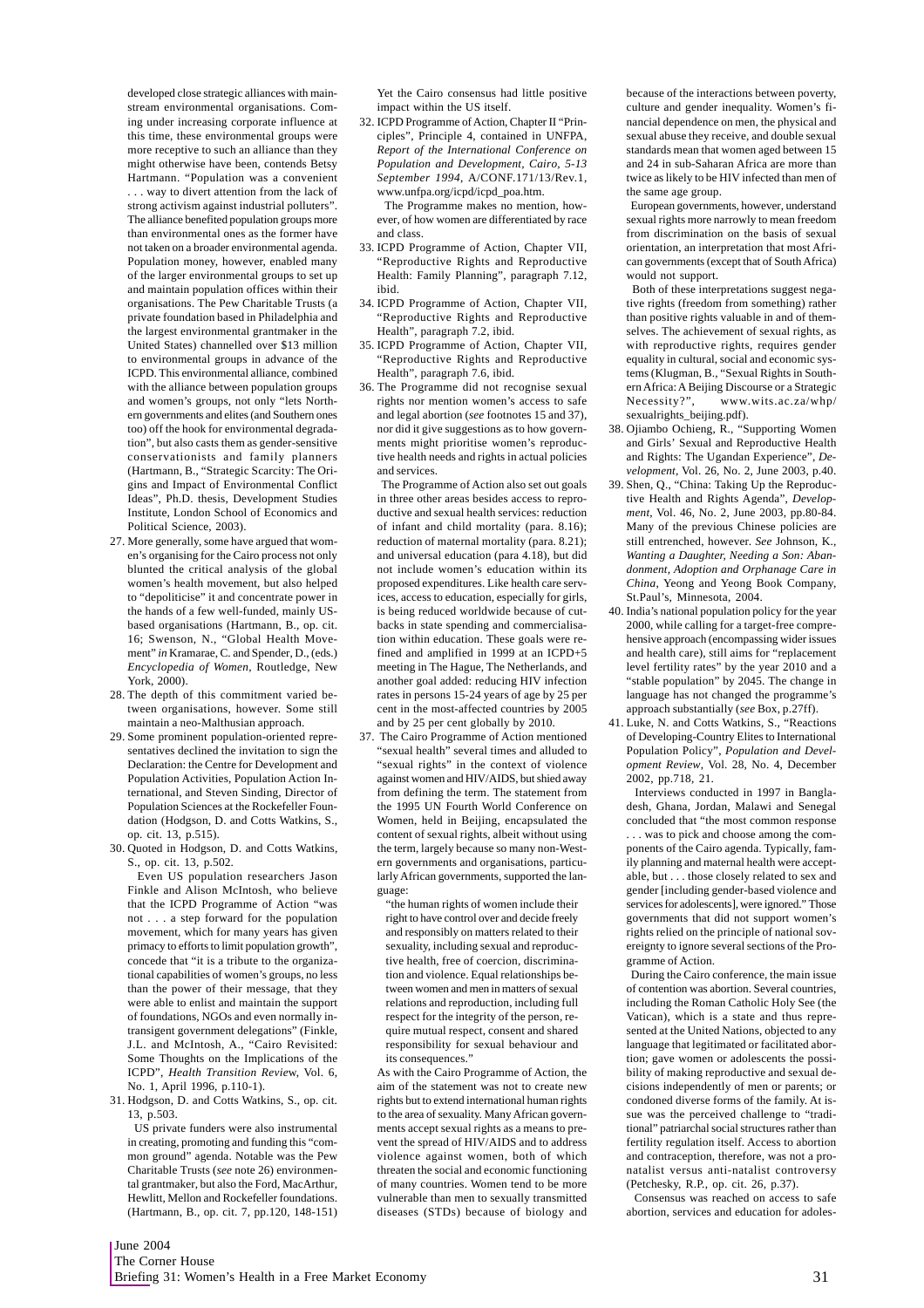cents, and sexuality by finding language that allowed different interpretations. For instance, the Programme stated that abortion should not be promoted as a method of family planning (Koivusalo, M. and Ollila, E., op. cit. 3, p.202).

 The disagreement over abortion illustrated that, although the Conference was "ostensibly about demographic matters", it provided an opportunity for "a clash of views about values, traditions and acceptable forms of sexual behaviour" (Furedi, F., op. cit. 4, p.30).

- 42. Hodgson, D. and Cotts Watkins, S., op. cit. 13, pp.508-9. These authors acknowledge, however, that a change of language may simply provide "a more 'politically correct' rationale for fertility control."
- 43. For example, UNFPA and IPPF now prioritise working with adolescents in their HIV/AIDS and "unwanted pregnancy" programmes, even though adolescent sexuality and abortion remain controversial and funding constrained (Petchesky, R.P., op. cit. 26, pp.48-9).
- 44. Because of the systematic erosion of primary health care systems in recent years, many governments, with the support of international financial institutions and aid agencies, now rely more on NGOs to deliver reproductive health services. The Programme of Action called for governments to work more closely with NGOs and women's organisations on population and development programmes. Since the 1990s, more and more multilateral and bilateral development assistance in general has been channelled to NGOs. By the end of 1999, USAID was putting 40 per cent of its resources into NGOs. Today, NGOs deliver more official development assistance than the entire UN system (excluding the World Bank and IMF). Donor agencies now often prefer to fund NGOs rather than governments to provide basic services.

 Recruited to take up the slack left by cutbacks in public health care services, however, many women's and other NGOs may have unwittingly helped to enable the privatisation and liberalisation of economies and services and left themselves with less energy for political advocacy. Many NGOs have become more accountable to foreign donors than to the people they are meant to serve. In Egypt, anthropologist and doctor Kamran Asdar Ali states that NGOs have "essentially become the conduits through which the internationally-sponsored family planning programme establishes itself outside the realm of government control." The process can divide NGOs, as larger, more established organisations receive funding and gain influence while smaller, grassroots groups, particularly those critical of government or donor policies, are marginalised. NGOs can also become less willing to criticise government and donor policies and actions, and can be used to legitimise repressive or regressive social agendas (Silliman, J., op. cit. 26; Asdar Ali, K., "Myths, Lies and Impotence: Structural Adjustment and Male Voice in Egypt", *American Ethnologist,* 2003; Hartmann, B., op. cit. 16).

45. Health researcher Maureen Mackintosh points out that "there are no decent *free* markets in health care; the only decent markets are strongly socially constrained." Besides driving up the costs of health care, a marketbased approach to health can lead to lack of interest in the factors that make people ill. It promises that medical technology can fix diseased individuals, and that good health can be bought and sold in the marketplace rather

than being something to promote or work for. In many instances, the private health care sector has not provided a higher quality of care, nor been more economically responsible and efficient. For an analysis of the difficulties in turning health care into profitable marketable commodities, and summary of the evidence and experience that health care services are inherently not private goods, *see* Mackintosh, M., "Health Care Commercialisation and the Embedding of Inequality", RUIG/Unrisd Health Project Synthesis Paper, September 2003, www.unrisd.org.

46. The constraints on contraceptive availability that the World Bank report identified were "excessively restrictive screening requirements" of women before a method could be dispensed and "unnecessary or duplicative approval procedures" of a method in a country once other countries had approved it. *See* World Bank, *Investing in Health*, World Bank Washington DC, 1993, p.84.

 The World Bank has been instrumental in promoting the concept of health care services as a "private good" that can be delivered through the market. Only a few aspects of health care, according to this analysis, are "public goods" that benefit others besides the "consumer". Immunisations are one. Family planning would be a "private good" from an individual woman's perspective, but a "public good" according to a neo-Malthusian one.

47. A vertical health programme is a way of structuring the planning, management and delivery of a single health care intervention (such as immunisation, control against diarrhoea or tuberculosis, or family planning) that is not integrated with other health activities. Vertical programmes enable funders to control and monitor their investments more easily through quantitative targets, such as the number of children immunised. Vertical programmes can be effective in meeting a narrow, pre-set objective, but tend to fragment and duplicate health systems into self-contained units (LaFond, A., *Sustaining Primary Health Care*, Earthscan, London, 1995).

 Vertical disease programmes disaggregate some diseases from others and from the health care system, thereby undermining attempts to address interlinked and underlying causes. For instance, communicable diseases (such as malaria, tuberculosis and leprosy) are one of the outcomes of malnutrition and causes of reproductive ill health. International attention to some communicable diseases has increased in recent years because of the resurgence and spread in the last two decades of old and new diseases, such as cholera, tuberculosis, malaria, yellow fever, trypanosomiasis, dengue and HIV/AIDS, particularly among poorer people. A contributing factor to the increase, however, has been the disruption of infectious disease control programmes, for instance, in Sub-Saharan Africa and India, because of cutbacks in public expenditure. Before 1960, control of communicable diseases accounted for nearly 30 per cent of India's public health budget; now it is down to four per cent.

 Most international efforts to tackle communicable diseases now focus on supplying new medicines within vertical, time-limited programmes accompanied by a range of financial and policy conditions (such as implementing international intellectual property rules). They pay little attention to strengthening basic health services or to preventive and public health measures. Besides medication, control of diseases such as HIV/AIDS, tuberculosis and malaria requires improved living and working conditions, well-functioning health systems, strong coordination between different sectors and community mobilisation.

48. A country's political, economic and historical context affect the reforms as well: its international bargaining power; governance structure; level of external debt; financial stability; past political structures; and state involvement in health. Reforms have also been influenced by international NGOs, consultants, national and provincial governments, the medical profession, the public health movement and other civil society organisations.

 In Latin America, health sector reforms have focused on dismantling social security systems and directing them towards the for-profit sector, decentralising public health systems, and increasing the role of the private sector, both for-profit and NGO. In Mexico, for instance, the compulsory social security system has been the channel through which health care has been opened to private insurance companies, health maintenance organisations and hospital enterprises, mainly from abroad (Laurell, A.C., "Health Reform in Mexico: The Promotion of Inequality", *International Journal of Health Service*s, Vol. 31, No. 2, 2001, pp.291-321). In sub-Saharan Africa, the focus of reforms has been more on introducing new financing mechanisms. In Asia, welldeveloped public health systems emphasising primary health care have been eroded rapidly in countries such as China and Malaysia, while inequalities have been further entrenched in countries such as India and the Philippines, where the public health system was less extensive or developed (Sen, K. (ed.), *Restructuring Health Services: Changing Contexts and Comparative Perspectives*, Zed Books, London and New York, 2003).

49. Sen, K., "Health Reforms and Developing Countries—A Critique", *in* Qadeer, I., Sen, K., and Nayar, K.R. (eds.), *Public Health and the Poverty of Reforms: The South Asian Predicament*, Sage, New Delhi, 2001.

 The reforms have aimed not just at reducing public spending and taxation, but also at directing public spending towards the private sector, meaning that some services are publicly financed but privately provided.

- 50. Petchesky, R.P., "Globalization, Health Sector Reform, Gender and Reproductive Health: The Economic Justice Implications", *in Globalization, Health Sector Reform, Gender and Reproductive Health*, Ford Foundation, New York, 2003, www.fordfound.org/publications/recent\_articles/globalization.cfm. *See also* Bianco, M., "Cost Benefit and Economic Approach Related to Health Care Services System", http://www.un.org/ womenwatch/daw/csw/cost.htm.
- 51. "Health For All" was the goal of the 1978 Alma Ata Declaration on primary health care, advanced by WHO and UNICEF and signed by 134 states. It affirmed health as a fundamental human right and addressed the underlying social, economic and political causes of illness and disease. The core principles of primary health care are: health is a right; adequate health care services should be accessible and affordable to all; promotive, preventive, curative and rehabilitative services should be provided; different sectors determining health should collaborate; communities should participate in the planning, organising and control of primary health care; it is a government's responsibility to provide health care services for all; military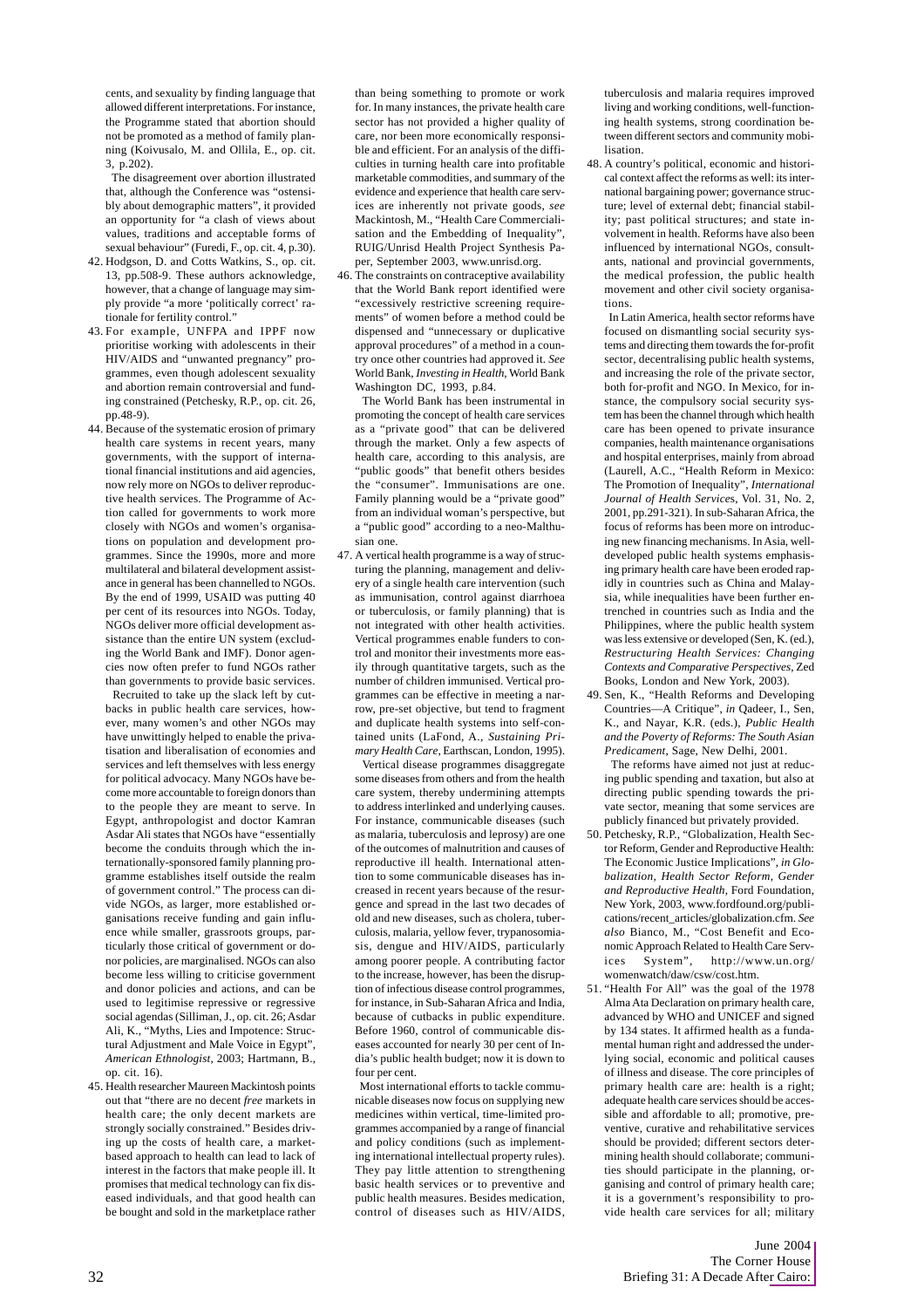expenditure should be reallocated and peace promoted. Primary health care was not seen as the elimination of disease by targeted technological means alone but as a complex of strategies determining people's livelihood and quality of life and thus encompassing the agriculture, food, education, housing, energy and utilities sectors as well as the health sector.

 Whereas primary health care incorporates the combined practices of promotive, preventive, curative and rehabilitative services, a commercialised health system separates them out, assigning some to the public sector, some to the private, and also separates diseases and health conditions. As a result, health care services are fragmented and preventive services lost.

 In many ways, the Programme of Action contributed to undermining the Alma Ata Declaration, for instance, by making financial allocations for reproductive health only.

- 52. Health researcher Hilary Standing suggests three reasons why "sexual and reproductive health was almost invisible" in the health sector reform agenda. First, a language and discourse gap between the two agendas: one used a managerial/technocratic language, the other an advocacy language. Their supporters rarely interacted internationally, nationally or locally. Second, health sector reform has focused on supply side interventions such as financing mechanisms and human resources management; sexual and reproductive health advocacy has been concerned with service delivery. Third, health sector reformers regarded sexual and reproductive health services as vertical or "special interest" programmes, which they neglected other than to make them more efficient financially. Sexual and reproductive health advocates did not understand the importance of engaging with reforms (Standing, H., "Gender Impacts of Health Reforms—The Current State of Policy and Implementation", *Women's Health Journal,* 2000 (3-4), July-Dec, pp.10-19).
- 53. Quoted in Hartmann, B., op. cit. 7, p.138.
- 54. Social marketing refers to the widespread promotion and over-the-counter sales of contraceptives. This can be problematic with contraceptive methods for which women should be medically screened and monitored. Without medical follow-up, contraceptive users, especially those who are anaemic or malnourished, could experience unpleasant, if not dangerous, side effects, undermining in the longer-term their health and well-being and that of their children (Bandarage, A., *Women, Population and Global Crisis: A Political-Economic Analysis*, Zed Books, London and New York, 1997, p.91).
- 55. ICPD Programme of Action, Chapter XV, "Partnership with the Non-Governmental Sector: The Private Sector", 15.15(b), op. cit. 32.
- 56. ICPD Programme of Action, Chapter XV, "Partnership with the Non-Governmental Sector: The Private Sector", 15.18, ibid.
- 57. For-profit health care undermines the public sector in several ways. When public and voluntary health services have to compete with commercial providers for funding, less money flows into the public system. The private sector caters for healthier and wealthier "consumers", leaving the public sector to care for more vulnerable people despite having less funding and resources. Private operators take trained and experienced staff from the public system, select patients whose needs have been identified by public services, offer only the (profitable) services they want to, and set up

private facilities, ranging from laboratory analysis to residential care, which can be rented or contracted out to the public service.

- 58. Nanda, P., "Gender Dimensions of User Fees: Implications for Women's Utilization of Health Care", *Reproductive Health Matters*, 2002:10 (20), pp.127-134. *See also* Nanda, P., *Health Sector Reforms in Zambia: Implications for Reproductive Health and Rights*, Center for Health and Gender Equity, Washington, DC, October 2000.
- 59. Structural adjustment programmes requiring thousands of nurses and doctors to be made redundant (and the active recruitment of medical personnel by hospitals and care homes in Northern countries ) have led to shortages of health workers and thus contributed to higher rates of deaths from disease, and higher rates of infant and maternal mortality and morbidity.
- 60. Standing, H., "Towards Equitable Financing Strategies for Reproductive Health", IDS Working Paper 153, Institute of Development Studies, Brighton, UK, February 2002. 61. Nanda, P., "Gender Dimensions of User Fees",
- op. cit. 58.
- 62. Cited in Standing, H., op. cit. 60.
- 63. Sadasivam, B., *Risks, Rights and Reform: A 50-Country Survey Assessing Government Actions Five Years After the International Conference on Population and Development*, Women's Environment and Development Organization (WEDO), New York, 1999.
- 64. Mackintosh, M., op. cit. 45.
- 65. There is little information available on the role of private providers in reproductive health services, partly because of their heterogeneity, ranging from indigenous practitioners through a variety of NGO providers (missions play a very prominent role in health care in sub-Saharan Africa) to a spectrum of for-profit individual providers and organisations. Public-private arrangements, such as social marketing and various types of partnership, are increasing. In Latin American countries, family planning is much more commonly provided in the private sector (including not-for-profit) – over 60 per cent in some countries – as a consequence of the political influence of the church on governments (Standing, H., op. cit. 60).

 According to a 1999 study, the proportion of contracepting women using for-profit sources of family planning is about 46 per cent in the countries of Latin America and the Caribbean, 44 per cent in the Middle East and North Africa, 27 per cent in sub-Saharan Africa and 26 per cent in Asia (excluding China and India). In Nigeria, one study indicated that 60 per cent of 120 women receiving treatment for abortion complications in a large public hospital had the initial procedure performed in a private hospital or clinic (Rosen, J.E. and Conly, S.R., "Getting Down to Business: Expanding the Private Commercial Sector's Role in Meeting Reproductive Health Needs", Population Action International, Washington DC, 1999, www.populationaction.org/resources/publications/gdtb/index.htm).

66. In Tanzania, researcher Lisa Richey points out, the donor-funded National Family Planning Programme, operating in a context of economic decline and the constraints imposed by structural adjustment policies, "translates into local clinics that are mere shells without medicines or basic supplies, but where most of the contraceptives being promoted by the family planning program and supplied by donors can be found". Formal health care needs are outside the scope of donor-funded projects

and even "women's reproductive health" needs under the population rubric are not likely to be met. Clean water, electricity and lighting are invariably poor or absent. "As the Tanzanian state withdraws from the health care sector, the only services and supplies that are available without pay at government clinics are family planning . . . In an ironic twist to the struggle in the 1970s to integrate family planning services into government primary care clinics, in the 1990s there is a failure to integrate any other services into what have become, in effect, family planning clinics" (Richey, L., "Does Economic Policy Conflict with Population Policy? A Case Study of Reproductive Health in Tanzania", CDR Working Paper 01.7, October 2001, http:// www.cdr.dk/working\_papers/01-7-abs.htm).

- 67. Sadasivam, B., op. cit. 63, p.10.
- 68. Development Alternatives with Women for a New Era, *Implementing ICPD: Moving Forward in the Eye of the Storm*, DAWN, Suva, Fiji, 1999, www.dawn.org.fj.

 This survey noted that some countries, known for their abusive contraceptive and sterilisation practices such as India, Indonesia and Thailand, had officially abandoned demographic targets in their population policies. (In practice, however, several state governments in India still set numerical targets, merely replacing the word "targets" with "goals".) Others, such as Brazil, Uruguay, Nicaragua, Philippines and Ghana, had started to integrate or coordinate women's health, maternal and child health services with family planning services. Most countries had broadened their definition of reproductive health to encompass the treatment and prevention of sexually transmitted diseases. But the survey found that many population programmes were still "vertical" – focused solely on family planning – and staff were resistant to integrate them into health services more generally. Programmes might have been renamed "reproductive health", but family planning still received most of the resources.

- 69. ARROW, *Women, Gender Perspectives in Health Policies and Programmes*, Vol.6, No. 3, 2000. The Asia-Pacific Resource and Research Centre for Women (ARROW) is a regional women's NGO based in Malaysia. According to ARROW's 1996 study of eight South-East Asian countries, other barriers besides global economic policies to implementing the Cairo recommendations were: women's groups and NGOs were not sufficiently involved before or after the ICPD processes; government and family planning NGOs lacked conceptual clarity about and innovative ideas on reproductive health and rights issues and on implementation of the Programme of Action; many government officials did not perceive the relevance or importance of the Programme of Action to government policy. The survey concluded that, even if some countries were now more concerned with other aspects of reproductive health, "population policies remain demographiccentred and target-oriented in terms of quantified goals, and have not shown any shift towards more people-centred development" (ARROW, *Taking Up the Cairo Challenge— Changes in Population Policies and Programmes,* Kuala Lumpur, 1999, www.arrow.org.my/docs/ cairoChallenge.html#copy).
- 70. *See*, for example, *Globalization, Health Sector Reform, Gender and Reproductive Health*, Ford Foundation, 2003, www.fordfound.org/ publications/recent\_articles/ globalization.cfm; *The Implications of Health*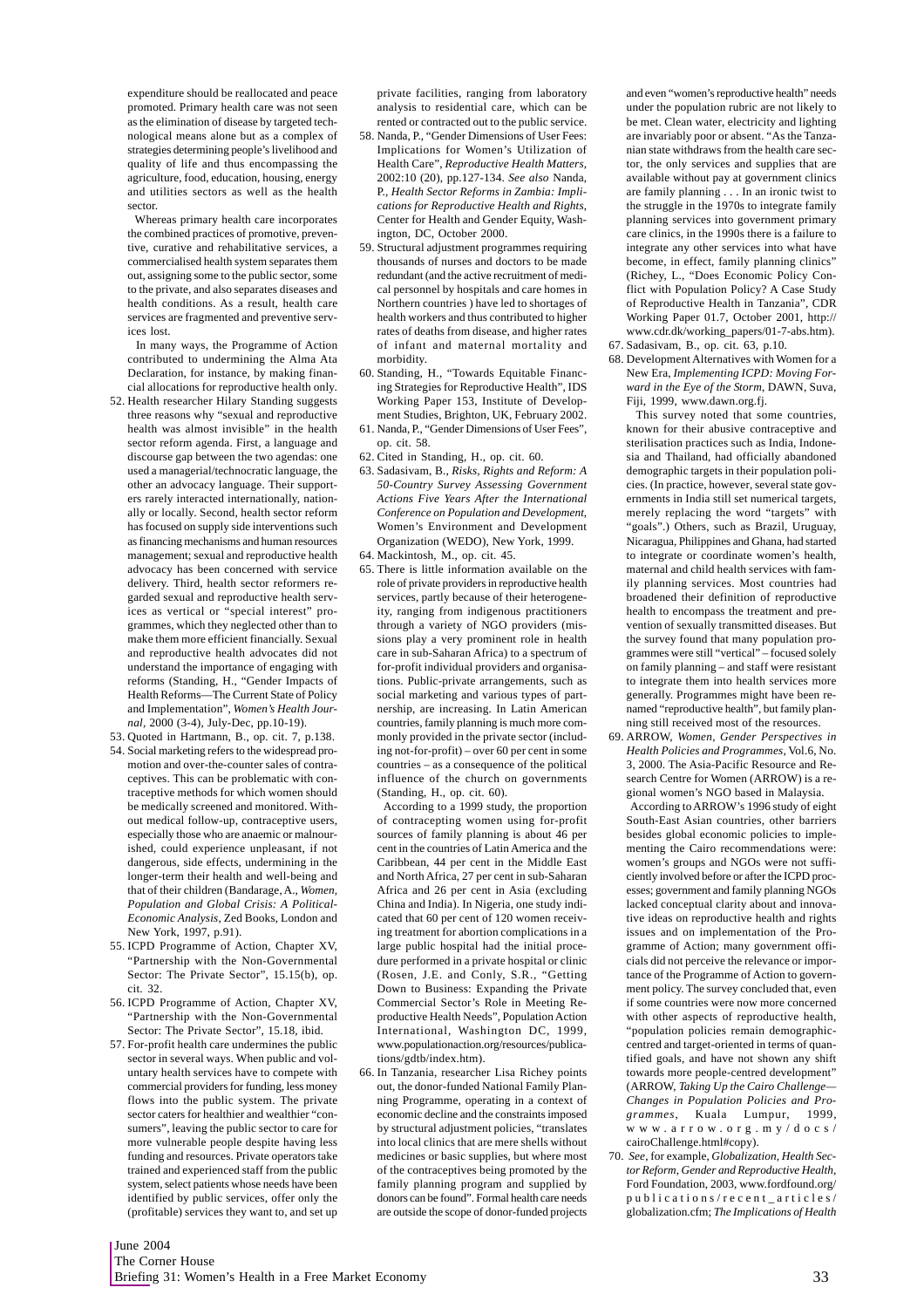*Sector Reform on Reproductive Health and Rights*, Center for Health and Gender Equity (CHANGE)/The Population Council, Maryland, 1999, www.genderhealth.org.

- 71. South Africa has "the most extensive constitutional and legal guarantees of sexual, reproductive and health rights of any country in the world, along with vibrant civil society organisations working for their enforcement". Yet a 1999 government commission found that the public hospital system is so short of cash that it lacks enough workers, medical equipment, ambulances, linens and medicine to provide proper care to the poor (Petchesky, R.P., op. cit. 50).
- 72. For a case study description of this process in Tanzania, *see* Richey, L.A., "Women's Reproductive Health and Population Policy in the Context of Post-Adjustment Health Care: A Case Study from Tanzania", *Review of African Political Economy*, Spring 2003, No. 96; "From the Policies to the Clinics: The Reproductive Health Paradox in Post-Adjustment Health Care", *World Development*, (forthcoming 2004).
- 73. Alt-WID, "Reaganonomics and Women: Structural Adjustment US Style 1980-1992: A Case Study of Women and Poverty in the US", Washington D.C., undated, p.28, cited in Bandarage, A., op. cit. 54.
- 74. Several decades of research conclude that women in most societies typically have less access to productive resources and assets, such as land, credit, foreign exchange, occupational training, and other forms of financial, physical and human capital. Women usually work longer total hours in productive and "reproductive" activities (including care of children), have fewer paid employment opportunities, earn lower wages, face greater time constraints and have less leisure time. Women's and men's circumstances vary widely across and within countries, however, and are variously affected by class, race and ethnic assumptions and discrimination.
- 75. All these socio-economic circumstances, and not only access to modern contraception, determine whether and when women have children and how many they give birth to and raise. A study of how Muslim women in Hyderabad viewed their fertility concluded that "women did not see the number of children they had as a problem at all . . . For them their major problems are the lack of money for food, school fees, medicines, the lack of proper facilities like drinking water, drainage and housing and the high cost of health care and the poor services in hospitals" (Prasad, S. and Nair, S., "Fertility Control and Muslim Women in Hyderabad", *Reproductive Health in India's Primary Health Care*, Centre of Social Medicine and Community Health, Jawaharlal Nehru University, New Delhi, 1998, p.45).

 *See also* Doyal, L., *What Makes Women Sick: Gender and the Political Economy of Health*, Macmillan, London, 1995; Elson, D., *Male Bias in the Development Process*, Manchester University Press, Manchester, 1991; Benería, L. and Feldman, S., *Unequal Burden: Economic Crises, Persistent Poverty and Women's Work*, Westview Press, Boulder, CO, 1992; Sparr, P., *Mortgaging Women's Lives: Feminist Critiques of Structural Adjustment*, Zed Book, London, 1994; Bakker, I., *The Strategic Silence: Gender and Economic Policy*, Zed Books, London and New York, 1994; Yong Kim, J., Millen, J.V., Irwin, A. and Gershman, J., *Dying For Growth: Global Inequality and the Health of the Poor*, Common Courage Press,

Monroe, Maine, 2000.

- 76. Qadeer, I., "Reproductive Health: A Public Health Perspective", *Economic and Political Weekly*, Vol. XXXIII, No. 41, p.37. *See also* Sen, K. and Koivusalo, M., "Health Care Reforms and Developing Countries: A Critical Overview", *International Journal of Health Planning and Management,* 13, 1998, pp.199-215.
- 77. According to a 1995 WHO and World Bank analysis, 30 per cent of women's and 12 per cent of men's overall burden of disease and disability is related to reproductive ill-health. These rough estimates suggest that a large proportion of the health problems of women, men and children are other than those relating to reproductive health (Koivusalo, M. and Ollila, E., op. cit. 3, p.199).

 Diseases that are predominantly infectious cause some two-thirds of women's deaths in India. Data on women's mortality in India indicate that the largest proportion of female deaths occur before women had children; nearly 30 per cent of women's deaths are of girls under the age of 15. Of women of reproductive age, nearly 30 per cent of deaths are caused by major infectious diseases (TB, malaria, cholera, pneumonia, diarrhoea, dysentery and jaundice), while about 12.5 per cent of deaths are due to childbirth and conditions associated with it. The proportion of women who are not pregnant who die because of anaemia is several times higher than the proportion of pregnant anaemic women dying. Mohan Rao argues that "given the overall health situation among women, dominated by communicable diseases, anaemia and under-nutrition, to concentrate on reproductive health is to utterly miss the woods for the trees" (Qadeer, I., op. cit. 76; Rao, M., "Reifying Reproduction", op. cit. 21).

- 78. A common effect of Depo-Provera is excessive menstrual-like bleeding, which can cause and exacerbate anaemia.
- 79. Although access to clean water, sanitation and decent nutrition would reduce maternal and infant deaths, women would still need basic delivery services, and antenatal and postnatal care, to avoid illness and death.
- 80. Report of a Commonwealth Expert Group on Women and Structural Adjustment, *Engendering Adjustment for the 1990s*, London, Commonwealth Secretariat, 1989, p.83.
- 81. Bandarage, A., op. cit. 54, p.203.
- 82. Petchesky, R.P., op. cit. 26, pp.18-19.
- 83. Ibid., p.11. For a case-study analysis of how state-endorsed family planning practices in Egypt encourage women to think of themselves as individual decision-makers for their immediate families and national interests while other forces bind them to their extended families and religious identities and legislation discriminates against them in marriage, inheritance and work, *see* Asdar Ali, K., *Planning the Family in Egypt: New Bodies, New Selves*, University of Texas, 2002.
- 84. Silliman, J., op. cit. 26, p.151.
- 85. Petchesky, R.P., op. cit. 26, pp.35,36
- 86. Qadeer, I., "Women and Health", *Political Environments*, No 6, Fall 1996, www.cwpe.org/pdf/pe6.pdf.

 From a different perspective, sociologist Frank Furedi contends that promoting population policies through the rhetoric of women's health is a significant innovation that has become central to "the marketing of fertility control". This medicalization of population issues "is seldom contested, because it appears to be entirely about the non-controversial subject of health". One result of describing population policies in terms of reproductive health has been that the "underlying agenda of fertility control becomes inconspicuous to the designated target audience" (Furedi, F., op. cit. 4, p.139).

- 87. Qadeer, I., "Reproductive Health: A Public Health Perspective", *WGNRR Newsletter*, No. 68, 1998, p.21.
- 88. Rao, M., "Reifying Reproduction, op. cit. 21. *See also* Richey, L. A., op. cit. 66.

 Another result of neo-liberal economic policies is the privatisation and lack of regulation of family planning services themselves, as corporations, non-governmental organisations and philanthropic bodies become more involved. In Mexico, for instance, many of the predominantly US-owned factories in the export processing *maquiladoras* along the US-Mexico border employ women only if they are not pregnant. Workers and applicants not only have to undergo pregnancy tests but also provide information about their sexual activity and contraceptive use. They tend to be among the poorest and least educated with the least formal work experience. Pregnant women are rendered virtually unemployable. Many women are the primary wage earner for their family ("A Job or Your Rights: Continued Sex Discrimination in Mexico's Maquiladora Sector", Human Rights Watch Report, Vol. 10, No 1(B), Human Rights Watch, New York, 1998, www.hrw.org/reports98/women2/ Maqui98d.htm).

 Another example is that of the malarial drug, quinacrine, which has been used to sterilise over 100,000 women around the world in more than 20 countries during the past two decades, even though the method has not been approved by a regulatory body anywhere in the world, is considered experimental, has never been tested for its safety or efficacy as a method of sterilisation, and may have potential toxicological, carcinogenic and mutagenic effects. India banned the manufacture, sale, distribution and use of quinacrine pellets in 1998, while Chile has banned its use in sterilisations. Several other countries are taking action to prevent quinacrine sterilisation. Nonetheless, individuals ignore or bypass national drug regulatory processes, and use private funding if public sources are unavailable.

 To sterilise women, pellets of quinacrine hydrochloride are inserted directly into a woman's uterus with a modified Copper T intrauterine device (IUD) inserter. The pellets dissolve in about 30 minutes, and the liquefied drug flows into the fallopian tubes and causes scarring. Within 6–12 weeks, the scar tissue should block the fallopian tubes. The current expert view, including from the World Health Organisation, is that quinacrine should not be used to sterilise women, even in clinical trials, until toxicological studies and studies of the women who have been sterilised in this way have been conducted. Yet since the 1980s, the use of quinacrine in non-surgical sterilisation has been championed by the US Center for Research on Population and Security, headed by Dr. Stephen Mumford, and the International Federation for Family Health, headed by Dr. Elton Kessel. The two organisations have provided financial, technical and material assistance to groups and individuals expressing an interest in the method and distributed quantities of the drug free of charge. The US Food and Drug Administration subsequently ordered Kessel and Mumford to discontinue exporting quinacrine because of safety concerns and

because it is not approved for use as a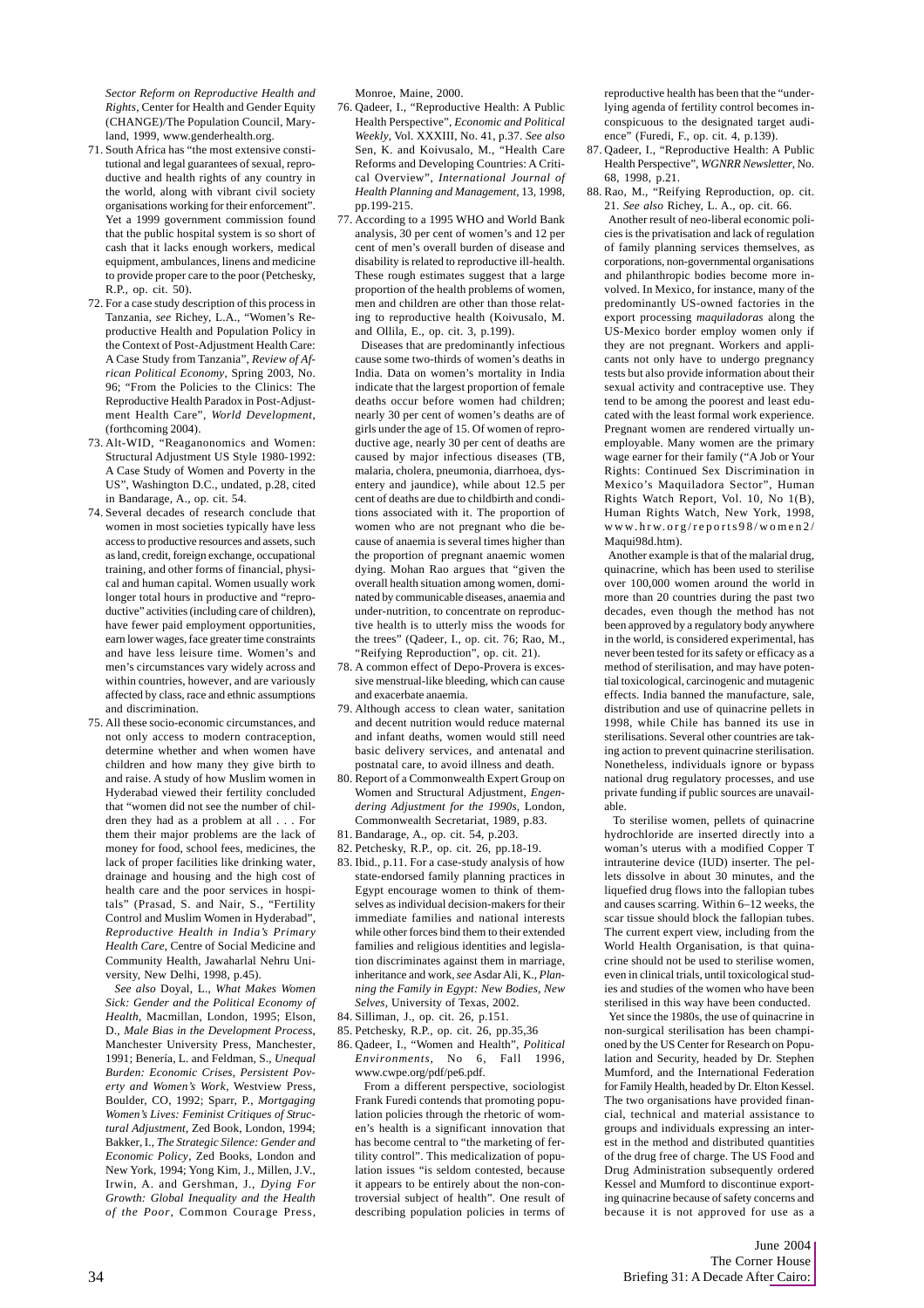contraceptive in any country. The FDA also ordered the US organisations to destroy their existing supplies of quinacrine because of concerns about the drug's effect on reproductive-tract cancers, development of abnormal uterine lesions, ectopic pregnancies and foetal anomalies. Yet Mumford and Kessel indicated that they had made arrangements to manufacture and distribute the drug outside the US.

 In addition, US multibillionaire Warren Buffett has donated US\$2 million to Family Health International to carry out laboratory tests on quinacrine in the hope that the method would gain approval from the US Food and Drug Administration. Without this money, quinacrine research would probably not have moved forward (Hartmann, B., "op. cit. 16, p.270).

 A recent study in West Bengal, India, revealed that non-surgical quinacrine sterilisation is being practised by informal networks of providers, none of whom are qualified medical doctors, despite India's ban on the practice. The study concludes that quinacrine sterilisation continues because there is no attempt to regulate those who pose as doctors, and there are no significant consequences for those who ignore the ban. For more information, *see* www.cwpe.org.

- 89. Corrêa, S., *Population and Reproductive Rights: Feminist Perspectives from the South*, Zed Books, London and New York, 1994, p.58.
- 90. Keysers, L., "Commitment for Reproductive Health and Justice", paper presented at plenary panel, "Key Issues for Women Organising for Reproductive Health and Justice, at "Reproductive Health and Justice: International Women's Health Conference for Cairo 94", Rio de Janeiro, January 1994, p.6. *See also Women's Global Network for Reproductive Rights Newsletter,* No. 42, WGNRR, Amsterdam, Jan.-March 1993, pp.28-29.
- 91. Even these groups, however, were not paying attention to the Uruguay Round of Multilateral Trade Negotiations that was taking place at the same time as the ICPD process. The negotiations started in 1986, were completed in 1994 and led to the formation of the World Trade Organisation in 1995. They entrenched neo-liberal economic policies still further and an approach to health service provision that ignores women's reproductive and other needs.

 Moreover, during the 1990s, neo-liberalism was being unquestioningly followed and promoted by the major government donors and international funding organisations of population activities. Developing country governments and the initiators of the Women's Declaration may have been reluctant to disagree openly with the Programme of Action's neo-liberal approach in order to keep these governments and institutions on their side both for their financial support and for their help in minimising the influence of religious fundamentalists. The neo-liberal economic discourse does not acknowledge that "reproduction" involves much more than biological reproduction and encompasses the maintenance and reproduction of families, households and communities.

- 92. Kelsey, J., *Economic Fundamentalism*, Pluto Press, London, 1995, p.372.
- 93. *See* footnote 10.
- 94. Harcourt, W., "The Reproductive Health and Rights Agenda Under Attack", editorial, *Development*, Vol. 46, No. 2, June 2003, p.4. At Cairo, several Islamic and Christian

interests put aside their centuries-old differences to join in opposing women's rights, denying family planning information and services to adolescents, and imposing a narrow interpretation of "family".

- 95. Corrêa S., "Quandaries at the Site of Human Rights", *Development,* Vol. 46, No. 2, June 2003, p.22. *See also* DAWN, *Special Supplement for the World Social Forum, Mumbai on The Many Faces of Fundamentalism*, January 2004, www.dawn.org.fj/publications/ DAWNInforms/supplwsfjan04.pdf.
- 96. The Millennium Development Goals (MDGs), however, do specify discrete targets for and indicators of maternal health, child mortality, contraceptive prevalence, and HIV/AIDS, malaria and other major diseases. UNFPA has linked the ICPD Programme of Action and the MDGs. The health, education and poverty eradication goals identified are narrowly defined and disconnected from each other and wider contexts, but easily measurable and quantifiable. "Gender equality" is identified as a discrete goal, rather than attention being paid to the gender dimensions of other goals such as poverty eradication and combating HIV/AIDS. Yet as Peggy Antrobus of DAWN comments, "no amount of education can protect a woman's exposure to the [HIV] virus if she cannot negotiate safe sex" (Antrobus, P., "MDGs—Most Distracting Gimmick", *Dawn Informs*, DAWN, September 2003, pp.6-8, www.dawn.org.fj/publications/DAWNInforms/DIsept03final.pdf).
- 97. Berer, M., "Images, Reproductive Health and the Collateral Damage to Women of Fundamentalism and War", *Reproductive Health Matters*, Vol.9, No.18, November 2001, p.6.
- 98. The rule was first signed by President Ronald Reagan in 1984 after the UN's population conference in Mexico (*see* footnote 3) but suspended by President Bill Clinton almost a decade later.
- 99. "DAWN Says No To Negotiations For Beijing  $+10$  and Cairo  $+10$ ", DAWN, Suva, Fiji, 17 March 2003.

 Comments Fatou Sow, "the current Bush administration can be considered fundamentalist because of its alliance with right wing fundamentalist groups in the US, and a very conservative and fundamentalist approach to the values of family, sexual and reproductive health and rights" (DAWN, op. cit. 95). Moreover, the United States is now far more concerned about perceived impacts on its "security" from "burgeoning populations" in the South, particularly of young men, than it is about women's well-being.

- 100. Women's International Coalition for Economic Justice, "Critical Moments, Signs of Resistance and Evolving Strategies", *Development*, Vol. 46, No. 2, June 2003, p.117-120.
- 101. Harcourt, W., op. cit. 94.
- 102. *See*, for example, Evers, B. and Juárez, M., "The Reproductive Health Agenda in the Context of Health Sector Reform", in *Globalization, Health Sector Reform, Gender and Reproductive Health*, op. cit. 70, p.37.
- 103. Hodgson, D. and Cotts Watkins, S., op. cit. 13, p.470.
- 104. Furedi, F., op. cit. 4, p. 163.
- 105. UNFPA, State of World Population 2002, Summary*. People, Poverty and Possibilities: Making Development Work for the Poor*, December 2002.
- 106. Bandarage, A., op. cit. 54, p.80.
- 107. Hartmann, B., op. cit. 7, p.38.
- 108. Ibid. Making population control a goal has an impact not only on contraceptive technologies but also on the delivery of reproductive health services and the relationships between health professionals and women. Family planning programmes designed to reduce birth rates as quickly and cheaply as possible typically do not offer contraceptive choice, adequate counselling, screening and treatment of contraceptive side effects, and the omission of other reproductive health measures. For a description of this process in Tanzania, *see* Richey, L., op. cit. 72.
- 109. In some countries, however, particularly where fundamentalist or traditionalist interests hold sway, women have access to neither. In the past decade, it has been HIV/ AIDS rather than women's health and selfdetermination that has increased the interest in some quarters into researching and providing barrier contraceptive methods. Nonetheless, reproductive rights and health analyst Lisa Richey argues that the primary focus of current international population policy on the countries of sub-Saharan Africa that have high fertility rates and the concomitant emphasis on contraceptive delivery is undermining efforts to address AIDS in Africa (Richey, L.A., "Is Overpopulation Still the Problem?: Global Discourse, International Donors and National Policies in Tanzania and Uganda", paper presented to the African Studies Association Annual Meeting, Houston, Texas, November 2001, cited in Hartmann, B., op. cit. 26).

 In Tanzania, AIDS and reproductive health programmes are still thought of and implemented through separate channels to the detriment of both. "A population discourse dominated by concern for controlling fertility, whether by women, couples or governments, precludes adequate incorporation of the challenges that AIDS brings to health care policy . . . When HIV/AIDS is at the centre of women's lives – even though it is unspoken – and reproductive health services do not involved meaningful interventions for prevention and treatment, AIDS threatens to render meaningless the other important accomplishments of the reproductive health agenda. In the midst of the AIDS pandemic in many African communities, 'reproductive health' might be best understood as being able to remain healthy long enough to reproduce and raise children . . . AIDS challenges us not just to expand the scope of the old population policies with interventions for tackling the disease, but to rethink the justifications for these policies, their primary actors and their goals" (Richey, L.A., "HIV/AIDS in the Shadows of Reproductive Health Interventions", *Reproductive Health Matters*, 11 (22), 2003, pp.30-35).

- 110. Keysers, L., op. cit. 90, p.2.
- 111. Although the Programme of Action focused on "population stabilisation" in the South, the Report of the European Population Conference for the ICPD explicitly called for tax incentives, low-cost or free child and maternal welfare services and other supports to encourage childbearing and childrearing in Europe (Bandarage, A., op. cit. 54, p.51). The Japanese government, which agreed in 1994 to contribute US\$3 billion for global population and AIDS issues, and is now the leading country aid donor for overseas population activities,